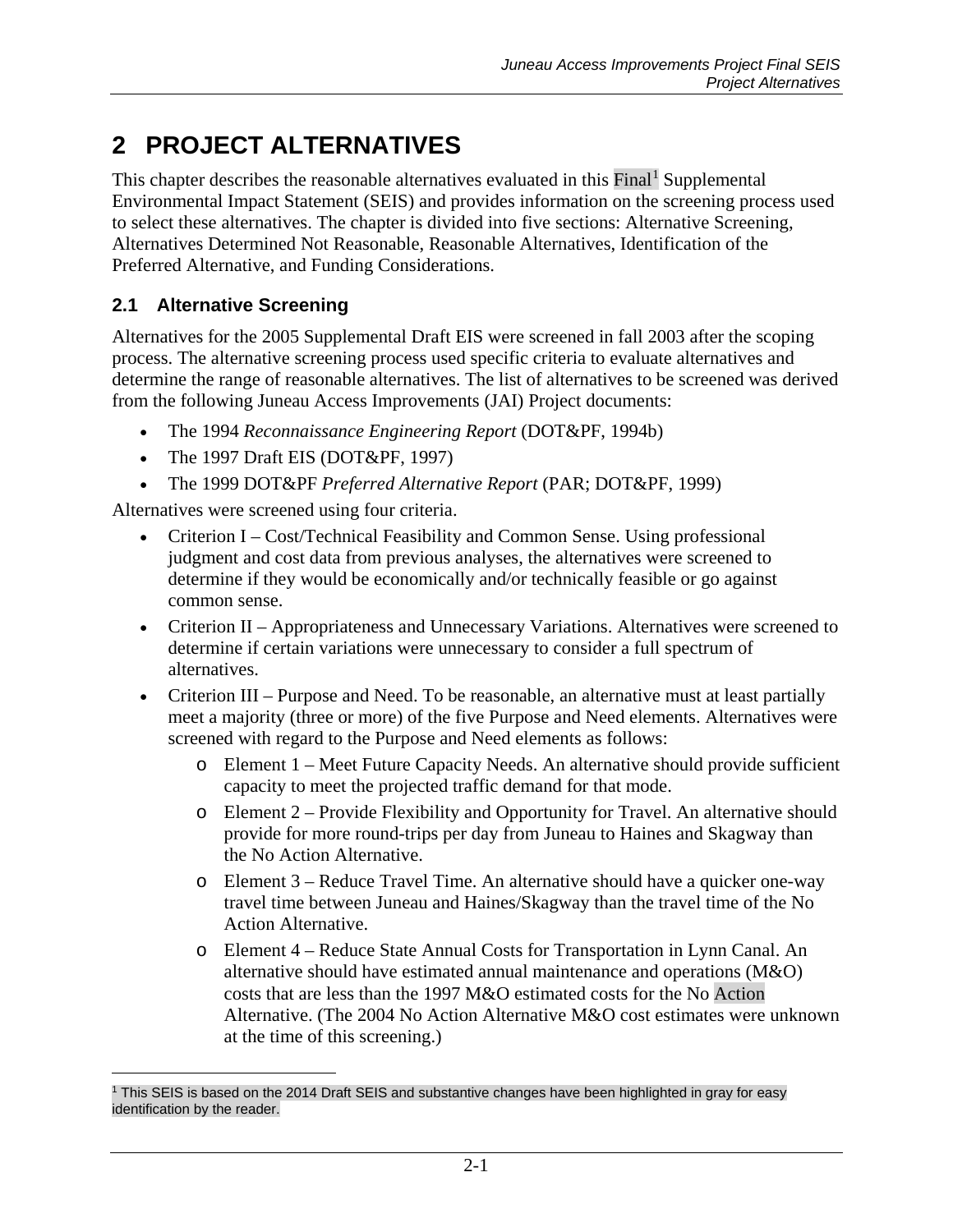- o Element 5 Reduce User Cost. An alternative should have a lower one-way travel cost between Juneau and Haines/Skagway than the current cost under the No Action Alternative. (The No Action Alternative costs were estimated from the Summer 2003 Alaska Marine Highway System (AMHS) ferry schedule.)
- Criterion IV Environmental Factors. This screening process used information regarding specific social environment, physical environment, and biological environment impacts to determine if an alternative has an impact so great that it should not be considered reasonable. These environmental impact factors included cultural resources, lands protected by Section 4(f) of the 1966 Department of Transportation Act, Congressionally designated wilderness, Wild and Scenic Rivers, bald eagle nest trees, threatened and endangered species, and special aquatic sites.

A detailed discussion of the 2003 screening process and figures depicting the screened alternatives presented can be found in the *Alternative Screening Report* (Appendix A) of the 2005 Supplemental Draft EIS.

# **2.2 Alternatives Determined Not Reasonable**

# <span id="page-1-0"></span>**2.2.1 Taku River Valley Highway**

This alternative would construct a 118-mile-long highway from the end of Thane Road in Juneau, northeast along the Taku Inlet, across the Alaska-Canada border, up the Taku River Valley, along the Sloko and Pike River Valleys, and connecting to Canadian Highway 7 south of Atlin, British Columbia (B.C.) (Figure 2-1; all Chapter 2 figures are at the end of the chapter). Under this alternative, mainline ferry service would continue in Lynn Canal.

In 1993, the B.C. Minister of Transportation was contacted regarding Canada's interest in the Taku River Valley Highway. At that time, B.C. indicated it did not support pursuit of this alternative.

In 2003, the B.C. Minister of Transportation was once again contacted to determine if B.C. was still opposed to this alternative. The October 2, 2003, response indicated that B.C. is not interested in the Taku River Valley Highway. An alternative that involves construction in, and access to, a province of a foreign country that does not have the support of the government of that province fails the common sense test and is not a reasonable alternative. This alternative also does not directly address the Purpose and Need Statement of improved transportation to and from Juneau in Lynn Canal. The alternative was dropped from further consideration.

# **2.2.2 Goldbelt – Ferry Shuttle Service from Cascade Point**

The *Echo Cove Master Plan* (Goldbelt, 1996) identified a development opportunity to construct a highway from the end of Glacier Highway at Echo Cove to Cascade Point. A ferry terminal would be constructed at Cascade Point, and a private high-speed ferry would operate between Cascade Point and Haines/Skagway. This alternative would be a private-sector action that could not be compelled by the State of Alaska in terms of assuring its construction, continuation, or level of service. Therefore, the State could not rely on it as a long-term transportation solution on this National Highway System (NHS) route. Goldbelt is no longer pursuing the development of a private vehicle ferry to Haines and Skagway; however, the Glacier Highway has been extended 3 miles to Cascade Point (see Section 1.2.3). Potential development of private ferry service in Lynn Canal is not a reasonable alternative.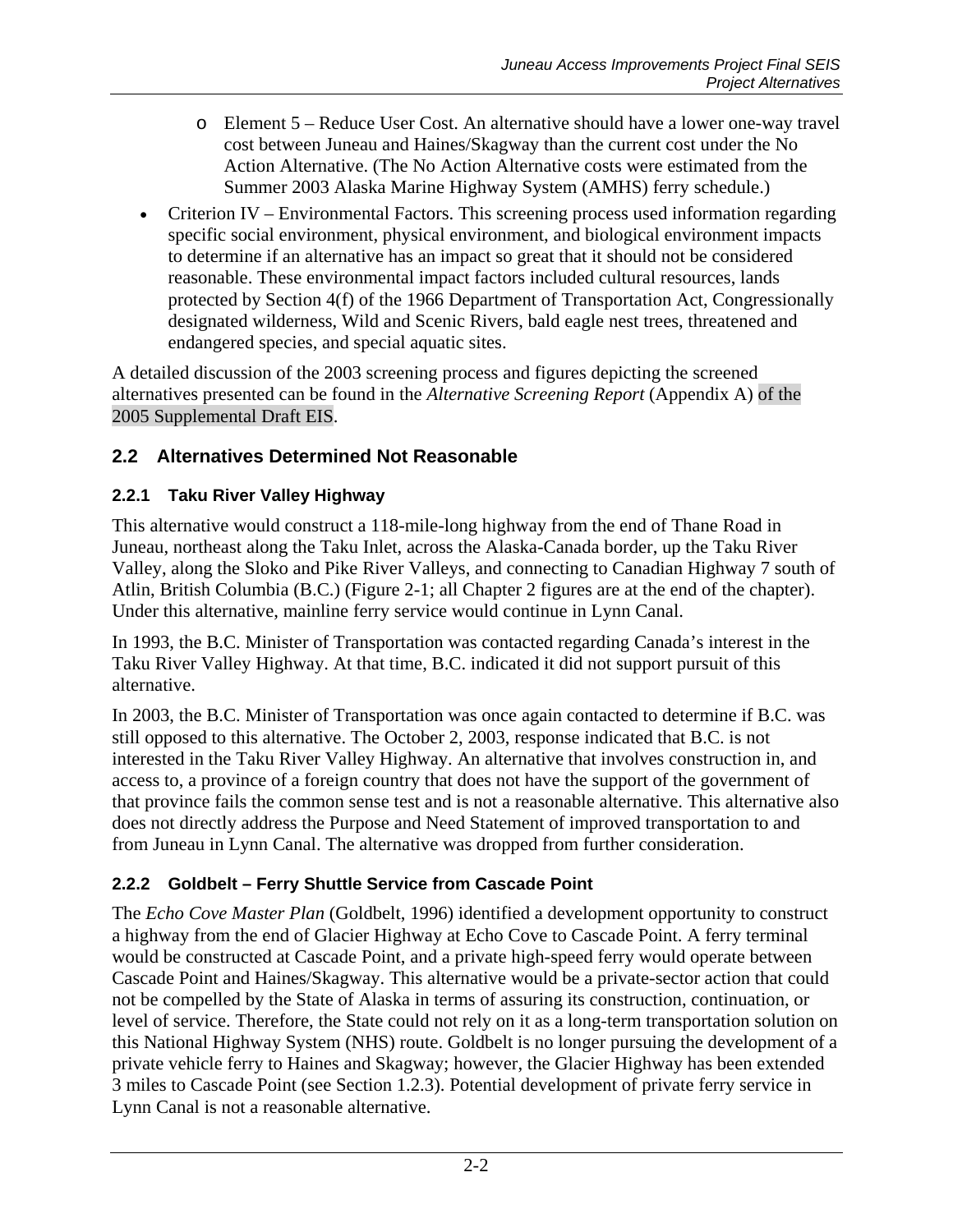# <span id="page-2-2"></span>**2.2.3 Haines-Skagway Intertie**

This alternative would construct a highway from the northern end of Glacier Highway around Berners Bay to Katz Point north of the Katzehin River delta. A ferry terminal would be constructed at Katzehin, and a shuttle ferry would operate between Katzehin and the Lutak Ferry Terminal in Haines. A new highway would be constructed between the end of the road in Lutak Inlet and Dyea Road in Skagway.

The purpose and need for the JAI Project is to improve transportation to and from Juneau in Lynn Canal. An alternative that has a very costly road component connecting Haines and Skagway would be primarily a Haines-Skagway access improvement project, not a Juneau access improvement project. The Haines-Skagway intertie is not considered a reasonable alternative for the JAI Project because it addresses a different purpose and need.

# <span id="page-2-0"></span>**2.2.4 East Lynn Canal Highway with Bridge to Haines**

This alternative would construct a highway from the northern end of Glacier Highway around Berners Bay to Skagway. An approximately 7,000-foot-long bridge would be constructed from the north end of the Katzehin River delta across Chilkat Inlet to Battery Point, south of Haines. (Because Battery Point is located in Chilkat State Park, Section 4(f) constraints could require an even longer bridge.)

Water depths, bridge span lengths, and the need to accommodate large-vessel passage (including cruise ships) at this location dictate a high-clearance suspension bridge or a floating structure with an opening span. Construction costs associated with a structure of this magnitude were estimated in the *Reconnaissance Engineering Report* to be approximately \$190 million. More detailed estimates for recent bridge projects, when applied to this distance (ignoring the much greater depth), indicate a cost of close to \$250 million. This additional cost would be prohibitive, adding substantially to the cost of any East Lynn Canal Highway alternative. On the basis of cost, this alternative was dropped from further consideration.

# <span id="page-2-1"></span>**2.2.5 East Lynn Canal Rail**

This alternative would construct a railroad connection from the northern end of Glacier Highway to Skagway. A ferry terminal would be constructed near Katz Point north of the Katzehin River delta, and a new shuttle ferry would run between Katzehin and the Lutak Ferry Terminal in Haines.

An East Lynn Canal Rail alternative was partially analyzed in the 1997 Draft EIS. At that time, the Alaska Department of Transportation and Public Facilities (DOT&PF) compared a typical segment of road and the corresponding railroad construction costs and determined that the East Lynn Canal Rail alternative more than doubled the highway comparison costs and had limited ability to meet the Purpose and Need elements. Therefore, this alternative was considered to be unreasonable in the 1997 Draft EIS.

In 2003, the analysis for a railroad connection was updated to reflect 2003 costs and standards. The conclusion of the updated analysis was the same; construction costs were more than 2.5 times higher for a railroad than for a highway. Therefore, the East Lynn Canal Rail alternative was again considered unreasonable and dropped from further consideration.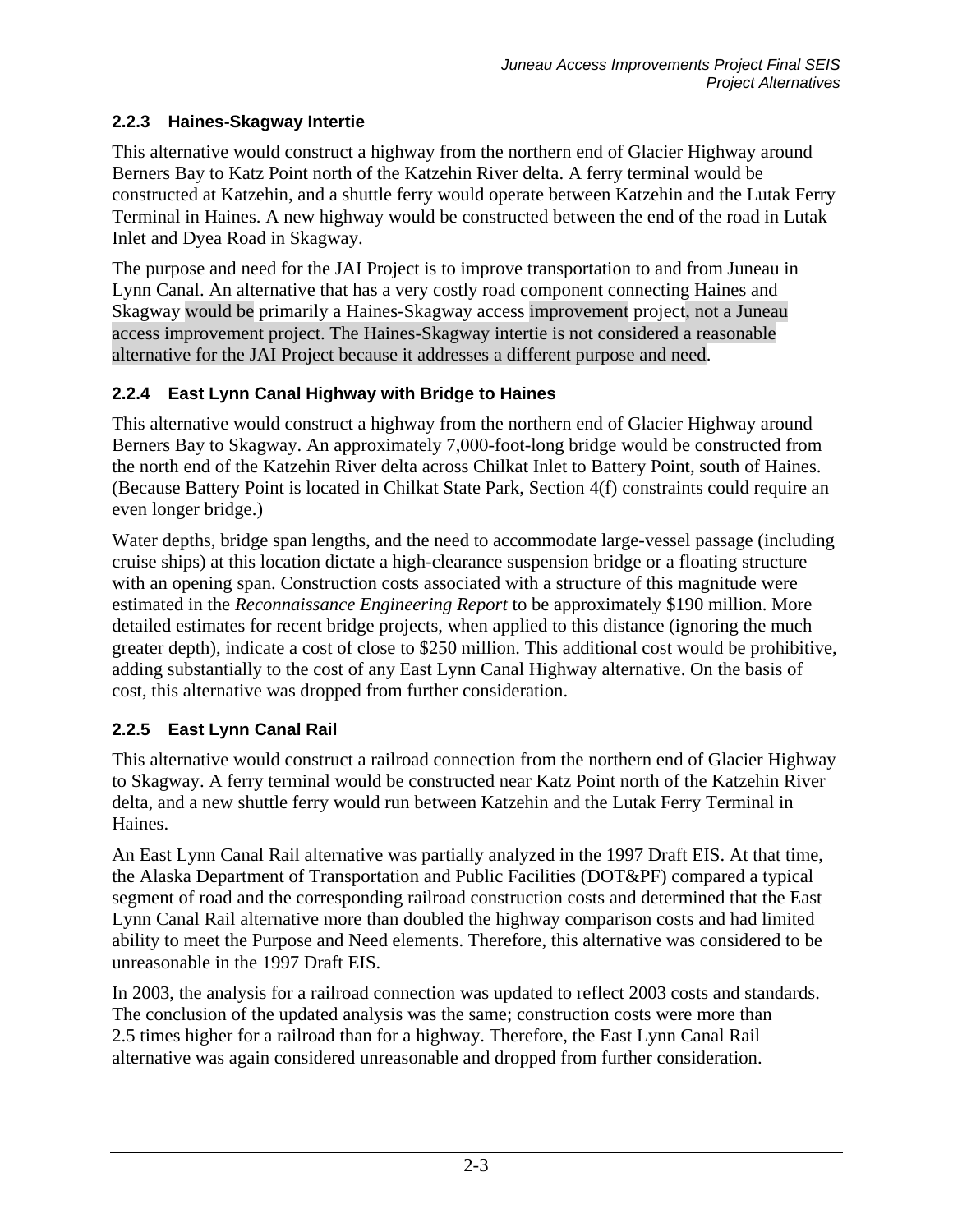# **2.2.6 East Lynn Canal Highway to Katzehin with Berners Bay Shuttle Ferry (***Preferred Alternative Report* **Proposal 5B)**

This proposal would extend Glacier Highway from its northern endpoint to Sawmill Cove, construct ferry terminals at Sawmill Cove and Slate Cove, and operate shuttle ferries between the two ferry terminals. A highway would be constructed between Slate Cove and Katz Point north of the Katzehin River delta. A ferry terminal would be constructed at the end of the highway, and shuttle ferries would operate between the Katzehin, Lutak, and Skagway Ferry Terminals. Mainline ferry service would end at Auke Bay in Juneau.

This proposal is essentially a combination of ferry components from two other 1999 PAR proposals:

- Proposal 5A (now designated as Alternative 2A), which proposed shuttle service across Berners Bay
- Proposal 5D (now designated as Alternative 2B) which proposed a terminal at Katzehin with shuttles to both Haines and Skagway

Proposal 5B was evaluated in the PAR in response to concerns raised about impacts of a road through Berners Bay and concerns about favoring Skagway at the perceived expense of Haines with a road link to Skagway. The alternative was rated relatively low in the PAR because of its combination of high construction cost and high operating cost, as well as comparatively long travel times and high user fees. It was determined to be unreasonable during 2003 screening as an unnecessary variation that also did not pass the common sense test because it required all travelers to take two ferries separated by a highway link. With Alternative 2A determined not reasonable in 2005 due to Section 4(f) impacts, the Berners Bay shuttle concept is no longer part of any reasonable alternative. Sufficient analysis has occurred on Alternative 2A for DOT&PF and cooperating agencies to determine that the use of shuttles in Berners Bay is not a reasonable way of reducing project impacts in the Berners Bay area. Therefore, the alternative remains not reasonable.

### **2.2.7 East Lynn Canal Highway from Katzehin to Skagway (***Preferred Alternative Report* **Proposal 5C)**

This proposal would extend the Glacier Highway from its northern endpoint to Sawmill Cove in Berners Bay. Ferry terminals would be constructed at Sawmill Cove and Katzehin, and the *M/V Malaspina* would operate as a day boat between the two ferry terminals. A second shuttle ferry would operate between the Katzehin and Lutak Ferry Terminals. Mainline ferry service would end at Auke Bay. A new highway would then be constructed from Katzehin to Skagway.

This alternative was proposed in 1999 specifically as a way of improving service with the *M/V Malaspina*. The *M/V Malaspina* was costly to operate on this route because the length of the route necessitated two crews. AMHS planners were investigating ways to get two round trips per day from this double crew. The PAR rated this alternative lower than the 1997 No Action Alternative because of its marginal service improvements relative to its high capital and operating costs.

This proposal is also a combination of other alternatives, in this case combining the highway extension and ferry route of Alternative 4D with a highway link from Alternative 2. Conventional vessel operation, with and without a highway extension from Echo Cove, is a part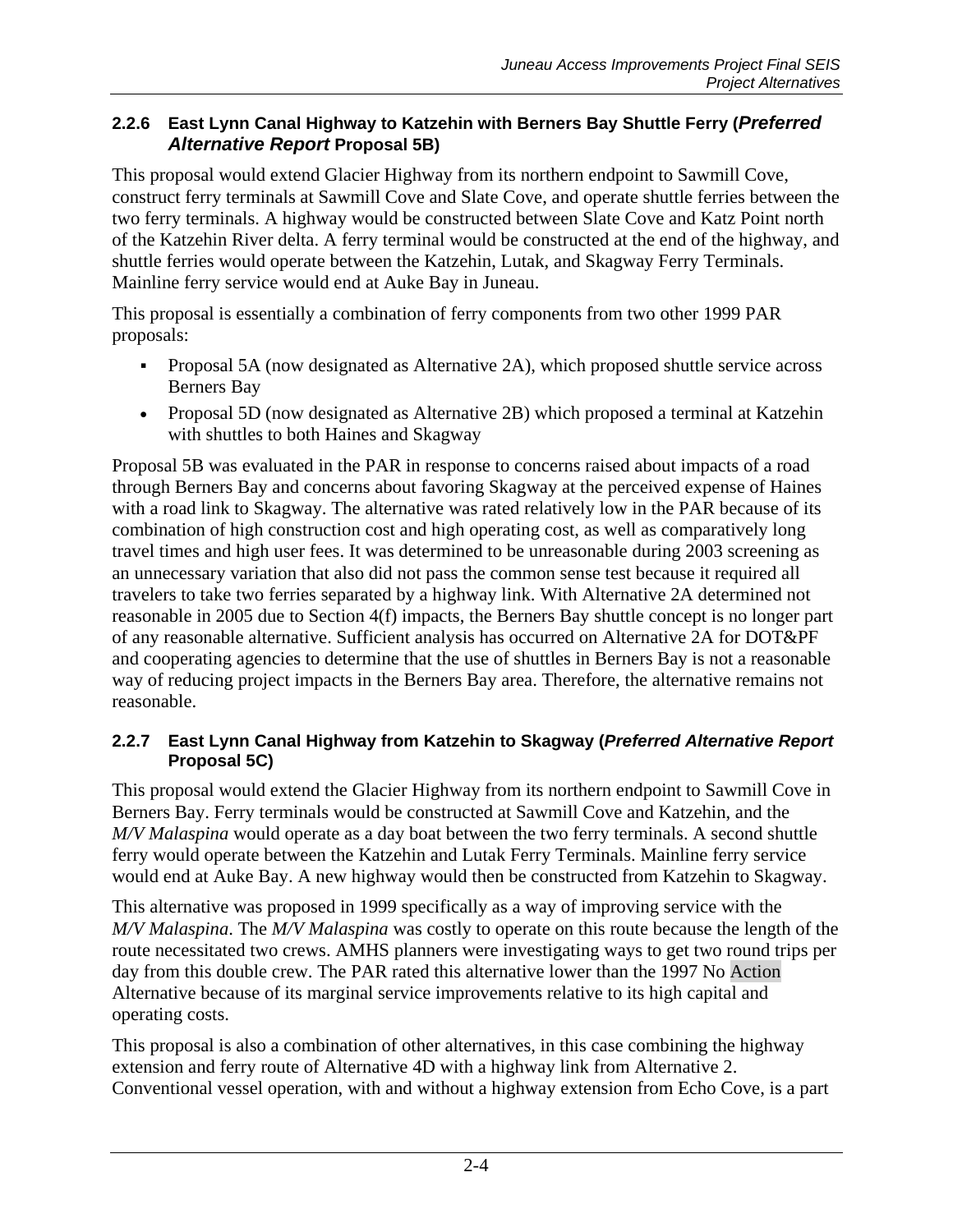of Alternatives 4C and 4D. An additional combination of ferry and highway links is an unnecessary variation on existing alternatives and was dropped from further consideration.

# **2.2.8 Original Marine Alternative 4, Options A through D**

The original marine options in the 1997 Draft EIS were based on improving service in Lynn Canal with the marine technology prevalent in the mid-1990s. All four options utilized the same vessel, the high-speed Wavepiercer catamaran, capable of carrying 105 vehicles. The differences between options were summer starting points (Auke Bay versus Berners Bay) and additional versus supplemental service. The latter difference is primarily an operations issue. Typically, AMHS operational changes occur at the discretion of the AMHS from season to season and are not a federal action subject to the National Environmental Policy Act (NEPA). However, because the number of vessels required for Lynn Canal service is dependent on whether mainline ferries continue in the corridor, this potential change in operation was captured in two marine options in the 1997 Draft EIS.

Based on 1997 Draft EIS comments, 2003 scoping comments, and AMHS experience and direction in following years, the original marine options were modified for the 2005 Supplemental Draft EIS and 2006 Final EIS. The new marine alternatives introduced in the 2005 Supplemental Draft EIS and 2006 Final EIS retained the different potential summer supplemental service locations (Auke Bay versus Berners Bay), but dropped the issue of mainline service level in favor of analyzing high-speed shuttle ferries versus conventional-speed shuttles. This approach reflected several developments at the time:

- Both AMHS and the Inter-Island Ferry Authority (IFA) had recent experience operating day boats (vessels operating point to point and returning to the same port every night rather than 24-hour operation), and there was increased public interest in this type of operation.
- AMHS experimented with turning some mainliners around in Juneau in hopes of moving through-corridor traffic onto another vessel, with poor results. For this reason and due to scheduling concerns, it is likely that as long as there are mainline ferries there will always be some mainline service in Lynn Canal absent a highway connection.
- AMHS had designed and constructed two fast vehicle ferries (FVFs), which are much different than the 105-vehicle ferry analyzed in the 1997 Draft EIS and designed specifically for Southeast conditions.

As with the highway alternative alignment adjustments that occur to reduce impacts or utilize new information, new Alternatives 4A through 4D (see Sections [2.3.5](#page-25-0) through [2.3.9\)](#page-33-0) replace the original marine options from the 1997 Draft EIS. The original marine options are variations that are no longer relevant, and therefore were dropped from further consideration.

### <span id="page-4-0"></span>**2.2.9 Alternatives Determined Not Reasonable After Publication of the 2005 Supplemental Draft EIS**

Alternatives 2, 2A, and 2C were evaluated as reasonable in the 2005 Supplemental Draft EIS but were dropped from consideration in the 2006 Final EIS after the Federal Highway Administration (FHWA) determined they would take Section 4(f) protected lands within the Skagway and White Pass District National Historic Landmark (NHL). The NHL includes natural areas that were determined by the National Park Service (NPS) to be contributing factors of the historic landmark designation, which led to FHWA's determination that the natural areas are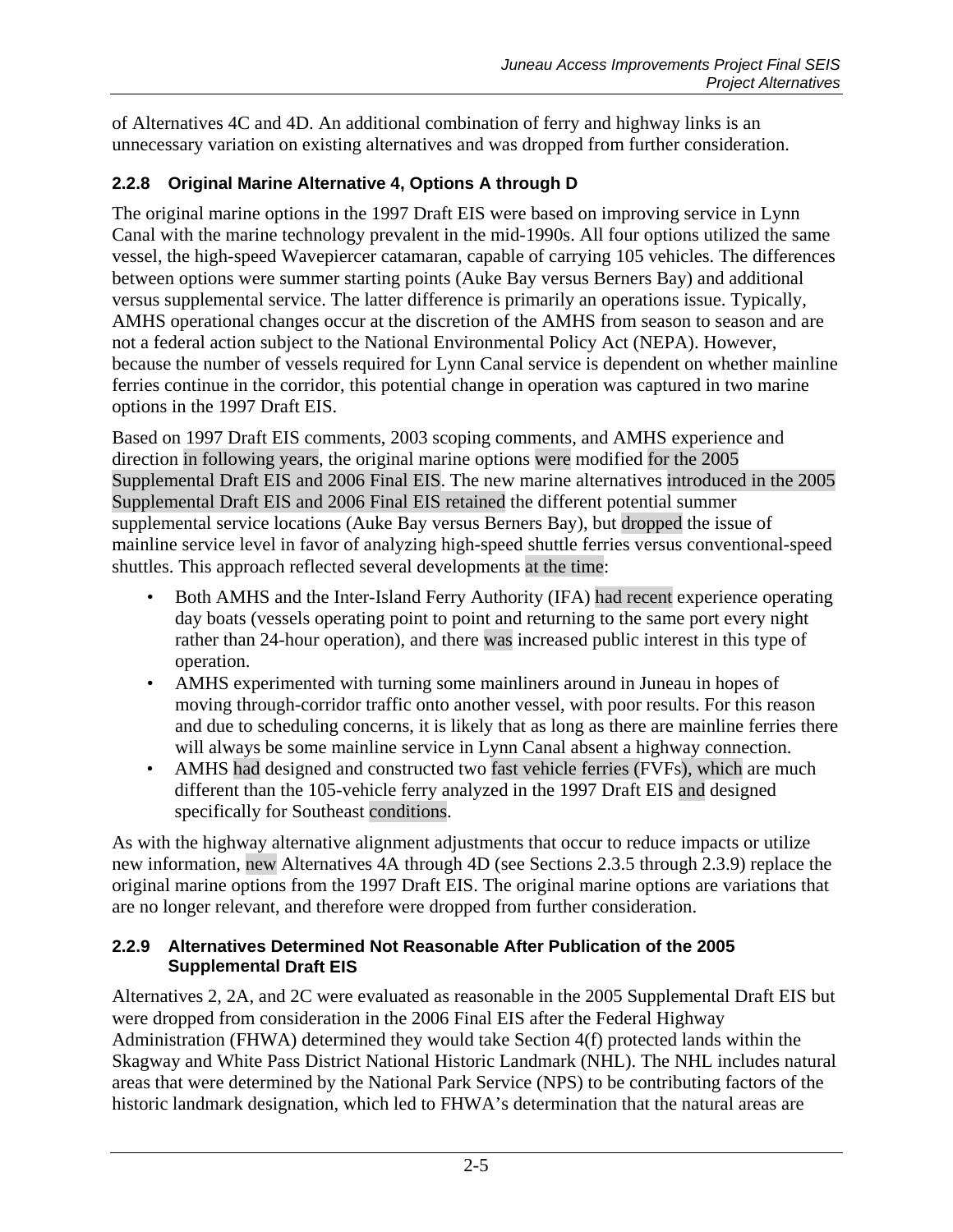protected under Section 4(f). The alignments of Alternatives 2, 2A, and 2C could not be shifted to avoid the natural areas of the NHL (see Chapter 6 for more information on the Section 4(f) applicability determination). The original alternative screening criteria included Section 4(f) impacts because DOT&PF and FHWA recognized that, given the project purpose and need and the existence of reasonable alternatives without 4(f) impacts, a 4(f) impact could render an alternative unconstructable. Based on the Section 4(f) applicability determination, these alternatives were determined to be not reasonable.

**East Lynn Canal Highway with Katzehin Ferry Terminal (2005 Supplemental Draft EIS Alternative 2)** – This alternative would construct a 68.5-mile-long highway from the end of Glacier Highway at the Echo Cove boat launch area around Berners Bay to Skagway (Figure 2- 2; note that a 3-mile segment of roadway from Echo Cove to Cascade Point has since been constructed [see Section 1.2.3]). A ferry terminal would be constructed north of the Katzehin River delta, and operation of the Haines-Skagway shuttle would change to shuttle service between Katzehin and the Lutak Ferry Terminal in Haines. Mainline ferry service would end at Auke Bay in Juneau, and the existing Haines-Skagway shuttle service would be discontinued. The *FVF Fairweather* would be redeployed on other AMHS routes. The highway from Auke Bay to Skagway and the shuttle ferry service from Katzehin to Haines would become the NHS routes in Lynn Canal.

**East Lynn Canal Highway with Berners Bay Shuttle (2005 Supplemental Draft EIS Alternative 2A)** – This alternative would construct a 5.2-mile-long highway from the end of Glacier Highway at Echo Cove to Sawmill Cove in Berners Bay (Figure 2-3; note that a 3-mile segment of roadway from Echo Cove to Cascade Point has since been constructed [see Section 1.2.3]). A ferry terminal would be constructed at both Sawmill Cove and Slate Cove, with shuttle ferries operating between them. A 52.9-mile-long highway would be constructed between Slate Cove and Skagway. A ferry terminal would be constructed at Katzehin, and the Haines-Skagway shuttle would operate between the Katzehin and Lutak Ferry Terminals. Mainline ferry service would end at Auke Bay, and the Haines-Skagway shuttle service would be discontinued. The *FVF Fairweather* would be redeployed on other AMHS routes. The highway from Auke Bay to Skagway, the shuttle ferry service across Berners Bay, and the shuttle ferry service from Katzehin to Haines would become the NHS routes in Lynn Canal.

**East Lynn Canal Highway with Shuttle to Haines from Skagway (2005 Supplemental Draft EIS Alternative 2C)** – This alternative would construct a 68.5-mile-long highway from the end of Glacier Highway at Echo Cove around Berners Bay to Skagway (Figure 2-4; note that a 3 mile segment of roadway from Echo Cove to Cascade Point has since been constructed [see Section 1.2.3]). A Haines-Skagway shuttle would continue to provide service to Haines. Mainline ferry service would end at Auke Bay, and no new terminals would be constructed. The *FVF Fairweather* would be redeployed on other AMHS routes. The highway between Auke Bay and Skagway and the shuttle ferry service between Skagway and Haines would become the NHS routes in Lynn Canal.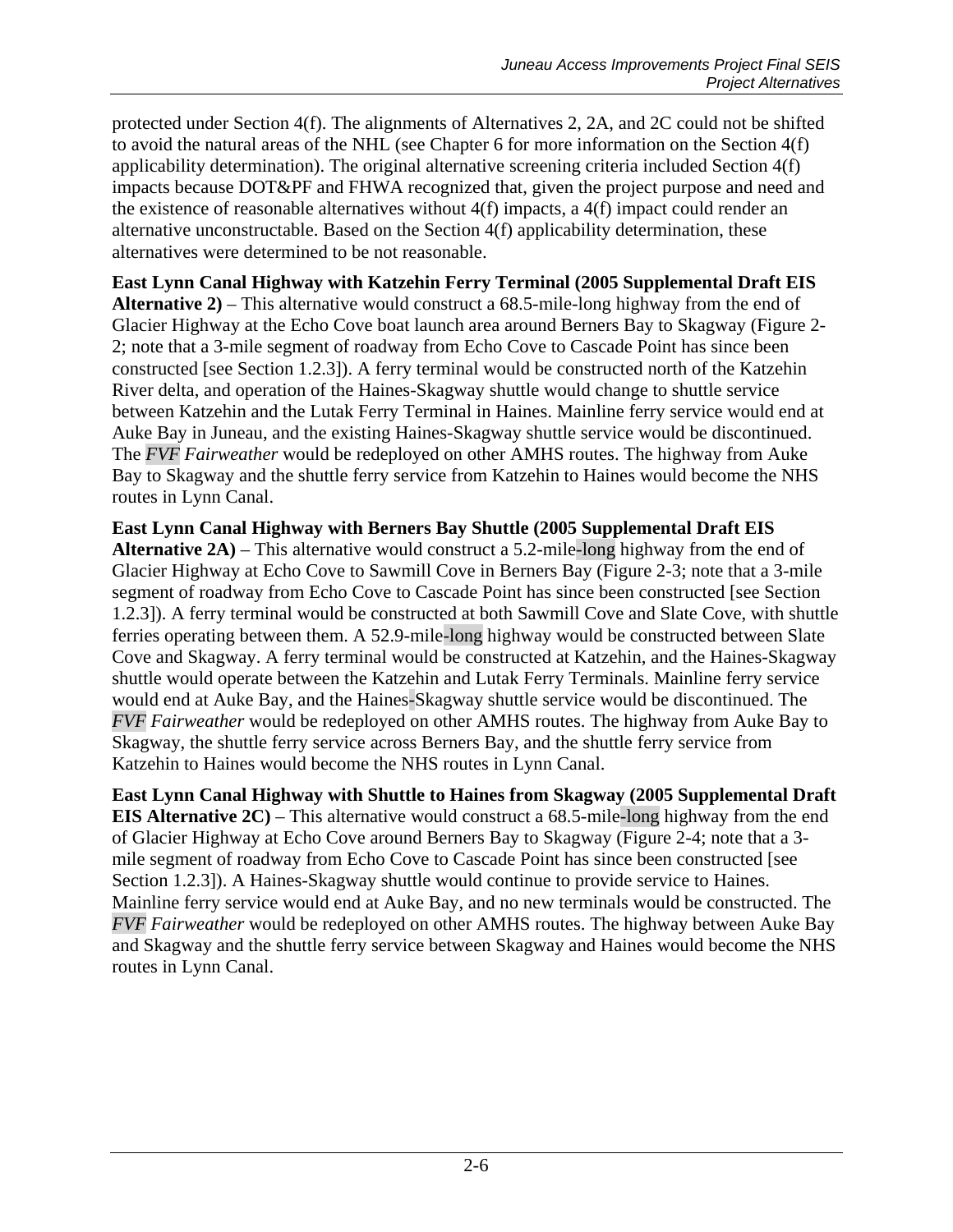# <span id="page-6-1"></span>**2.3 Reasonable Alternatives**

 $\overline{a}$ 

The remaining alternatives carried forward from the 2006 Final EIS at least partially meet a majority of the Purpose and Need elements screening criteria; pass the cost, common sense, and appropriateness tests; and have no known environmental impacts that would render them unreasonable alternatives. In compliance with NEPA requirements, a No Action Alternative is included in the range of alternatives to be evaluated.

Since the 2006 Final EIS was published, there have been other changes that have resulted in changes to the reasonable alternatives. These changes include:

- Between 2006 and 2012, the *FVF Fairweather* did not operate in Lynn Canal on a regular schedule. It was, however, used in Lynn Canal in summer to support special events, roughly one or two times per month, May through September. This operating environment was in place during the development of the alternatives considered in the 2014 Draft SEIS. In 2015, the *FVF Fairweather* operated in Lynn Canal 3 days per week in summer.
- In 2006, the AMHS planned to have the *M/V Aurora* start Haines-Skagway shuttle service in 2007; however, when the *FVF Fairweather* was moved to the Sitka route, the *M/V Malaspina* was made a summer day boat in Lynn Canal and provided excess capacity between Haines and Skagway. The *M/V Aurora* was deployed to Prince William Sound.
- Two new Day Boat ACFs were planned and programmed as additions to the AMHS fleet and are currently under construction. Acquisition and deployment of these ferries are State actions independent from the JAI Project. They represent a change in the programmed assets available in Lynn Canal. The reasonable alternatives have been updated to incorporate the Day Boat ACFs where appropriate.
- In 2009, the U.S. District Court ruled that the 2006 JAI Project Final EIS was not valid because it did not consider an alternative that would improve surface transportation in Lynn Canal by utilizing existing AMHS assets. The DOT&PF appealed the District Court ruling to the U.S. Court of Appeals for the  $9<sup>th</sup>$  Circuit, and in May 2011, the three-judge panel upheld previous Court decisions because the 2006 Final EIS did not include an alternative that would improve transportation using existing assets.

As a result of these legal proceedings, DOT&PF and FHWA initiated preparation of the 2014 Draft SEIS to include an alternative that satisfies the Court order. The new alternative, "Alternative 1B - Enhanced Service with Existing Alaska Marine Highway System Assets," is a Transportation System Management alternative that includes improvements that rely on existing ferry assets and explores other system enhancements. Alternative 1B and its development are described in Section [2.3.2.](#page-10-0) Its impacts are assessed in Chapter 4.

All reasonable build alternatives include at least one ferry link. The parameters of the marine segments control the capacity and flexibility provided by the alternatives, and the marine segments have a large effect on travel time and costs. Capacity needs to be based on demand, but demand is affected by the type of service, and varies throughout the year<sup>[2](#page-6-0)</sup>. To best meet the

<span id="page-6-0"></span> $<sup>2</sup>$  Each of the reasonable alternatives satisfies the purpose and need to varying degrees in that each provides greater</sup> capacity than Alternative 1 - No Action and each has been designed to accommodate the demand that would occur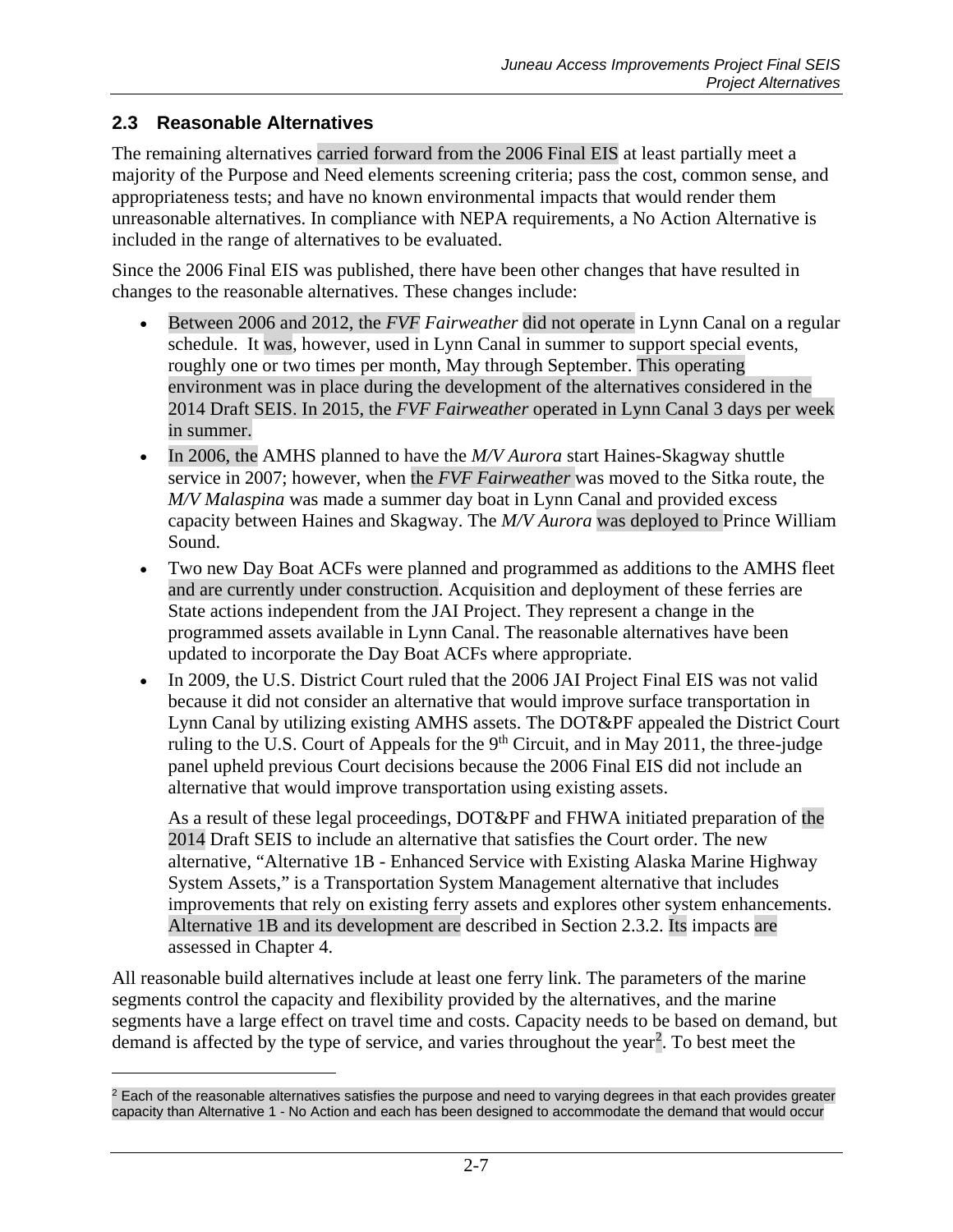Purpose and Need elements while not inflating costs, the marine portions of each alternative have been designed to meet the projected average summer demand (not peak demand) for each alternative, while providing for greater trip frequency than the No Action Alternative. Larger vessels, more vessels, and longer operating schedules could provide greater capacity and flexibility, but at a greater cost. To address capacity and cost equitably, ferry service for each marine segment that does not use the Day Boat ACFs is based on the projected 2055 average summer daily traffic for the marine segment(s) of that alternative. To provide reasonable frequency of service with the least cost to the State, summer ferry service is generally provided for 14 to 16 hours each day, with less-frequent service in the winter. For the projected 2055 average summer daily traffic, see the *Traffic Forecast Report* (Revised Appendix AA). See the *Marine Segments Technical Report* (Revised Appendix GG) for more details on potential crewing for ferry segments of alternatives. [Table 2-1](#page-7-0) lists the reasonable alternatives and their numeric designations.

<span id="page-7-0"></span>

| <b>Alternative Title</b>                                                | <b>Numeric Designation</b> |
|-------------------------------------------------------------------------|----------------------------|
| No Action Alternative                                                   | Alternative 1              |
| Enhanced Service with Existing Alaska Marine Highway System Assets      | Alternative 1B             |
| East Lynn Canal Highway to Katzehin with Shuttles to Haines and Skagway | Alternative 2B             |
| West Lynn Canal Highway                                                 | Alternative 3              |
| Fast Vehicle Ferry Service from Auke Bay                                | Alternative 4A             |
| Fast Vehicle Ferry Service from Berners Bay                             | Alternative 4B             |
| Conventional Monohull Service from Auke Bay                             | Alternative 4C             |
| Conventional Monohull Service from Berners Bay                          | Alternative 4D             |

**Table 2-1: Reasonable Alternatives Evaluated in the Final SEIS**

The following descriptions of the reasonable alternatives include information on key parameters for the project purpose and need: capacity, travel time, travel frequency, and cost (design, construction, maintenance, operation, and total project life cost). All travel times between Juneau and Haines and Juneau and Skagway presented in this discussion were calculated from Auke Bay in order to provide a consistent measure of travel time for each alternative. The travel time ending point in Haines is downtown Haines (the intersection of Third Avenue and Main Street) and the ending point in Skagway is the Skagway Ferry Terminal.

The alternative descriptions and cost estimates include all construction required for implementation of the alternatives. No improvements to connecting facilities would be required, although construction and operation of a build alternative could accelerate the scheduling of improvements to adjacent facilities. Initial construction costs have been updated based on 2016 estimates. All maintenance, operation, and total project life  $\cos t^3$  $\cos t^3$  values are expressed in 2016 dollars.

 $\overline{a}$ given differences in attributes such as cost, travel time, and convenience. There is an underlying latent demand for travel in the corridor (unconstrained demand) and more or less of that demand will be realized with each alternative, depending on the attributes of that alternative.

<span id="page-7-1"></span><sup>&</sup>lt;sup>3</sup> The total project life cost is the summation of the annual expenses and revenues over the lifetime of the facility.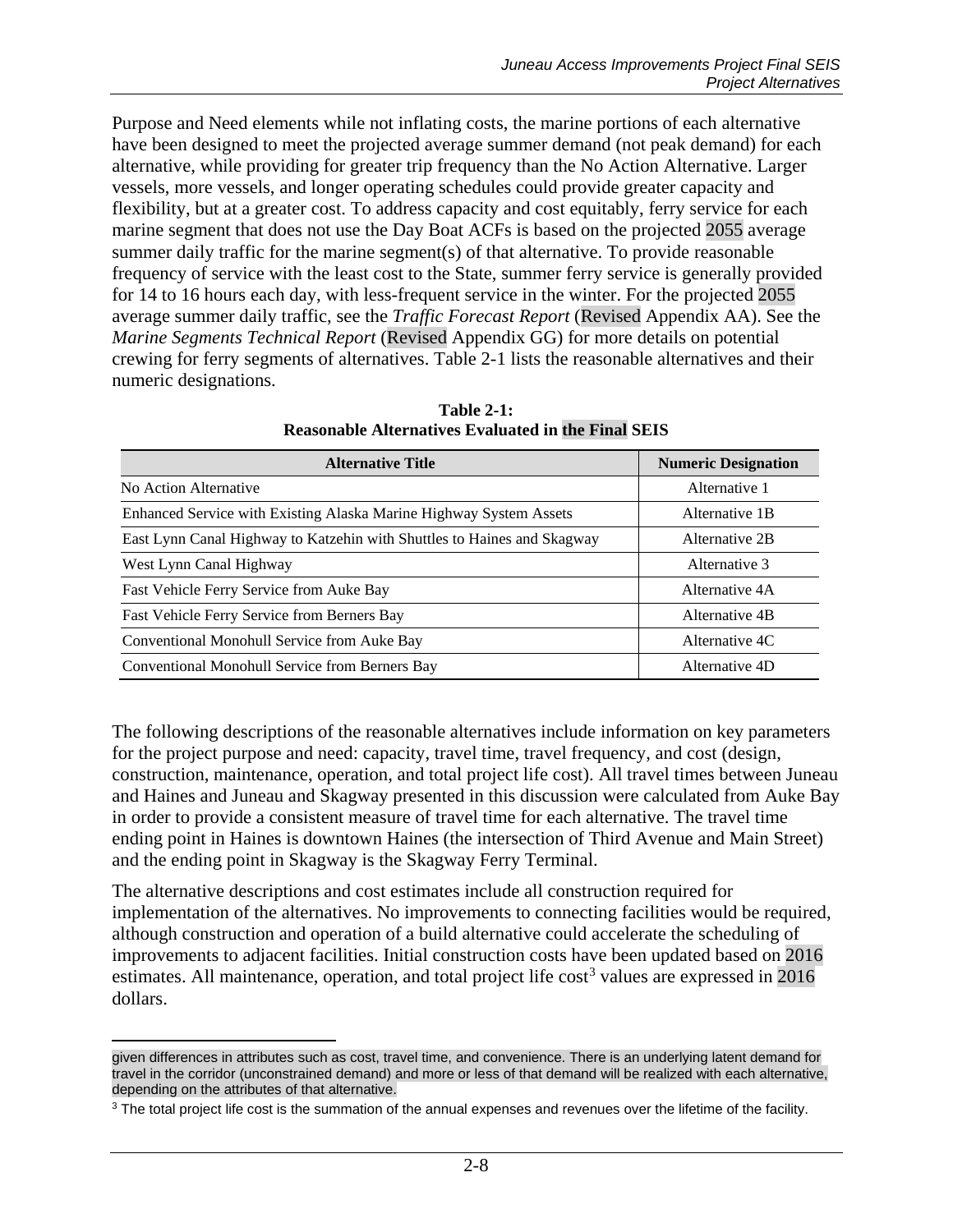### **2.3.1 Alternative 1 – No Action (Preferred Alternative)**

Alternative  $1 - No$  Action includes a continuation of mainline<sup>[4](#page-8-0)</sup> ferry service in Lynn Canal and incorporates two Day Boat ACFs previously programmed for construction by AMHS. See Figure 2-5. Alternative 1 – No Action is not a direct continuation of 2017 ferry service. Rather, it is a continuation of the AMHS's *current plan* and reflects the most likely AMHS operations in the absence of any capital improvements specific to the JAI Project. The following assumptions are incorporated in Alternative 1 – No Action:

- 1. No new roads or ferry terminals in Lynn Canal would be built, and there would be no improvements to existing facilities beyond those already programmed.
- 2. Previously programmed improvements<sup>[5](#page-8-1)</sup> that are part of Alternative  $1 No$  Action would be:
	- a. Use of two Day Boat ACFs. One Day Boat ACF would sail between Auke Bay and Haines, while the other would sail between Haines and Skagway. Travelers going between Auke Bay and Skagway on the Day Boat ACFs would be required to transfer ferries in Haines. Other AMHS ferries that are currently operating as summer day boats in Lynn Canal will be deployed elsewhere in the system.
	- b. Programmed improvements to vehicle and passenger staging areas at the Auke Bay and Haines Ferry Terminals to optimize traffic flow on and off the Day Boat ACFs.
	- c. Programmed expansion of the Haines Ferry Terminal to include a new double bow berth<sup>[6](#page-8-2)</sup> for bow loading/unloading of the Day Boat ACFs.
- 3. Mainline ferries would continue to serve northern Lynn Canal.
- 4. The AMHS would continue to be the NHS route between Juneau and Haines/Skagway.

**Capacity** – Alternative 1 traffic capacity would be determined by the combination of mainline and Day Boat ACF sailings.<sup>[7](#page-8-3)</sup> Mainline vessel capacity ranges from 80 to 134 vehicles one way, with an assumed two round trips per week in summer and one round trip in winter traveling Auke Bay-Haines-Skagway-Haines-Auke Bay. Summer mainline ferry service would be provided by one *Matanuska/Malaspina* class ferry (88-vehicle capacity) and one *M/V Columbia* (134-vehicle capacity) trip per week<sup>[8](#page-8-4),[9](#page-8-5),[10,](#page-8-6)[11](#page-8-7)</sup>. Winter mainline ferry service would be provided by

<span id="page-8-0"></span> $\overline{a}$ <sup>4</sup> Mainline ferry service consists of larger vessels that travel the length of the system from Bellingham, WA or Prince Rupert, B.C., in the south to Haines and Skagway in the north. The vessels have overnight accommodations for passengers and crew. Smaller vessels that are referred to as "day boats" connect smaller communities with each other and with the mainline routes.

<span id="page-8-1"></span><sup>5</sup> Unless otherwise specified, all three of the programmed improvements are assumed to be part of the other alternatives under consideration.

<span id="page-8-2"></span> $6$  A berth is a space for a ferry to dock at a terminal. Berths can have different configurations depending on the location of the ferry vehicle door to be used. For efficient operations, Haines needs to accommodate loading/unloading from the ACF's bow doors.

<span id="page-8-3"></span><sup>&</sup>lt;sup>7</sup> To compare alternatives that have both road and ferry segments, this analysis focuses on automobile capacity of the ferries. Ferries also transport walk-on passengers.

<span id="page-8-4"></span><sup>&</sup>lt;sup>8</sup> Since the 2014 Draft SEIS was published, the reported AMHS capacities of several ferries in the AMHS fleet had changed slightly (http://www.dot.state.ak.us/amhs). For consistency with the 2014 Draft SEIS, the capacity numbers in the 2014 Draft SEIS were retained for this Final SEIS. The traffic analysis relied on capacities reported in the 2014 Draft SEIS.

<span id="page-8-5"></span><sup>9</sup> AMHS. 2015. Our Fleet: M/V Matanuska. http://www.dot.state.ak.us/amhs/fleet/matanuska.shtml.

<span id="page-8-6"></span><sup>10</sup> AMHS. 2015. Our Fleet: M/V Malaspina. http://www.dot.state.ak.us/amhs/fleet/malaspina.shtml.

<span id="page-8-7"></span><sup>11</sup> AMHS. 2015. Our Fleet: M/V Columbia. http://www.dot.state.ak.us/amhs/fleet/columbia.shtml.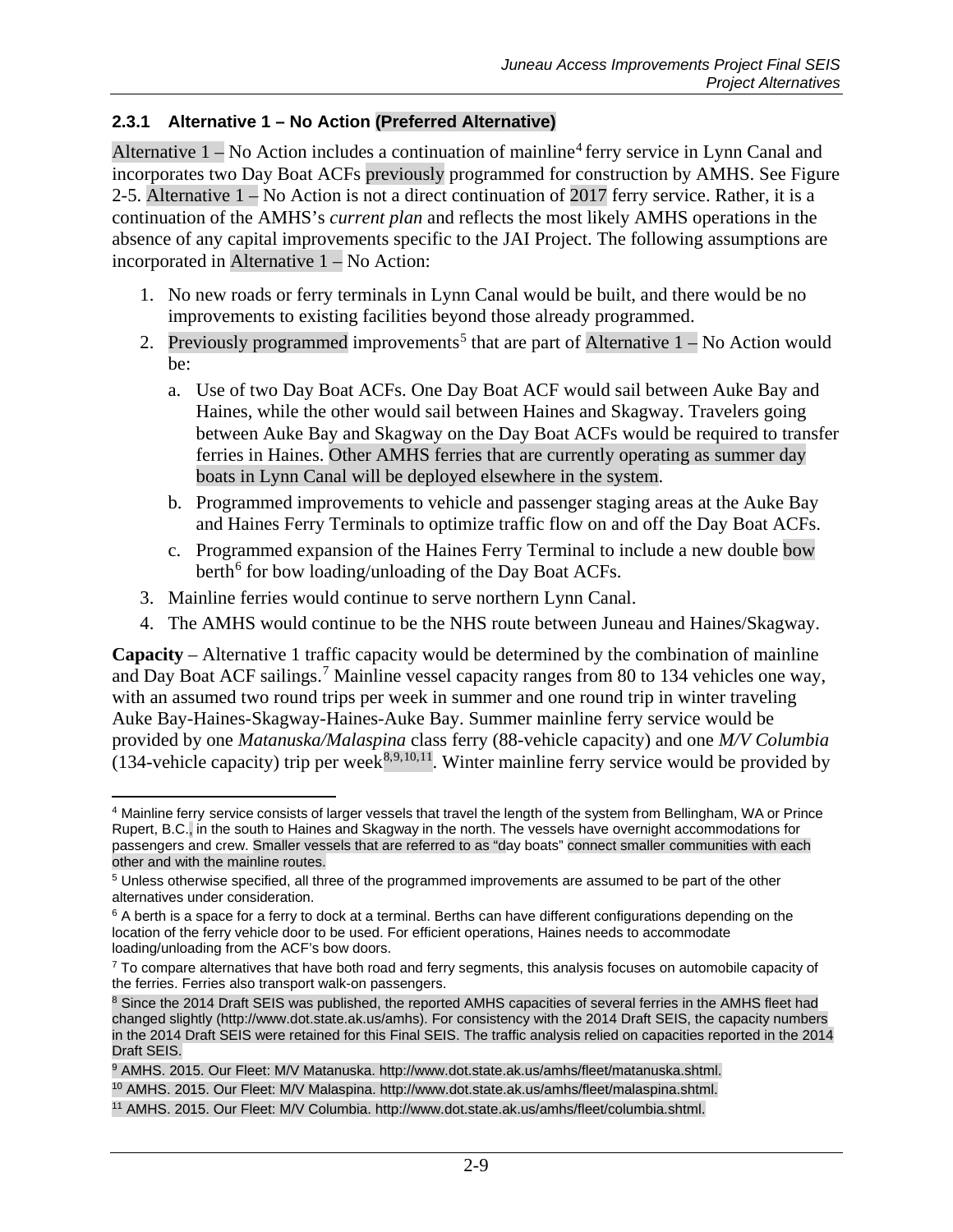<span id="page-9-0"></span>a *Matanuska/Malaspina* class ferry*.* For the purposes of determining available capacity, mainline ferry capacity has been apportioned 60 percent to Haines and 40 percent to Skagway, based on historical usage. The one-way capacity of the Day Boat ACFs would be 53 vehicles each*.* The capacity of the Day Boat ACFs has been apportioned based on the percentage of traffic demand in Lynn Canal to Haines and Skagway. [Table 2-2](#page-9-0) presents the capacity of Alternative 1 – No Action based on these assumptions.

| Route                         | <b>Number of Vehicles</b> |  |
|-------------------------------|---------------------------|--|
| <b>Auke Bay-Haines</b>        |                           |  |
| Summer                        | 93                        |  |
| Winter                        | 42                        |  |
| Auke Bay-Skagway <sup>1</sup> |                           |  |
| Summer                        | 61                        |  |
| Winter                        | 28                        |  |

| <b>Table 2-2:</b>                        |
|------------------------------------------|
| Daily Traffic Capacity for Alternative 1 |

<sup>1</sup>Traffic between Auke Bay and Skagway on the Day Boat ACFs is required to transfer ferries in Haines.

**Travel Time** – The one-way trip times for Alternative 1 are shown in [Table 2-3.](#page-9-1) Times shown in the table include ferry time and driving time (if appropriate). Ferry time consists of waiting time, check-in and loading time, transit time, and unloading time. Check-in time covers the time the AMHS requires for vehicles to be present at the dock prior to loading. Check-in time for the mainline ferry is 2 hours, and it is 1 hour for a Day Boat ACF.

**Table 2-3: Travel Times for Alternative 1 – No Action**

<span id="page-9-1"></span>

| Route                  |                                                            | <b>Travel Time (hours)</b> |                         |
|------------------------|------------------------------------------------------------|----------------------------|-------------------------|
|                        |                                                            | <b>Via Mainline Ferry</b>  | <b>Via Day Boat ACF</b> |
|                        | Drive Time                                                 | 0.1                        | 0.1                     |
| <b>Auke Bay-Haines</b> | Ferry Time (including check-in,<br>transit, and unloading) | 7.1                        | 6.1                     |
|                        | Total                                                      | 7.2                        | 6.2                     |
|                        | Drive Time                                                 |                            |                         |
| Auke Bay-Skagway       | Ferry Time (including check-in,<br>transit, and unloading) | 9.1                        | 8.1                     |
|                        | Total                                                      | 9.1                        | 8.                      |

Note: For consistency and to allow direct comparisons between alternatives, the travel time measures for each alternative start at Auke Bay, and the end point is either the Skagway Ferry Terminal or downtown Haines (Third Avenue and Main Street).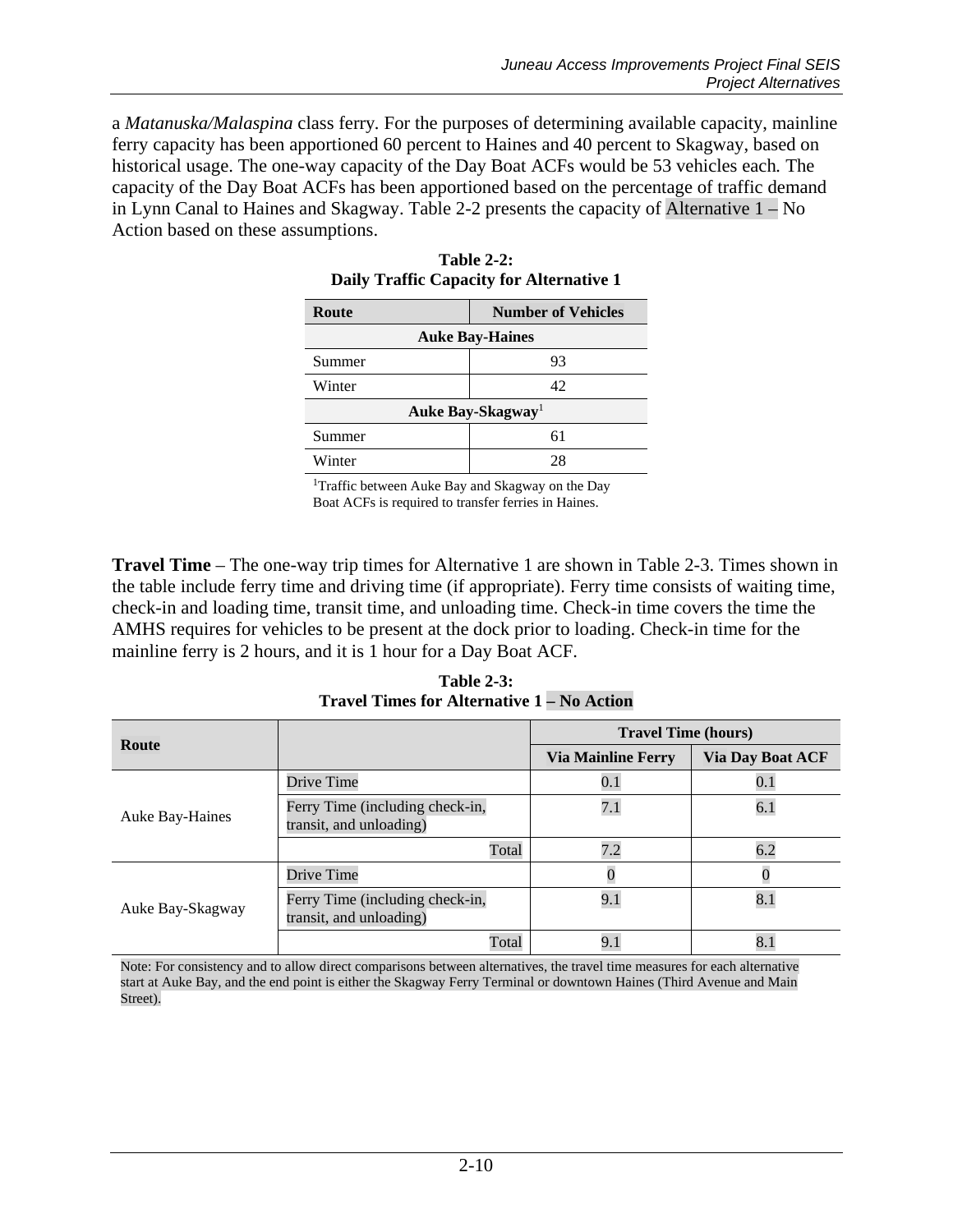<span id="page-10-1"></span>**Travel Frequency** – The opportunity to travel between Auke Bay and Haines or Skagway would depend on the frequency of mainline ferry and Day Boat ACF service. The travel frequency for Alternative 1 is shown in [Table 2-4.](#page-10-1)

| Route                   | <b>Round Trips per Day</b> | <b>Round Trips per Week</b> |
|-------------------------|----------------------------|-----------------------------|
| <b>Auke Bay-Haines</b>  |                            |                             |
| Summer                  | 1.2                        |                             |
| Winter                  | 0.7                        |                             |
| <b>Auke Bay-Skagway</b> |                            |                             |
| Summer                  | 1.2                        | ο                           |
| Winter                  | 0.7                        |                             |

| <b>Table 2-4:</b>                                     |  |
|-------------------------------------------------------|--|
| <b>Travel Frequency for Alternative 1 – No Action</b> |  |

**Cost** –The annual M&O costs would be  $$18.2^{12}$  $$18.2^{12}$  $$18.2^{12}$  million: \$7.3 million for mainline ferry service, \$6.4 million for Day Boat ACF service between Auke Bay and Haines, and \$4.5 million for Haines-Skagway shuttle service.<sup>[13](#page-10-4)</sup> The estimated total project life cost less residual value is \$787 million. The ferry fares<sup>[14](#page-10-5)</sup> for Alternative  $1 - No$  Action are shown in [Table 2-5.](#page-10-2)

**Table 2-5: Ferry Fares for Alternative 1 – No Action**

<span id="page-10-2"></span>

| Route                        | <b>Auke Bay-Haines</b> | <b>Auke Bay-Skagway</b> |
|------------------------------|------------------------|-------------------------|
| <b>Adult Ferry Passenger</b> | \$39.00                | \$53.00                 |
| 19-foot Vehicle              | \$90.00                | \$116.00                |

The net State cost per vehicle would be \$279.

Alternative 1 – No Action includes some approved projects that have not yet been constructed as of the printing of this Final SEIS. These improvements are for the AMHS as a whole, are a State action independent of the JAI Project, and will occur regardless of any action that may result from the JAI Project. As such, the costs of these independent actions are not attributed to Alternative 1 – No Action or any JAI Project alternative.

#### <span id="page-10-0"></span>**2.3.2 Alternative 1B – Enhanced Service with Existing Alaska Marine Highway System Assets**

Alternative 1B is a Transportation System Management alternative that includes operational improvements that focus specifically on increasing the service provided by the transportation system (including programmed improvements and other system enhancements) within Lynn

 $\overline{a}$ 

<span id="page-10-3"></span> $12$  Revised total is due to (1) updating costs to 2015 dollars and (2) a discrepancy in the data relied on to generate the 2014 Draft SEIS mainliner operating costs.

<span id="page-10-4"></span> $13$  Due to rounding, numbers may not add up precisely to the total.

<span id="page-10-5"></span><sup>14</sup> The methodology used to calculate the fares is documented in Appendix A of the *Traffic Forecast Report* (Revised Appendix AA of this Final SEIS).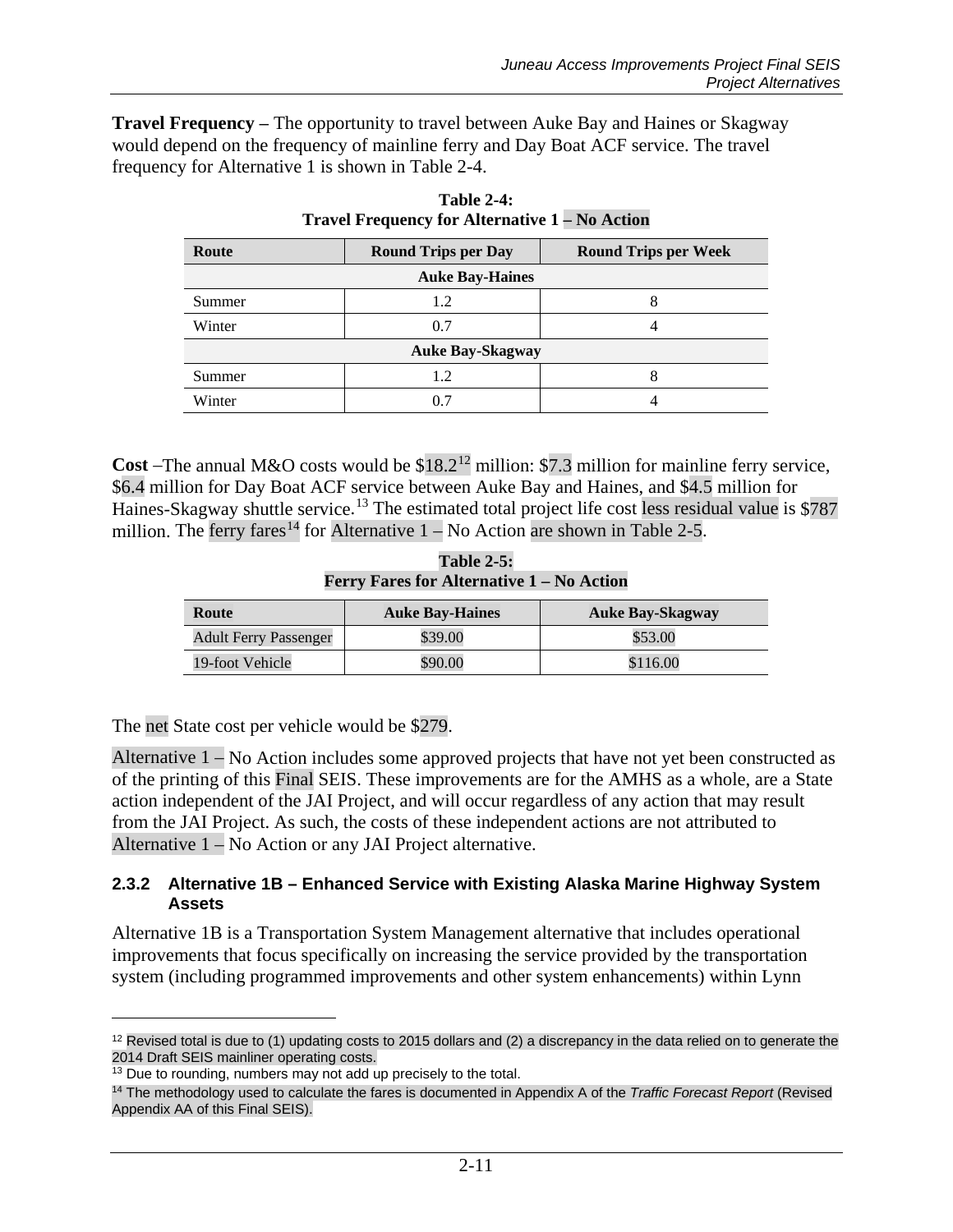Canal using existing AMHS assets. This alternative was not evaluated in the 2006 Final EIS, but was developed in response to the 2009 U.S. District Court order (see Section [2.3\)](#page-6-1). Figure 2-6 illustrates Alternative 1B.

**Development of Alternative 1B<sup>[15](#page-11-0)</sup>** – In keeping with the Court order, DOT&PF and FHWA developed Alternative 1B based on the following objectives:

- Rely on existing ferry assets and terminals, without new construction
- Consider reassigning mainline vessels
- Provide additional capacity as compared to Alternative  $1 No$  Action
- Adjust schedules and increase frequency as compared to Alternative  $1 No$  Action
- Reduce travel time as compared to Alternative  $1 No$  Action
- Include system enhancements

 $\overline{a}$ 

The process began by coordinating with AMHS staff to review existing ferry assets and terminals and to consider and evaluate the following three components for Alternative 1B:

- Existing AMHS assets reasonably available and feasible for use in Lynn Canal
- Programmed AMHS assets (i.e., AMHS programmed improvements that will be implemented regardless of the outcome of the JAI Project)
- Enhancements that could be employed as part of Alternative 1B that do not involve capital investments

The resulting alternative was presented to agencies and the general public during the JAI Project Draft SEIS 2012 scoping period. Following the scoping period, Alternative 1B was modified for analysis in the 2014 Draft SEIS to reflect the following events:

• In 2006, AMHS began the process toward building a new class of ferry to provide day boat shuttle service in the southeast part of the ferry system. As the design developed over time, the length of the vessel, designated as an ACF, grew to 350 feet, and crew quarters and a full dining facility were added. With these changes, the vessel was no longer a day boat shuttle ferry. The cost of this 350-foot ACF was estimated at \$170 million. In December 2012, the Governor announced that the AMHS would pursue plans to build two smaller, less-costly State-funded ACFs instead of one large ACF. The smaller ACFs are referred to as Day Boat ACFs. Both ferries will have a capacity of approximately 300 passengers and 53 vehicles. This change in direction in the ACF program was made to develop vessels that better meet AMHS needs in Southeast Alaska and was a State action independent from the JAI Project. This decision meant that two new programmed ferries would be available for use in Alternative 1B, instead of just one $^{16}$ .

<span id="page-11-0"></span><sup>&</sup>lt;sup>15</sup> The following three paragraphs and associated bullets were initially located in Section 2.2.10 of the 2014 Draft SEIS and have been added as needed (revisions to the 2014 Draft SEIS text are shaded gray).

<span id="page-11-1"></span> $16$  This decision also required Alternative  $1 -$  No Action to be modified to reflect the availability of two new ferries instead of one. Other changes that occur in Alternative 1 – No Action as a result of this decision include improved vehicle and passenger staging areas at the Auke Bay and Haines ferry terminals to optimize traffic flow on and off the Day Boat ACFs, and the expansion of the Haines Ferry Terminal to include a new double bow berth.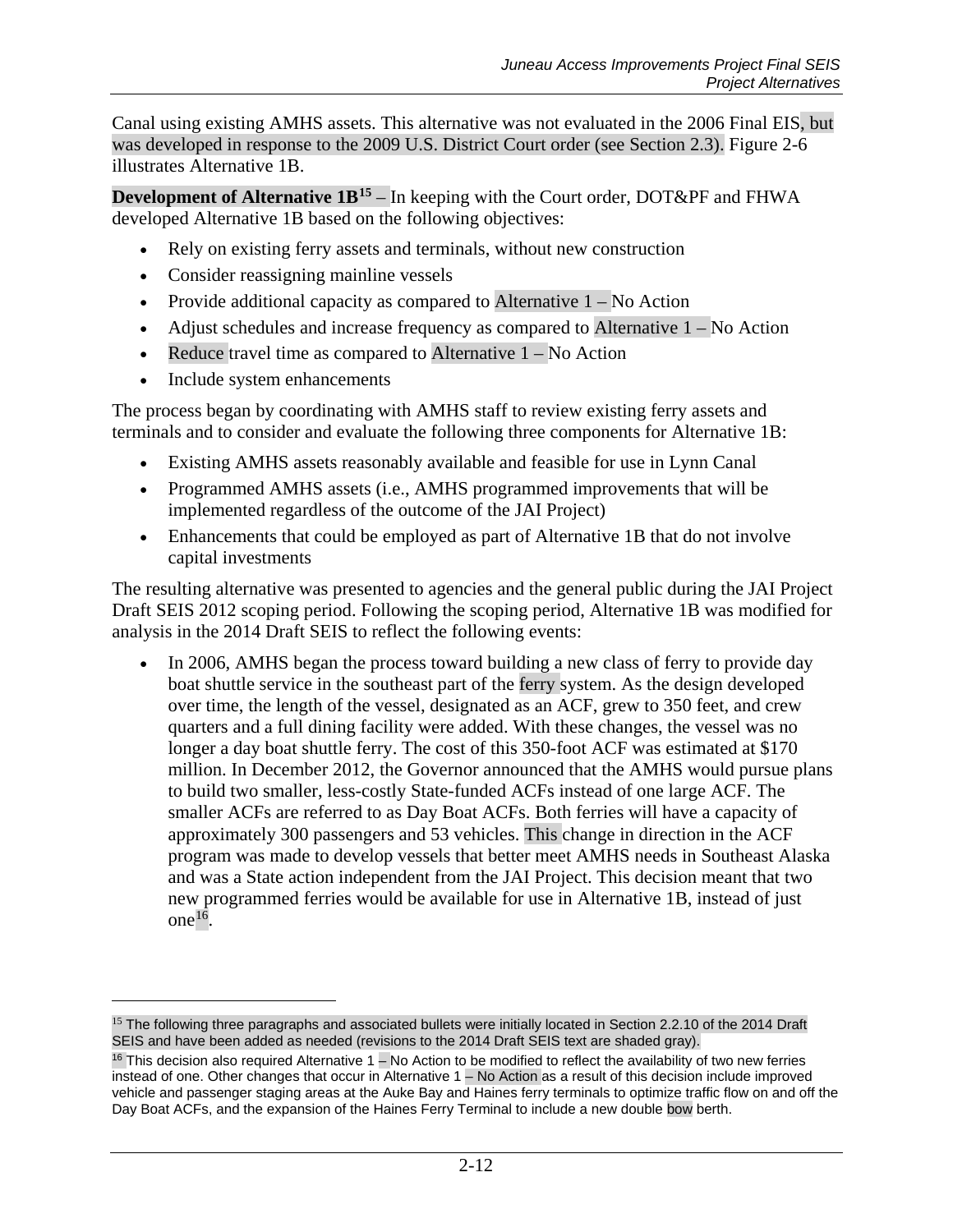- In March 2013, litigation regarding recurrent problems with the engines of the *FVFs Fairweather* and *Chenega* was resolved<sup>17</sup>. Essentially the engines had not been designed to run at the speeds needed to make the two runs between Juneau and Haines/Skagway in a 12-hour window as needed for day boat service in Lynn Canal. Having a FVF make only one round trip per day in Lynn Canal was considered unreasonable since there are other vessels that can also make one trip per day and the *FVF Fairweather* was needed for same time of day service to Sitka<sup>18</sup>. Extending the operating day beyond 12 hours and maintaining daily service is not possible without crew quarters<sup>[19](#page-12-2)</sup>. Based on this development, DOT&PF and FHWA determined that their earlier consideration to use the *FVF Fairweather* as part of Alternative 1B needed to be revised.
- During scoping in 2012, many commenters expressed concern over the loss of fast ferry service to Sitka and Petersburg that would result from using the *FVF Fairweather* in Lynn Canal. Many believed that the use of the *FVF Fairweather* would improve service in Lynn Canal at the expense of other routes in Southeast Alaska. This, in combination with the engine problems identified in the second bullet above, contributed to removing the *FVF Fairweather* from Alternative 1B.

Since the 2014 Draft SEIS was published, AMHS has made several changes that affect Alternative 1B and require reconsideration of the alternative's composition, including the following:

- Due to funding levels, AMHS has taken the *M/V Taku* out of service; it has been retired and sold*.*
- AMHS has placed the *FVF Chenega* in long-term layup*.* The *FVF Chenega* could return to AMHS service if AMHS determines there is a need for it and they have the funding to operate it. Returning the *FVF Chenega* to service from long-term storage would require an up-front refurbishment. Given that the *FVF Chenega* is currently laid up, it could be deployed without decreasing service elsewhere in the AMHS system.
- DOT&PF is currently in the process of replacing the *M/V Tustumena*. The *M/V Tustumena* was built in 1964 and serves the communities of Southcentral Alaska, Kodiak Island, and Southwest Alaska. The *M/V Tustumena* is in poor condition and is past its useful life. It is one of two ocean-class vessels in the AMHS fleet. Because of its size and design, it is the only AMHS vessel that is capable of serving all 13 ports of call between Homer and Unalaska. The replacement vessel is designed to meet these needs

<span id="page-12-0"></span> $\overline{a}$ <sup>17</sup> In 2010, the State sued the engine manufacturer and the contractor responsible for the design and construction of the two FVFs based on recurrent problems with the ferries' diesel engines.

<span id="page-12-1"></span><sup>18</sup> At the time the Draft SEIS was prepared, the *FVF Fairweather's* primary purpose was to service Sitka. Since then, the AMHS schedule has changed. AMHS is currently operating the *FVF Fairweather* in Lynn Canal 3 days per week and servicing Sitka one day per week.

<span id="page-12-2"></span><sup>&</sup>lt;sup>19</sup> According to USCG rest requirements, to have a replacement crew on board, crew quarters must be available to ensure adequate crew rest. The FVFs do not have crew accommodations that would permit this, so crews would have to change while the ferry is docked. In addition, certain activities, such as maintenance, fueling, refilling potable water tanks, and emptying sewage holding tanks, have to be done on a daily basis. Currently, in Lynn Canal, Auke Bay is the only terminal where all of these activities can be performed. In Skagway, ferries can refuel and refill water. DOT&PF plans to improve the Skagway Ferry Terminal so it can handle sewage. To perform all of these activities in Haines, and some services in Skagway, the terminals would need to be upgraded, which would require up-front capital investment (not in keeping with the directive from the court).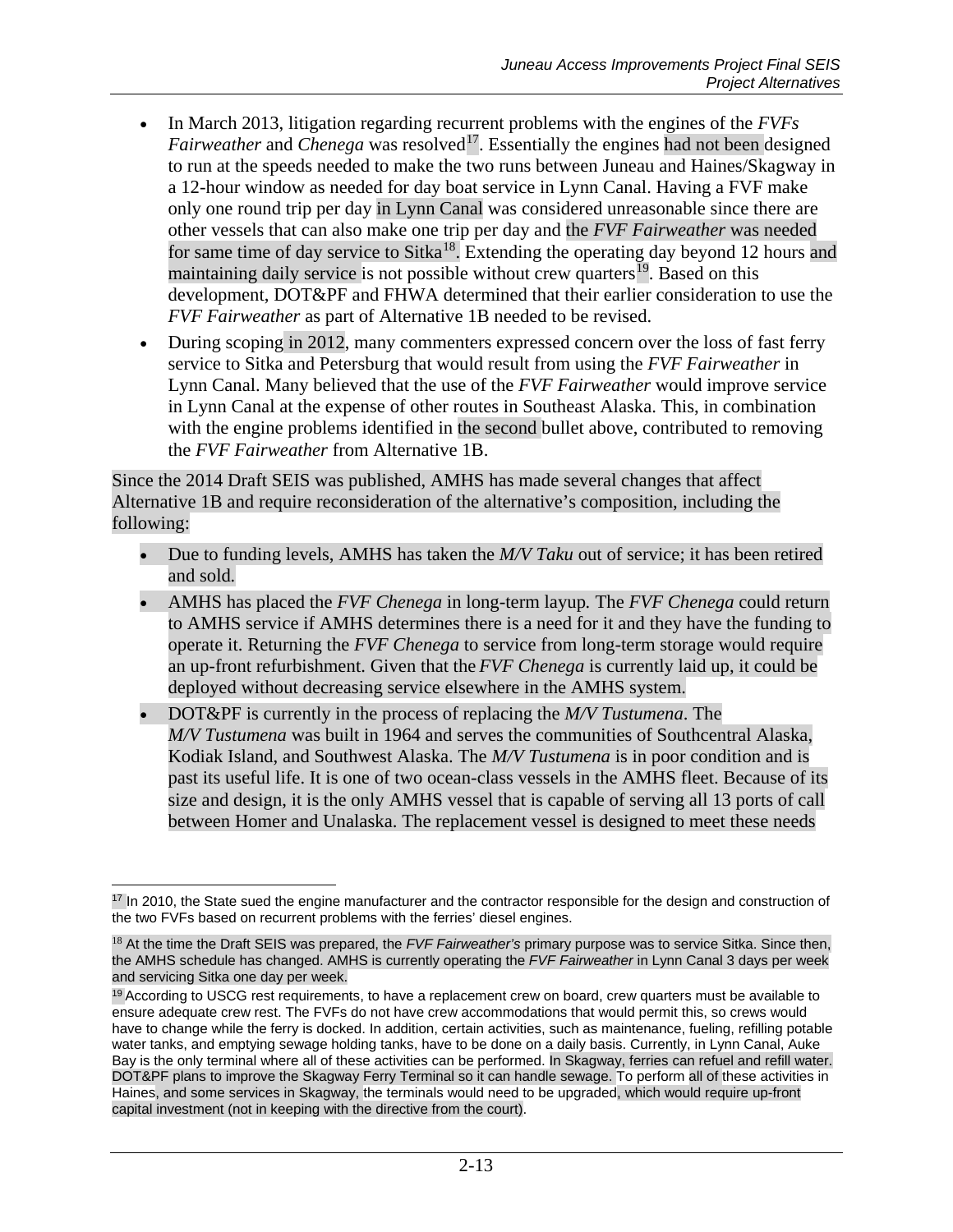and has slightly more capacity. The project is in the current STIP with construction scheduled to start in 2018.

- Between 2005 and 2012, AMHS had planned to retire the *M/V Malaspina* and replace it with a new ferry (now the Day Boat ACF). AMHS has reconsidered its decision to retire the *M/V Malaspina* and now plans to keep it as part of its fleet, using it during shoulder seasons as a backup vessel, but laying it up during summers. It remains an existing asset that could be deployed as part of Alternative 1B during the summer.
- AMHS made substantial improvements to its online reservation system, including enhancing the reservation website to make it easier to use. As a result, Alternative 1B no longer includes additional enhancements to the reservation system. In addition, as the majority of AMHS reservations are now made through the website rather than through the reservation call center, having the reservation call center operate with extended hours is not likely to result in additional reservations or better customer service. As a result, Alternative 1B no longer includes extending the reservation call center hours by four per day.

In addition, comments on the 2014 Draft SEIS indicated that many people were concerned about capacity on the Auke Bay-Haines route. Also, commenters suggested operational improvements that DOT&PF and FHWA have partially incorporated into Alternative 1B. One key change to Alternative 1B was an increase in the Day Boat ACF sailings between Auke Bay and Haines from six round trips per week to seven round trips. In addition, the routing of the *M/V Malaspina* was modified to provide additional service to Haines. As proposed in this Final SEIS, the *M/V Malaspina* would sail between Skagway and Auke Bay 5 days per week; on the sixth day, it would sail Skagway-Haines-Auke Bay-Skagway, and on the seventh day is would sail the reverse (Skagway-Auke Bay-Haines-Skagway).

For information about how Alternative 1B was developed, see Revised Appendix CC, *Development of Alternative 1B – Enhanced Service with Existing Alaska Marine Highway System (AMHS) Assets*, of this Final SEIS. It reflects the current status and availability of ferries (existing assets) in the AMHS fleet.

Alternative 1B would incorporate all of the programmed improvements described under Alternative 1 and, as with Alternative 1, no new roads or terminals would be built.

Alternative 1B would provide an increase in summer capacity and number of sailings in Lynn Canal by using the two Day Boat ACFs in addition to the *M/V Malaspina* (rather than removing the *M/V Malaspina* from summer service in Lynn Canal, as is assumed under Alternative 1 – No Action). Alternative 1B would include a continuation of mainline ferry service in Lynn Canal. Fares would be reduced 20 percent for Day Boat ACF and *M/V Malaspina* trips in Lynn Canal to increase ridership.

Mainline service would include two round trips per week in summer and one per week in winter, with Auke Bay-Haines-Skagway-Haines-Auke Bay routing. During summer, the *M/V Malaspina* would make one round trip per day, 5 days per week on a Skagway-Auke Bay-Skagway route. On the sixth day, the *M/V Malaspina* would sail on the Skagway-Auke Bay-Haines-Skagway route, and on the seventh day, it would sail that route in reverse (Skagway-Haines-Auke Bay-Skagway). One Day Boat ACF would make one round trip between Auke Bay and Haines 7 days per week. The other Day Boat ACF would make two round trips per day between Haines and Skagway 6 days per week; it would not sail on the seventh day because the mainliner would be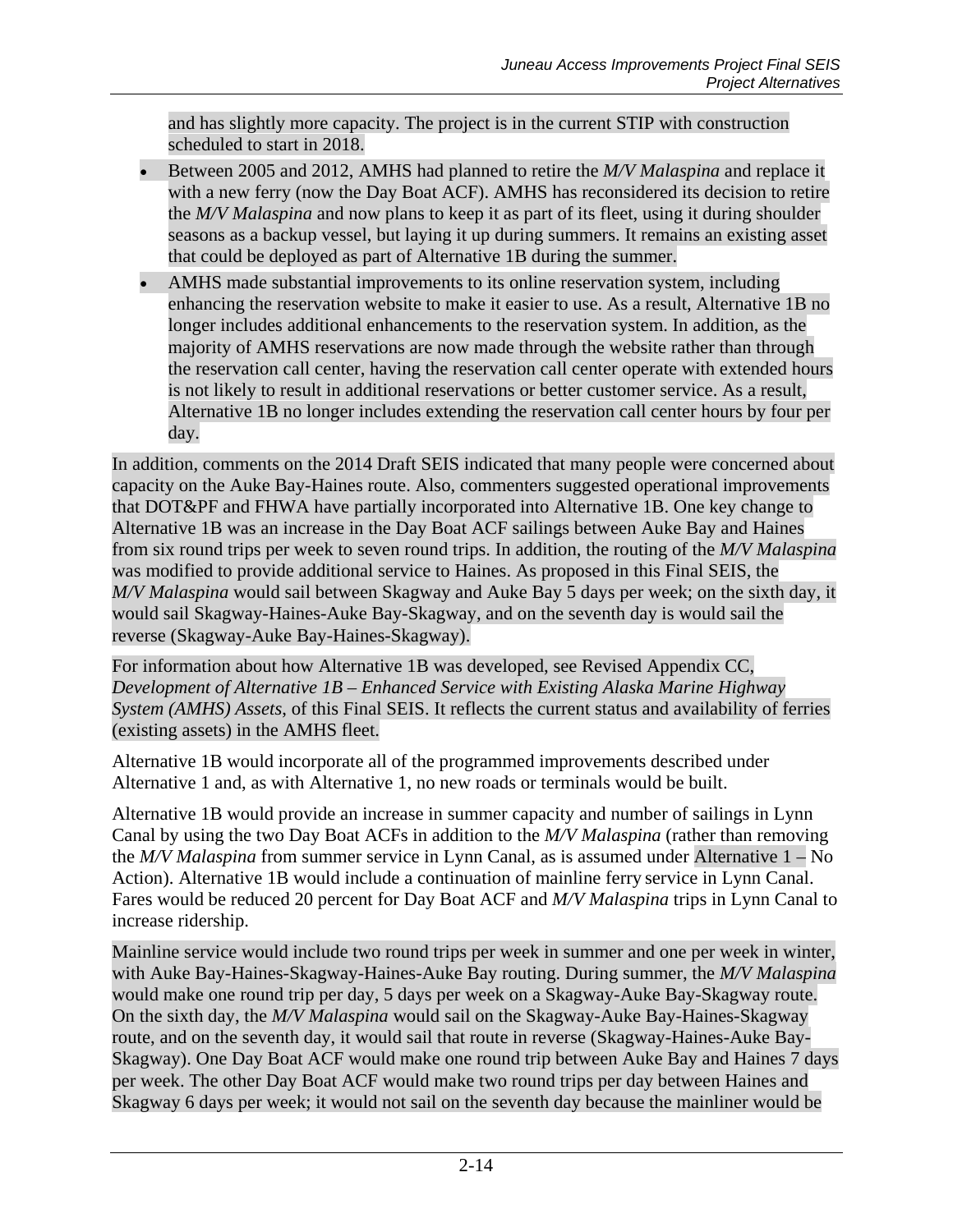on a similar schedule. In winter, ferry service in Lynn Canal would be provided primarily by the Day Boat ACFs three times per week.

Under Alternative 1B, the AMHS would continue to be the NHS route between Juneau and Haines/Skagway.

**Capacity** – Alternative 1B summer traffic capacity<sup>[20](#page-14-1)</sup> would be determined by a combination of Day Boat ACF, mainline ferry, and *M/V Malaspina*<sup>[21](#page-14-2)</sup> sailings. Mainline vessel capacity ranges from 80 to 134 vehicles one way, with an assumed minimum of two round trips per week in summer and one round trip in winter traveling Auke Bay-Haines-Skagway-Haines-Auke Bay. In the summer, it is assumed that there would be one *M/V Matanuska/Malaspina* class ferry (88 vehicle capacity) and one *M/V Columbia* (134-vehicle capacity) trip per week. Winter mainline ferry service is assumed to be provided by an *M/V Matanuska/Malaspina* class ferry*.* For the purposes of determining available capacity, mainliner capacity has been apportioned 60 percent to Haines and 40 percent to Skagway, based on historical usage. The one-way capacity of a Day Boat ACF would be 53 vehicles*.* In the summer, Skagway bound traffic is expected to use the *M/V Malaspina*, leaving the Auke Bay-Haines Day Boat ACF entirely available for Haines bound traffic. In the winter, there would be no direct Auke Bay-Skagway service so the capacity of the Auke Bay-Haines Day Boat ACF is apportioned based on the percentage of traffic demand in Lynn Canal to/from Haines and Skagway. [Table 2-6](#page-14-0) presents the capacity of Alternative 1B based on these assumptions.

<span id="page-14-0"></span>

| Route                         | <b>Number of Vehicles</b> |  |
|-------------------------------|---------------------------|--|
| <b>Auke Bay-Haines</b>        |                           |  |
| Summer                        | 160                       |  |
| Winter                        | 42                        |  |
| Auke Bay-Skagway <sup>1</sup> |                           |  |
| Summer                        | 171                       |  |
| Winter                        | 28                        |  |

**Table 2-6: Daily Traffic Capacity for Alternative 1B**

1 For the purposes of calculating capacity, the capacity of the *M/V Malaspina* and the mainline ferry was used in summer. In winter, the *M/V Malaspina* does not operate, so the capacity of the mainline ferry and Day Boat ACF was used.

**Travel Time** – The one-way trip times for Alternative 1B are shown in [Table 2-7.](#page-15-0) Times shown in the table include ferry time and driving time (if appropriate). Ferry time consists of waiting time, check-in and loading time, transit time, and unloading time. Check-in time covers the time the AMHS requires for vehicles to be present at the dock prior to loading. The check-in time for the mainline ferry is 2 hours, and it is 1 hour for a Day Boat ACF and the *M/V Malaspina*.

<span id="page-14-1"></span> $\overline{a}$  $20$  To compare alternatives that have both road and ferry segments, this analysis focuses on automobile capacity of the ferries. Ferries also transport walk-on passengers.

<span id="page-14-2"></span><sup>21</sup> The *M/V Malaspina* is considered a mainline ferry because it has overnight passenger and crew quarters. It belongs to the *Matanuska/Malaspina* class ferry. These ferries are virtually identical and are considered interchangeable. In the summer, it is anticipated the *M/V Malaspina* would be used as a day boat while the *M/V Matanuska* would be used as a mainline ferry. In the winter, both ferries would be used as mainline ferries.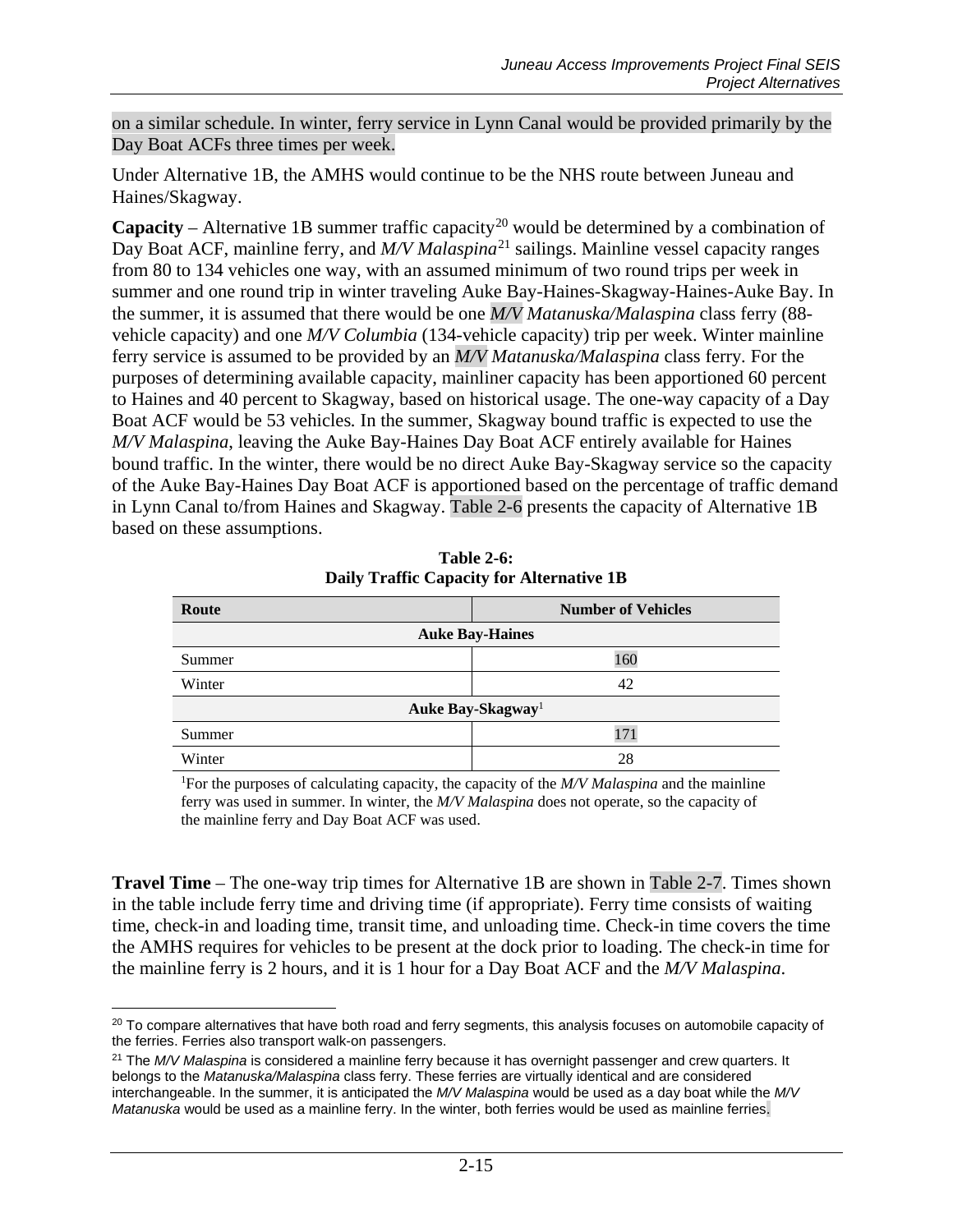<span id="page-15-0"></span>

| Route                |                                                               | <b>Travel Time (hours)</b> |                         |                   |
|----------------------|---------------------------------------------------------------|----------------------------|-------------------------|-------------------|
|                      |                                                               | <b>Via Mainline Ferry</b>  | <b>Via Day Boat ACF</b> | Via M/V Malaspina |
|                      | Drive Time                                                    | $0.1\,$                    | $0.1\,$                 | $0.1\,$           |
| Auke Bay-<br>Haines  | Ferry Time (including<br>check-in, transit, and<br>unloading) | 7.1                        | 6.1                     | 6.3               |
|                      | Total                                                         | 7.2                        | 6.2                     | 6.4               |
|                      | Drive Time                                                    |                            | $\overline{0}$          |                   |
| Auke Bay-<br>Skagway | Ferry Time (including<br>check-in, transit, and<br>unloading) | 9.1                        | 8.1                     | 6.8               |
|                      | Total                                                         | 9.1                        | 8.1                     | 6.8               |

**Table 2-7: Travel Times for Alternative 1B**

Note: For consistency and to allow direct comparisons between alternatives, the travel time measures for each alternative start at Auke Bay, and the end point is either the Skagway Ferry Terminal or downtown Haines (Third Avenue and Main Street). The *M/V Malaspina* times shown between Auke Bay and Skagway are for the most common routing and fastest time.

<span id="page-15-1"></span>**Travel Frequency** – The opportunity to travel between Auke Bay and Haines or Skagway would depend on the frequency of mainline ferry, Day Boat ACF, and *M/V Malaspina* service. The round-trip travel frequency for Alternative 1B is shown in [Table 2-8.](#page-15-1)

| Route                   | <b>Round Trips per Day</b> | <b>Round Trips per Week</b> |
|-------------------------|----------------------------|-----------------------------|
| <b>Auke Bay-Haines</b>  |                            |                             |
| Summer                  | 1.4                        |                             |
| Winter                  | 0.7                        |                             |
| <b>Auke Bay-Skagway</b> |                            |                             |
| Summer                  | 2.3                        | 16                          |
| Winter                  |                            |                             |

**Table 2-8: Travel Frequency for Alternative 1B**

**Cost** – Alternative 1B would have no final design or construction cost. The annual M&O costs within Lynn Canal would be  $$26.5^{22}$  $$26.5^{22}$  $$26.5^{22}$  million: \$7.3 million for mainline ferry service, \$6.7 million for Day Boat ACF service between Auke Bay and Haines, \$4.5 million for Day Boat ACF service between Haines and Skagway, and \$8.0 million for *M/V Malaspina* summer shuttle service. <sup>[23](#page-15-3)</sup> The estimated total project life cost less residual value is \$1.2 billion. The ferry fares under Alternative 1B are shown in [Table 2-9.](#page-16-0)

 $\overline{a}$ 

<span id="page-15-2"></span> $^{22}$  Revised total is due to (1) updating costs to 2015 dollars, (2) a discrepancy in the data relied on to generate the 2014 Draft SEIS mainliner operating costs, and (3) changes made to the alternative.

<span id="page-15-3"></span><sup>&</sup>lt;sup>23</sup> Due to rounding, numbers may not add up precisely to the total.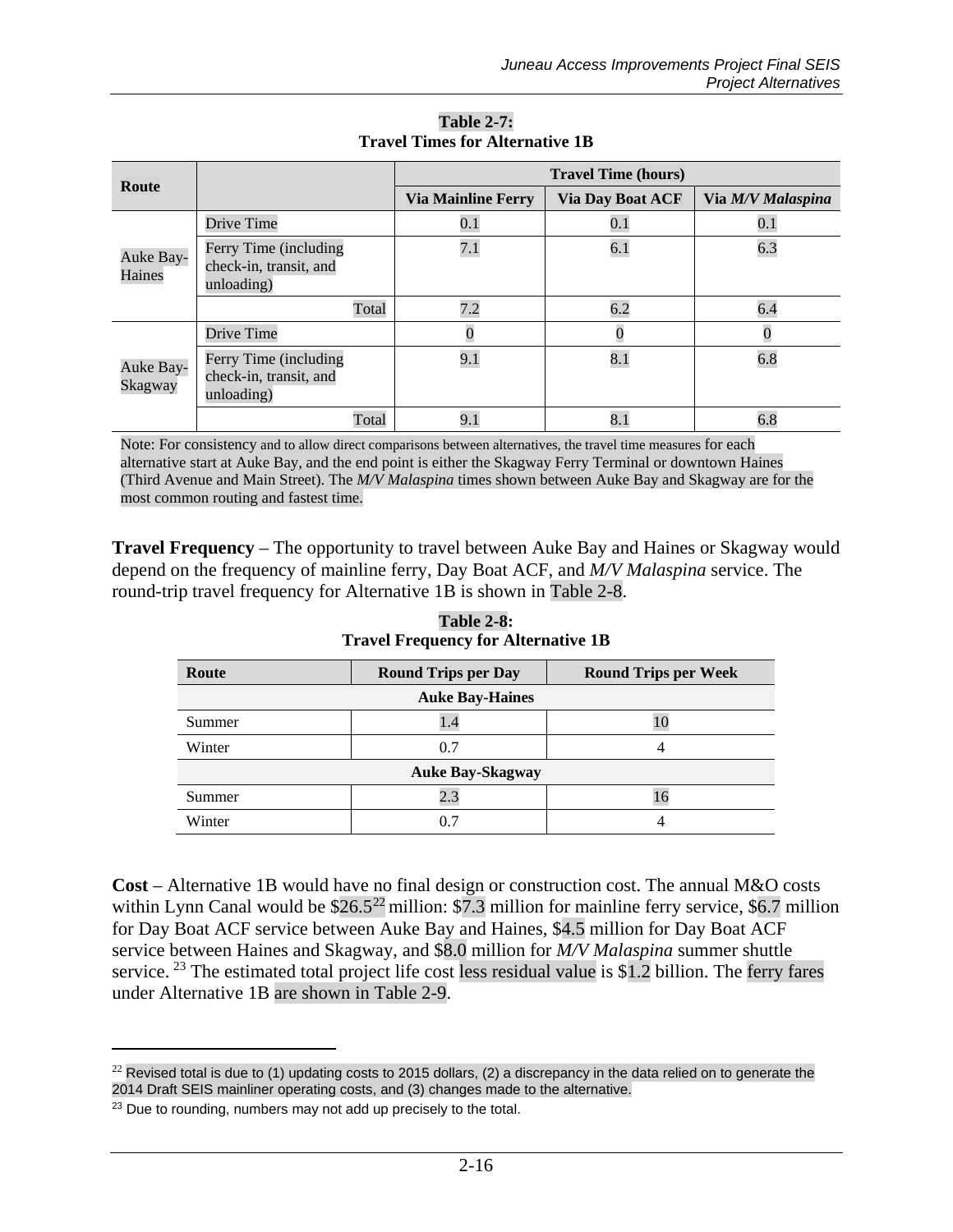<span id="page-16-0"></span>

| Route                        | <b>Auke Bay-Haines</b> | <b>Auke Bay-Skagway</b> |
|------------------------------|------------------------|-------------------------|
| <b>Adult Ferry Passenger</b> | \$31.00                | \$42.50                 |
| 19-foot Vehicle              | \$72.00                | \$93.00                 |

#### **Table 2-9: Ferry Fares for Alternative 1B**

The net State cost per vehicle would be \$283.

#### **2.3.3 Alternative 2B– East Lynn Canal Highway to Katzehin with Shuttles to Haines and Skagway**

Alternative 2B would construct the East Lynn Canal Highway from Echo Cove to a new ferry terminal 2 miles north of the Katzehin River, with ferry service connecting Katzehin to Haines and Skagway (Figure 2-7a). The highway would be 50.8 miles long, including 47.9 miles of new highway and widening of 2.9 miles of the existing Glacier Highway from Echo Cove to Cascade Point. The highway would have a 30-foot pavement width, with two 11-foot-wide vehicle lanes and 4-foot shoulders (Figure 2-7b). The minimum design speed would be 40 miles per hour  $(mph)^{24}$ . DOT&PF has revised the roadway typical section from what was presented in the 2006 Final EIS by increasing the thickness of selected material below the pavement and base structure from 12 inches to 24 inches, and by increasing the ditch width from 8 feet to 10 feet. The increase in thickness of the selected material is needed to minimize the effects of frost and preserve the integrity of the road structure. The increased ditch width is needed to accommodate subsurface drainage from the thicker selected material and provide more capacity for drainage and snow storage.

The design would meet American Association of State Highway and Transportation Officials (AASHTO) standards for a rural arterial except for the 4-foot shoulder width, which would be an exception to the 6-foot AASHTO recommended shoulder width (see the *Technical Alignment Report* [Addendum to Appendix D of the 2006 Final EIS<sup>[25](#page-16-2)</sup>] and the *2017 Update to Appendix D – Technical Alignment Report* in Appendix Z for further information).

Ferry service between Katzehin and Haines/Skagway would use the Day Boat ACFs. Haines-Skagway shuttle service would continue to operate in the summer using a new conventional monohull ferry. Mainline ferry service would end at Auke Bay and no longer operate in Lynn Canal. The Skagway Ferry Terminal would be modified to include a new end berth to accommodate the new Katzehin-Skagway Day Boat ACF. The highway from Auke Bay to Katzehin and the ferry service between Katzehin and Haines/Skagway would become the NHS routes in Lynn Canal.

**Capacity** – The capacity of this alternative would depend on the shuttle ferry system at Katzehin<sup>26</sup>. Summer service would consist of three ferries; two Day Boat ACFs that would sail

<span id="page-16-1"></span> $\overline{a}$ <sup>24</sup> The minimum design speed is not the average travel speed on the highway. Many sections of the highway would meet substantially higher standards and therefore would be posted at 50 mph. It is expected that the average speed on the highway would be 45 mph taking into account the curves requiring a reduction to 40 mph.

<span id="page-16-2"></span> $25$  The Addendum was included as part of Appendix W of the 2006 Final EIS.

<span id="page-16-3"></span> $26$  To compare alternatives that have both road and ferry segments, this analysis focuses on automobile capacity of the ferries. Ferries also transport walk-on passengers.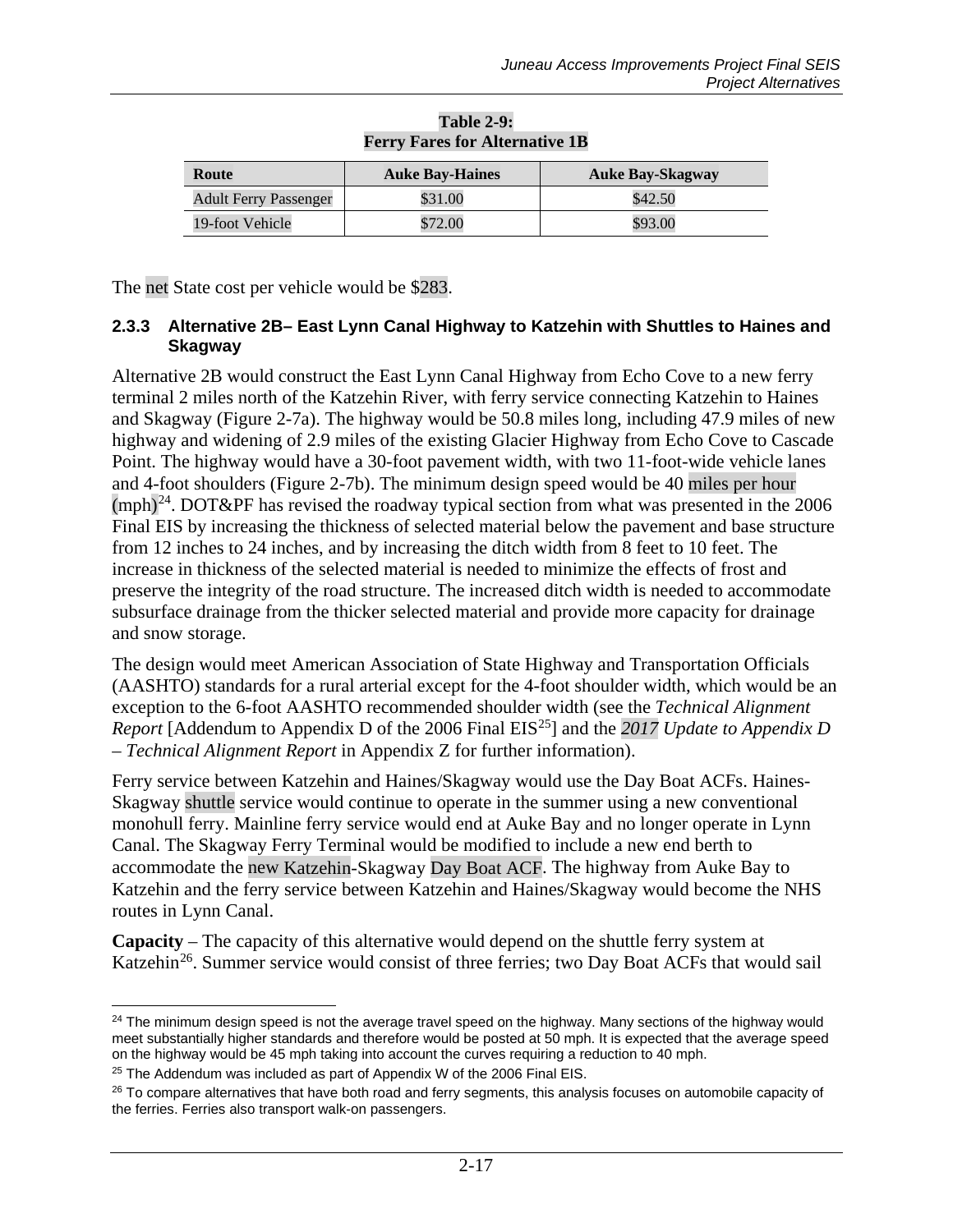between Katzehin and Haines/Skagway and a third shuttle ferry that would sail between Haines and Skagway. The Day Boat ACFs would have a 53-vehicle capacity, and the Haines-Skagway ferry would have an 18-vehicle capacity. The Haines-Skagway shuttle is sized to meet the projected increased traffic resulting from improved service in addition to existing traffic levels. The sizing of the shuttle is addressed in Revised Appendix GG, *Marine Segments Technical Report,* Chapter 4, and Attachment C. During winter, no direct Haines-Skagway shuttle would operate: one vessel would operate between Skagway and Katzehin and the second vessel would operate between Haines and Katzehin. Haines-Skagway travelers would need to ride one ferry to the Katzehin Ferry Terminal and then transfer to the other ferry. The daily traffic volumes that would be accommodated by Alternative 2B are provided in [Table 2-10.](#page-17-0)

<span id="page-17-0"></span>

| Route                   | <b>Number of Vehicles</b> |  |
|-------------------------|---------------------------|--|
| <b>Auke Bay-Haines</b>  |                           |  |
| Summer                  | 848                       |  |
| Winter                  | 636                       |  |
| <b>Auke Bay-Skagway</b> |                           |  |
| Summer                  | 636                       |  |
| Winter                  | 424                       |  |

**Table 2-10: Daily Traffic Capacity for Alternative 2B**

**Travel Time** – The one-way trip times for Alternative 2B are provided in [Table 2-11.](#page-17-1) Times shown in the table include ferry time and driving time. Ferry time consists of waiting time, loading time, transit time, and unloading time. The travel times for the ferries to and from Katzehin and between Haines and Skagway do not include check-in time because reservations would not be taken. Vehicles would be accommodated on a first-come, first-serve basis. An average waiting time is included in the travel time to account for a portion of drivers assumed to arrive well ahead of the loading schedule.

**Table 2-11: Travel Times for Alternative 2B**

<span id="page-17-1"></span>

| Route                |                                                                 | <b>Travel Time (hours)</b> |
|----------------------|-----------------------------------------------------------------|----------------------------|
|                      | Drive Time                                                      | 1.8                        |
| Auke Bay-<br>Haines  | Ferry Time (including waiting, loading, transit, and unloading) | 1.5                        |
|                      | Total                                                           | 3.3                        |
| Auke Bay-<br>Skagway | Drive Time                                                      | 1.7                        |
|                      | Ferry Time (including waiting, loading, transit, and unloading) | 2.3                        |
|                      | Total                                                           | 4.0                        |

Note: For consistency, the travel times for each alternative start at Auke Bay, and the end point is either the Skagway Ferry Terminal or downtown Haines (Third Avenue and Main Street).

**Travel Frequency** – Under Alternative 2B, flexibility and opportunity for travel would be a function of the frequency of Day Boat ACF service to and from the Katzehin Ferry Terminal. During the summer, the ferries to/from Katzehin would operate approximately 15 hours per day.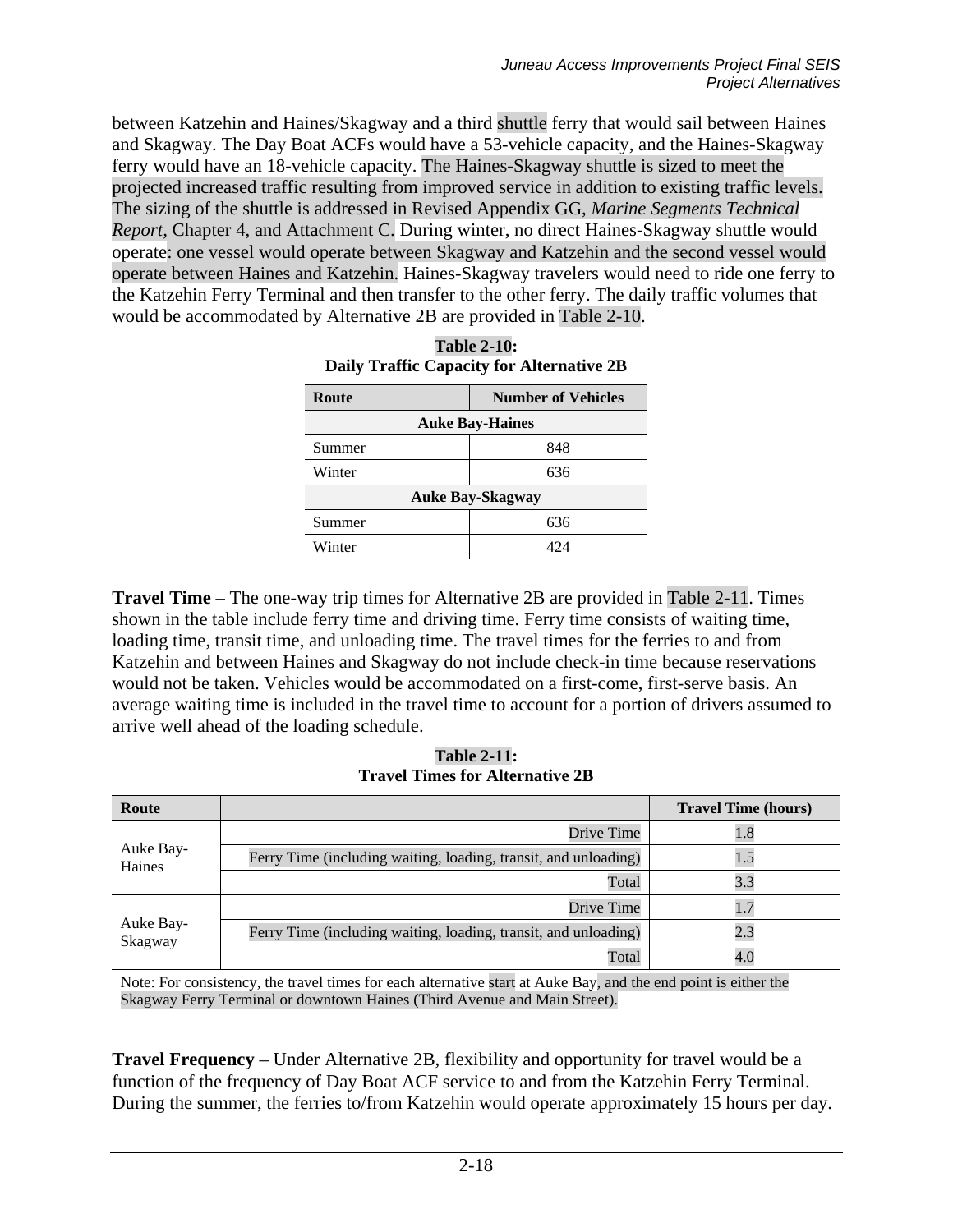During the winter, the ferry to/from Haines would operate approximately 11 hours per day, and the ferry to/from Skagway would operate about 10 hours a day. The Haines-Skagway shuttle would not operate; travelers going between Haines and Skagway would travel to Katzehin and transfer ferries. Winter travel would be periodically limited by road closures for avalanche control; however, one or more ferries would be available to transport vehicles and passengers in Lynn Canal on days when the highway was closed. Trip frequency for Alternative 2B is provided in [Table 2-12.](#page-18-0)

<span id="page-18-0"></span>

| Route                   | <b>Round Trips per Day</b> | <b>Round Trips per Week</b> |  |
|-------------------------|----------------------------|-----------------------------|--|
| <b>Auke Bay-Haines</b>  |                            |                             |  |
| Summer                  | Ω                          | 56                          |  |
| Winter                  | 6                          | 42                          |  |
| <b>Auke Bay-Skagway</b> |                            |                             |  |
| Summer                  | 6                          | 42                          |  |
| Winter                  |                            | 28                          |  |

| <b>Table 2-12:</b>                         |
|--------------------------------------------|
| <b>Travel Frequency for Alternative 2B</b> |

**Cost** – Total final design and construction costs for Alternative 2B would be approximately \$680.2 million, including \$619.5 million for highway design and construction, approximately \$24.7 million for vessel acquisition, approximately \$26.4 million for the Katzehin Ferry Terminal improvements, and approximately \$9.6 million for the Skagway Ferry Terminal improvements. Annual M&O costs are estimated to be approximately \$20.9 million: \$2.4 million for the highway (including avalanche control costs) and \$18.5 million for the shuttle ferry operations. The estimated total project life cost less residual value is \$1.2 billion. The ferry fares for Alternative 2B are shown in [Table 2-13.](#page-18-1)

**Table 2-13: Ferry Fares for Alternative 2B**

<span id="page-18-1"></span>

| Route                        | <b>Katzehin-Haines</b> | <b>Katzehin-Skagway</b> |
|------------------------------|------------------------|-------------------------|
| <b>Adult Ferry Passenger</b> | \$5.00                 | \$8.50                  |
| 19-foot Vehicle              | \$16.00                | \$25.00                 |

The net State cost per vehicle would be \$43.

**Alignment** – The Alternative 2B road alignment is a refinement of the 2006 Final EIS alignment and was designed to further reduce impacts to wetland habitats and to avoid and/or minimize impacts to bald eagle nest trees. It also reflects design changes based on additional geotechnical survey information. Alternative 2B would begin at Echo Cove and would involve widening Glacier Highway to Cascade Point (see Section 1.2.3). From there, the highway would generally parallel the shoreline to a point north of the Katzehin River, where a ferry terminal would be built. The route would generally be set back from the shoreline except at a few locations where topography would allow the highway to be located well inland. In some locations, topography requires placement of the alignment at the edge of tidelands. Wherever possible in these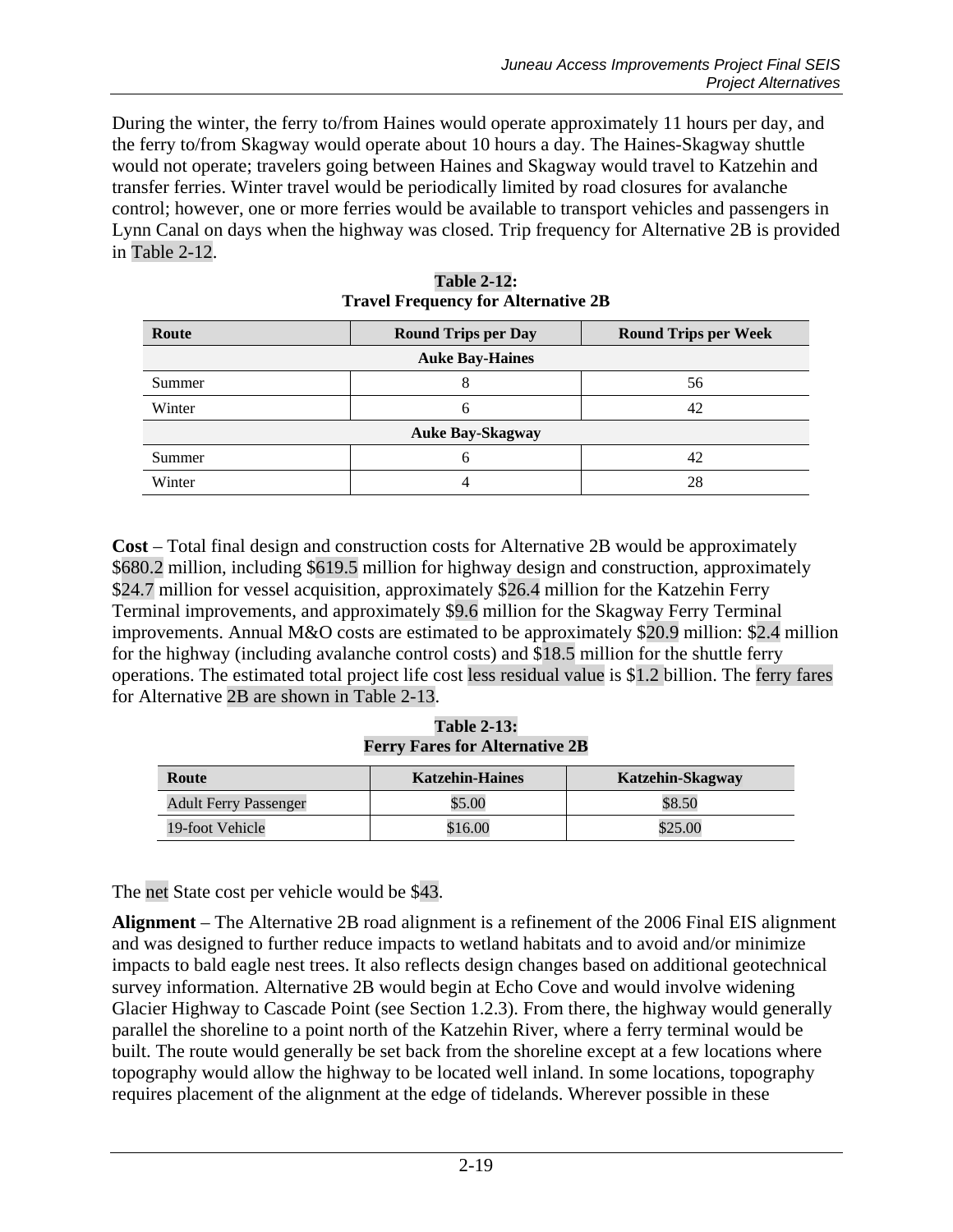locations, the edge of the construction area would be positioned above the high tide line to minimize marine impacts as well as reduce visual impacts. Segment details are provided in the subsections below. A more detailed description of the current alignment, the ferry terminal layout, and the design criteria for this alternative can be found in the *2017 Update to Appendix D*  – *Technical Alignment Report* (in Appendix Z).

### 2.3.3.1 Echo Cove to Antler River

Along the eastern shore of Berners Bay the highway would generally be located inland from the shore to avoid disturbing trees with eagle nests and filling beach areas. Up to Cascade Creek, the highway location would use the Cascade Point Road, widening and making grade improvements as necessary. The highway would avoid the U.S. Forest Service Berners Bay cabin by passing approximately 1,000 feet east of the cabin site and approximately 500 vertical feet above it. Beyond the cabin, highway construction would involve short stretches of exposed rock cuts, with some cuts up to 150 feet high.

### 2.3.3.2 Head of Berners Bay

The Antler, Gilkey, Lace, and Berners rivers form a large delta at the head of Berners Bay. The bridge over the Antler River would be approximately 2,800 feet long, and the bridge over the Lace River would be approximately 2,900 feet long. Both bridges would be constructed with enough clearance to permit airboats, the largest craft currently navigating these rivers, to pass under them.

The highway through this part of Berners Bay would be set back from the ocean shoreline to avoid the intertidal habitat at the head of the bay, minimize impacts to wetlands, and reduce the lengths of the river crossings.

# 2.3.3.3 Lace River to Comet Landing

The highway from the west side of the Lace River to the beach near Independence Lake would cross a combination of heavily wooded uplands and forested wetlands. From Slate Cove to Point Sherman the highway would move inland to cross the Point Saint Mary peninsula and to avoid trees containing eagle nests near the shore. This segment would require fill hauled from other sections, as few rock cuts would be required.

The highway west of the Lace River would intersect the existing unpaved road (known as Jualin Road) that runs from Slate Cove to the Jualin Mine. This is a public road. Two "T" intersections would be created, separated by a short segment where the two roads would be on a common alignment. Jualin Road would have stop signs at both intersections because of its lower traffic volume.

A combination maintenance station and rest stop would be located at Comet Landing at the existing Kensington mine facilities. Coeur Alaska, Inc. has moved its mine operations to the Jualin Mine area and has agreed to negotiate the use of its Comet facility.

#### 2.3.3.4 Independence Lake to Katzehin River

North of Comet Landing, the highway would be located close to the shore to avoid the trees with eagle nests on the hillsides, to mitigate avalanche zones, and to pass below steep cliffs. At avalanche zones with relatively high hazard indices, including north of Independence Lake and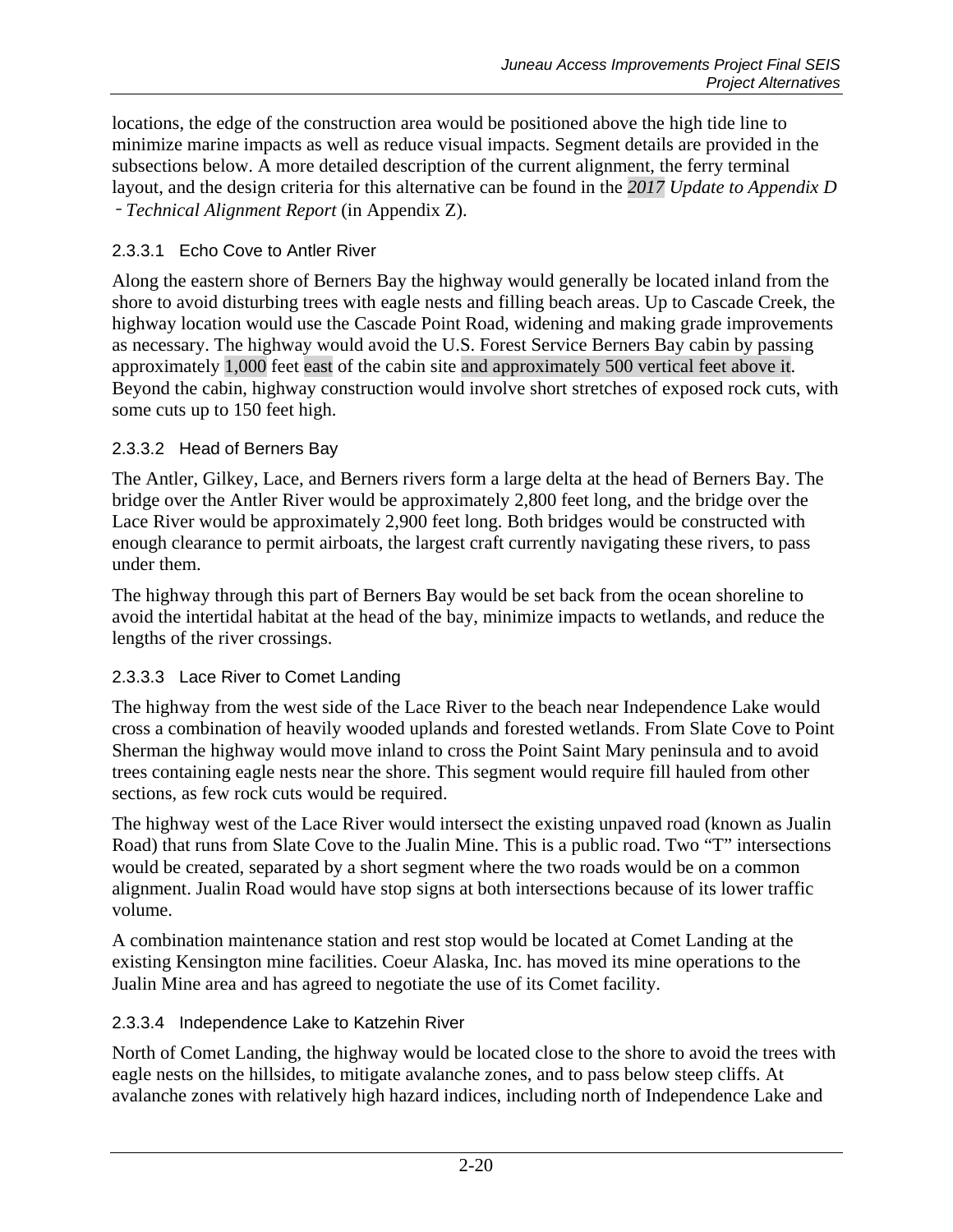south of Yeldagalga Creek, the highway would be constructed on intertidal areas. Three avalanche shed structures would be built to protect the highway at high avalanche hazard areas. At any location where highway construction would be near or below the high-tide line, riprap slope protection would be constructed.

Near Met Point and Gran Point the highway would be located uphill of the shoreline to avoid sea lion haulouts at these areas. The highway would be notched into the existing terrain, resulting in a natural screen between the haulouts and the highway. At two locations in the vicinity of Gran Point, the highway would be routed through two tunnels to avoid cliff hazards.

# 2.3.3.5 Katzehin River Area

The highway approach to the Katzehin River would be located close to the shore to avoid steep cliffs above the high-tide line. Riprap slope protection would be used to protect the highway from erosion. The bridge across the Katzehin River would be approximately 2,600 feet long and set high enough to allow airboats to pass underneath. The highway would pass inland, behind the intertidal flats north of the Katzehin River, to the location of the proposed Katzehin Ferry Terminal. This location would provide some southern wave protection, have access to deep water, and have suitable depths for a terminal area and breakwater. Rubble-mound breakwaters would be sited to the north and south of a dredged mooring basin to provide protection from predominate northerly and southerly waves. Dredged material would be incorporated into the fill for terminal parking. The terminal would include a single end berth connected by a transfer bridge to the parking and staging area.

# **2.3.4 Alternative 3 – West Lynn Canal Highway**

Alternative 3 would widen Glacier Highway from Echo Cove to Cascade Point (see Section 1.2.3) and extend Glacier Highway from Cascade Point to Sawmill Cove in Berners Bay (5.2 miles total). New ferry terminals would be constructed at Sawmill Cove in Berners Bay and at William Henry Bay on the west shore of Lynn Canal. A new West Lynn Canal Highway (38.9 miles) would be constructed from the William Henry Bay Ferry Terminal to Haines with a bridge across the Chilkat River/Inlet (Figure 2-8). The highway would connect to the existing Mud Bay Road at Haines. The highway design features for this alternative would be the same as those described for Alternative 2B in terms of design speed and typical section.

The Day Boat ACFs would operate between the Sawmill Cove Ferry Terminal and the William Henry Bay Ferry Terminal. A new conventional monohull ferry would be constructed as part of this alternative to operate between Haines and Skagway in place of the Day Boat ACF that would be deployed between Sawmill Cove and William Henry Bay. The Skagway Ferry Terminal would be modified to include a new end berth to accommodate the Haines-Skagway shuttle ferry. Mainline ferry service would end at Auke Bay in Juneau. The highway from Auke Bay to Sawmill Cove, the ferry between Sawmill Cove and William Henry Bay, the West Lynn Canal Highway from William Henry Bay to Haines, and the ferry between Haines and Skagway would be designated as the NHS routes in Lynn Canal.

Note: Alternative 3 originally was considered reasonable after scoping in 1994, but after detailed study was determined to be not reasonable in 1996. A user benefit analysis indicated that this alternative would have only marginal benefits. Although there was little controversy associated with dropping this alternative in 1996 and little interest expressed in this alternative in the 1997 Draft EIS comments, both resource agencies and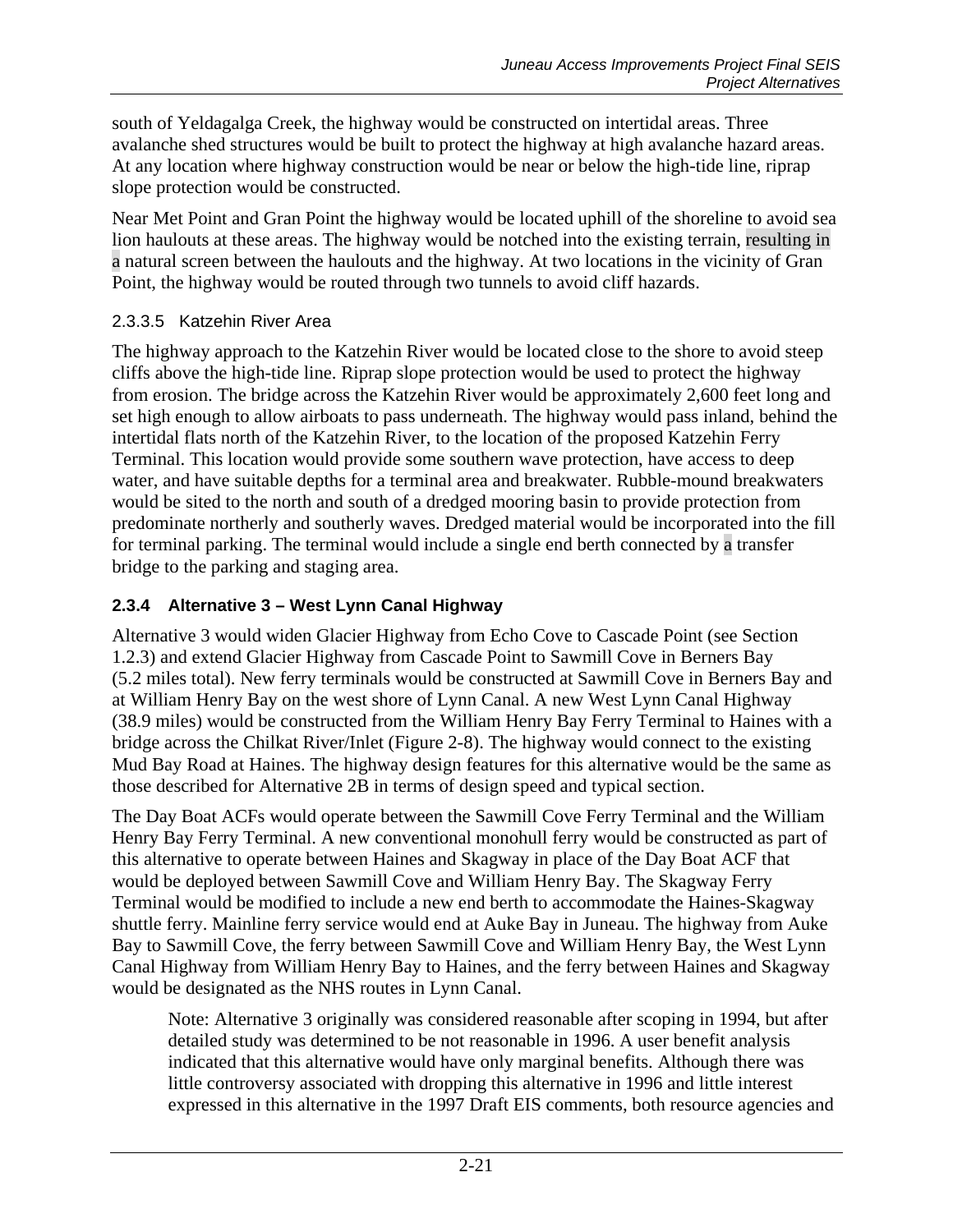the public expressed interest in this alternative during 2003 scoping. This alternative met four of the five Purpose and Need elements as defined during screening and was therefore included in the range of reasonable alternatives in the 2006 Final EIS.

**Capacity** – Under Alternative 3, traffic capacity would be determined by the ferry system between Sawmill Cove and William Henry Bay. The Sawmill Cove-William Henry Bay route would use the Day Boat ACFs (53-vehicle capacity), with both vessels operating in the summer and one in the winter. For purposes of calculating capacity to/from Haines and Skagway, the capacities of the Day Boat ACFs have been apportioned based on the percentage of total traffic demand in Lynn Canal to Haines and Skagway. The Haines-Skagway route would use a new ferry with a 40-vehicle capacity. The Haines-Skagway shuttle is sized to meet the projected increased traffic resulting from improved service, in addition to existing traffic levels. The sizing of the shuttle is addressed in Revised Appendix GG, *Marine Segments Technical Report,* Chapter 4, and Attachment C. During winter, the Haines-Skagway shuttle would continue to operate, but only one ferry (instead of two) would sail between Sawmill Cove and William Henry Bay. The daily traffic volumes that would be accommodated by Alternative 3 are provided in [Table 2-14.](#page-21-0)

<span id="page-21-0"></span>

| Route                   | <b>Number of Vehicles</b> |  |
|-------------------------|---------------------------|--|
| <b>Auke Bay-Haines</b>  |                           |  |
| Summer                  | 816                       |  |
| Winter                  | 273                       |  |
| <b>Auke Bay-Skagway</b> |                           |  |
| Summer                  | 456                       |  |
| Winter                  | 151                       |  |
|                         |                           |  |

| <b>Table 2-14:</b>                       |
|------------------------------------------|
| Daily Traffic Capacity for Alternative 3 |

**Travel Time** – The one-way trip times for Alternative 3 are provided in [Table 2-15.](#page-22-0) Times shown in the table include ferry time and driving time. Ferry time consists of waiting time, loading time, transit time, and unloading time. The travel times for the shuttle ferries between Sawmill Cove and William Henry Bay and between Haines and Skagway do not include checkin time because reservations would not be taken. Vehicles would be accommodated on a firstcome, first-serve basis; therefore, waiting time is included to account for drivers who arrive ahead of scheduled loading times.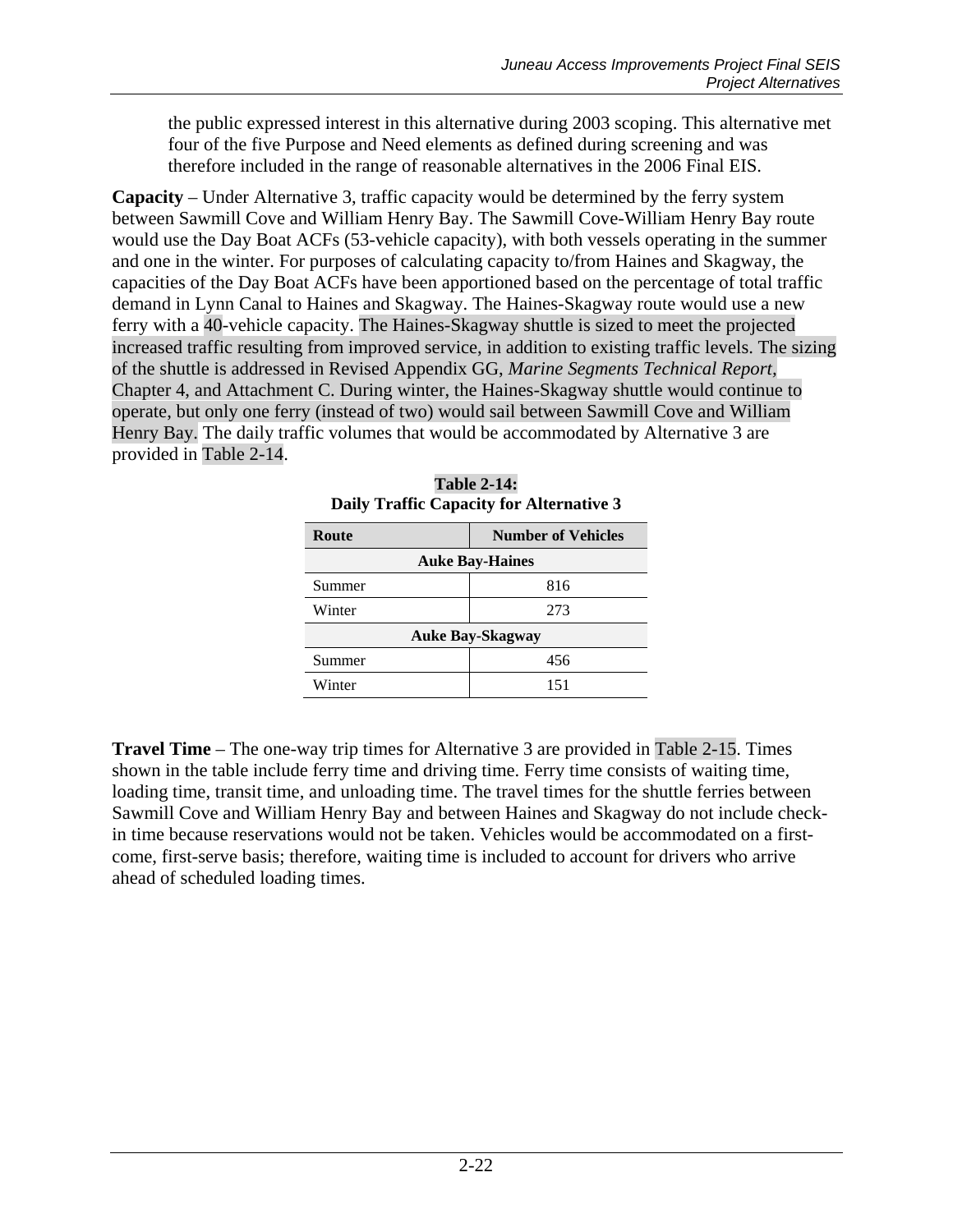<span id="page-22-0"></span>

| Route                         |                                                                    | <b>Travel Time (hours)</b>       |
|-------------------------------|--------------------------------------------------------------------|----------------------------------|
|                               | Drive Time                                                         | 1.6                              |
| Auke Bay-Haines               | Ferry Time (including waiting, loading,<br>transit, and unloading) | 1.6                              |
|                               | Total                                                              | 3.2                              |
|                               | Drive Time                                                         | 1.7                              |
| Auke Bay-Skagway <sup>1</sup> | Ferry Time (including waiting, loading,<br>transit, and unloading) | $3.8$ NB / $3.4$ SB <sup>1</sup> |
|                               | Total                                                              | 5.5 NB $/$ 5.1 SB <sup>1</sup>   |

#### **Table 2-15: Travel Times for Alternative 3**

Note: For consistency and to allow direct comparisons between alternatives, the travel time measures for each alternative start at Auke Bay, and the end point is either the Skagway Ferry Terminal or downtown Haines (Third Avenue and Main Street).

<sup>1</sup>Times shown are based on average of ferry wait times. The average wait time differs northbound (NB) to southbound (SB). The Sawmill Cove-William Henry Bay ferry and the Haines-Skagway ferry would operate at different frequencies, so travelers would have to wait varying times for the second ferry connection. The NB wait time varies between 26 and 86 minutes, while the SB wait times vary between 0 and 83 minutes.

**Travel Frequency** – Under Alternative 3, flexibility and opportunity for travel would be determined by the shuttle ferry system. The two Sawmill Cove/William Henry Bay shuttles would operate 17 hours per day in the summer, and a single shuttle would operate 9 hours per day in the winter. The Haines-Skagway shuttle would operate 15 hours per day in summer and 10 hours per day in winter. Winter travel would also be limited by road closures for avalanche control; however, one or more ferries would be available to transport vehicles and passengers in Lynn Canal on days when the highway was closed due weather or roadway conditions. The estimated trip frequency for Alternative 3 is provided in [Table 2-16.](#page-22-1)

**Table 2-16: Travel Frequency for Alternative 3**

<span id="page-22-1"></span>

| Route                   | <b>Round Trips per Day</b> | <b>Round Trips per Week</b> |  |  |  |
|-------------------------|----------------------------|-----------------------------|--|--|--|
|                         | <b>Auke Bay-Haines</b>     |                             |  |  |  |
| Summer                  | 12                         | 84                          |  |  |  |
| Winter                  | 4                          | 28                          |  |  |  |
| <b>Auke Bay-Skagway</b> |                            |                             |  |  |  |
| Summer                  |                            | 42                          |  |  |  |
| Winter                  |                            | 28                          |  |  |  |

<sup>1</sup>The Sawmill Cove-William Henry Bay ferry frequency is such that people travelling from Juneau to Skagway cannot make the connection on the first ferry of the day from Haines to Skagway. They can make this connection on the remaining five sailings each day. Southbound traffic can complete the connection using all six sailings between Haines and Skagway. Therefore, the effective number of round trips per day for Juneau-Skagway traffic is 5.5.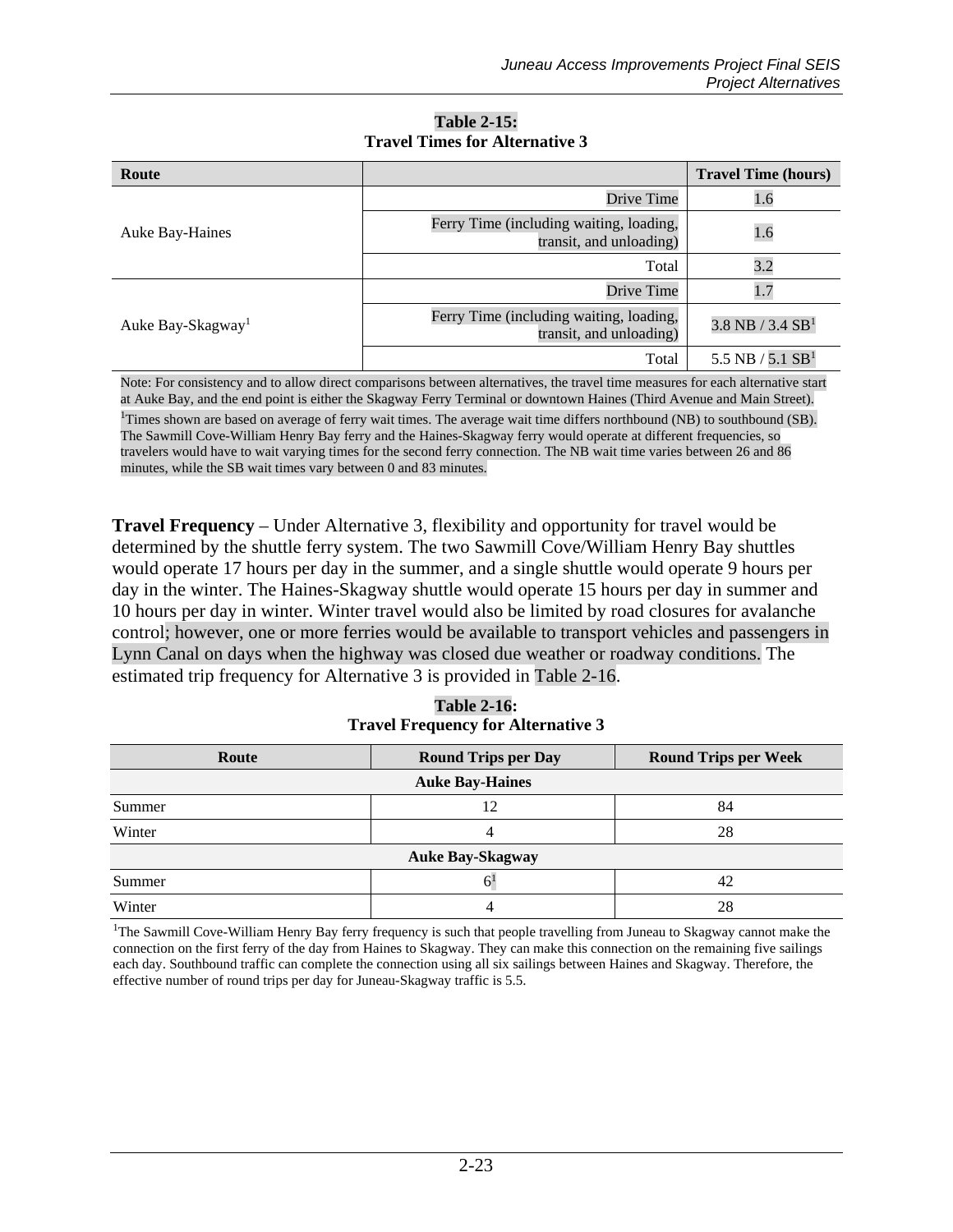**Cost** – Total final design and construction costs for Alternative 3 would be approximately \$595.6 million, including \$487.3 million for highway design and construction, approximately \$53.7 million for vessel acquisition, and approximately \$54.6 million for ferry terminal development. Annual M&O costs are estimated to be approximately \$22.1 million: \$2.2 million for the highway (including avalanche control costs) and \$19.9 million for the shuttle ferry systems. The estimated total project life cost less residual value is \$1.2 billion. The ferry fares for Alternative 3 are shown in [Table 2-17.](#page-23-0)

<span id="page-23-0"></span>

| Route                        | <b>Sawmill Cove-William</b><br><b>Henry Bay</b> | Haines-Skagway |
|------------------------------|-------------------------------------------------|----------------|
| <b>Adult Ferry Passenger</b> | \$7.50                                          | \$8.00         |
| 19-foot Vehicle              | \$21.00                                         | \$23.00        |

|  | <b>Table 2-17:</b> |                                      |  |
|--|--------------------|--------------------------------------|--|
|  |                    | <b>Ferry Fares for Alternative 3</b> |  |

The net State cost per vehicle would be \$46.

**Alignment** – Alternative 3 would begin on the eastern side of Lynn Canal with the extension of Glacier Highway to a new ferry terminal at Berners Bay. The West Lynn Canal Highway would follow the western shoreline of Lynn Canal and the Chilkat Inlet, from William Henry Bay to Haines (Mud Bay Road). Wherever possible, the highway would be located sufficiently inland to avoid impacts to the beach fringe and to reduce visual effects. The terrain is generally conducive to this, but at some locations a combination of trees with eagle nests, avalanche zones, steep terrain, caves, and/or other geological features would force the highway to be located close to the beach, and in a few locations highway fill would be placed below the high-tide line and protected with riprap. Segment details are provided in the subsections below. A more detailed description of the current alignment, the ferry terminal layout, and the design criteria for this alternative can be found in the *2017 Update to Appendix D – Technical Alignment Report* (in Appendix Z).

# 2.3.4.1 Echo Cove to Sawmill Cove

Alternative 3 would involve widening 2.9 miles of Glacier Highway between Echo Cove and Cascade Point and extending the highway an additional 2.3 miles from Cascade Point to a new ferry terminal at Sawmill Cove in Berners Bay. The new ferry terminal at Sawmill Cove would be a twin-berth facility used to overnight the two Day Boat ACFs side by side. Each of the berths would be connected by a separate transfer bridge to the parking and staging area on shore. Dredging would be required in Sawmill Cove to provide adequate depth for mooring and turning, and intertidal fill would be required.

# 2.3.4.2 William Henry Bay

A ferry terminal would be constructed at William Henry Bay for Day Boat ACF service across Lynn Canal. The William Henry Bay Ferry Terminal would be somewhat protected from southeast winds but exposed to severe northerly storms; therefore, vessels would return to the Sawmill Cove Ferry Terminal to overnight. At the William Henry Bay Ferry Terminal, a pilesupported access trestle would be used to reach adequate water depths for vessel berthing. A single berth would be built, with a transfer bridge connecting the berth and the pile-supported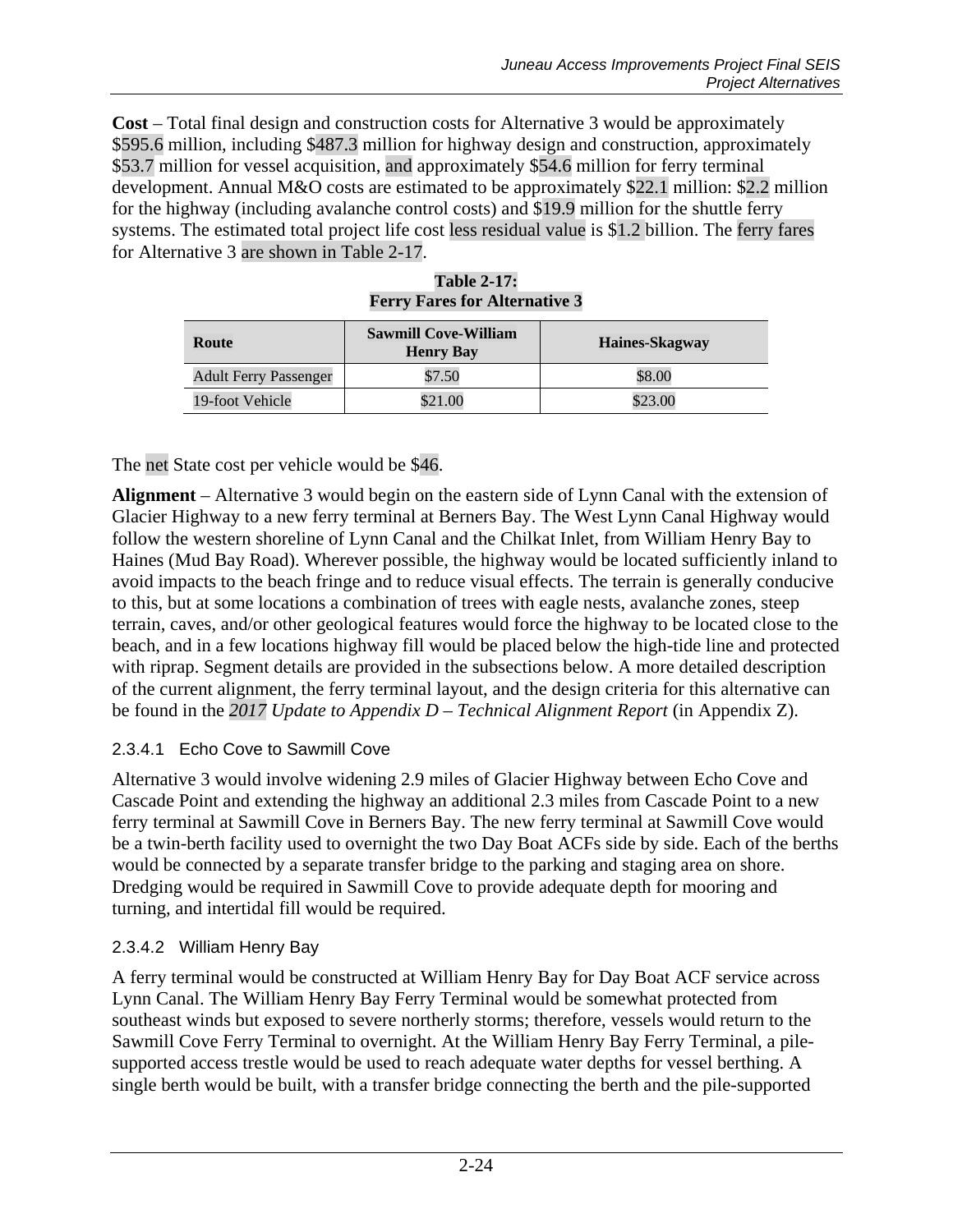approach trestle. No dredging would be required, but fill would be placed in the intertidal area for the parking and staging area.

# 2.3.4.3 Endicott River Area

The highway from the William Henry Bay Ferry Terminal to the Endicott River area would be located on a wide bench at about 100–150 feet above the beach for most of the segment. The highway would descend off the bench onto a 1,100-foot-long bridge across the Endicott River. The bridge elevation would be set to provide sufficient clearance for airboats. The highway would be elevated on a fill embankment across the brush-covered gravels that form the Endicott River alluvial fan. From the Endicott River crossing to the Sullivan River crossing, wide, timbercovered benches are frequent, but at two locations the highway would drop onto the beach to avoid trees with eagle nests, important geological features, and stretches of steep terrain. Riprap armor would be placed at these locations to protect the highway fill from wave erosion, and the road surface would be placed to avoid high tides and storm surges.

# 2.3.4.4 Sullivan River Area

In the area of the Sullivan River, the highway would cross a wide plateau to the south of the river before dropping down to the river floodplain. A 600-foot-long bridge over the Sullivan River would be built to the north bank of the river. The bridge would be set high enough to allow airboats to pass underneath. From the Sullivan River north to the Glacier River, the highway would be located 100–300 feet above sea level, except at two locations where it would be located just inside the beach fringe to avoid steep cliffs. The high avalanche hazard zones opposite the middle of Sullivan Island would be mitigated by a combination of bridges and elevated fills with large culverts.

# 2.3.4.5 Glacier River Area

Long sections of highway would be on fill that would traverse flats on either side of the Glacier River channel. A 400-foot-long bridge would cross the channel. The highway north of the Glacier River would be built on an elevated fill through brush and timber covering the Davidson Glacier alluvial fan. The highway would have a series of curves to miss most of the many small ponds and wetlands in this low-lying area. A 400-foot-long bridge would cross the unnamed outlet of Davidson Glacier Lake.

# 2.3.4.6 Davidson Glacier to Pyramid Harbor

The highway would continue north from the Davidson Glacier area on heavily timbered benches immediately above the beach cliffs. Construction on these benches would consist primarily of rock cuts with some downhill fills. A 428-foot-long bridge would cross Ludaseska Creek, and a 300-foot-long bridge would cross the glacial stream at Anchorage Point. At Anchorage Point, the construction would shift to fills placed on the alluvial fan of a glacial stream. Elevated fills would be used to mitigate the high avalanche hazard zone south of Pyramid Harbor, with largediameter culverts providing the necessary drainage.

# 2.3.4.7 Chilkat River Area

The 2.0-mile Chilkat River crossing would extend from Green Point to Mud Bay Road. The bridge abutment on the west side would start approximately 500 feet from the shore of the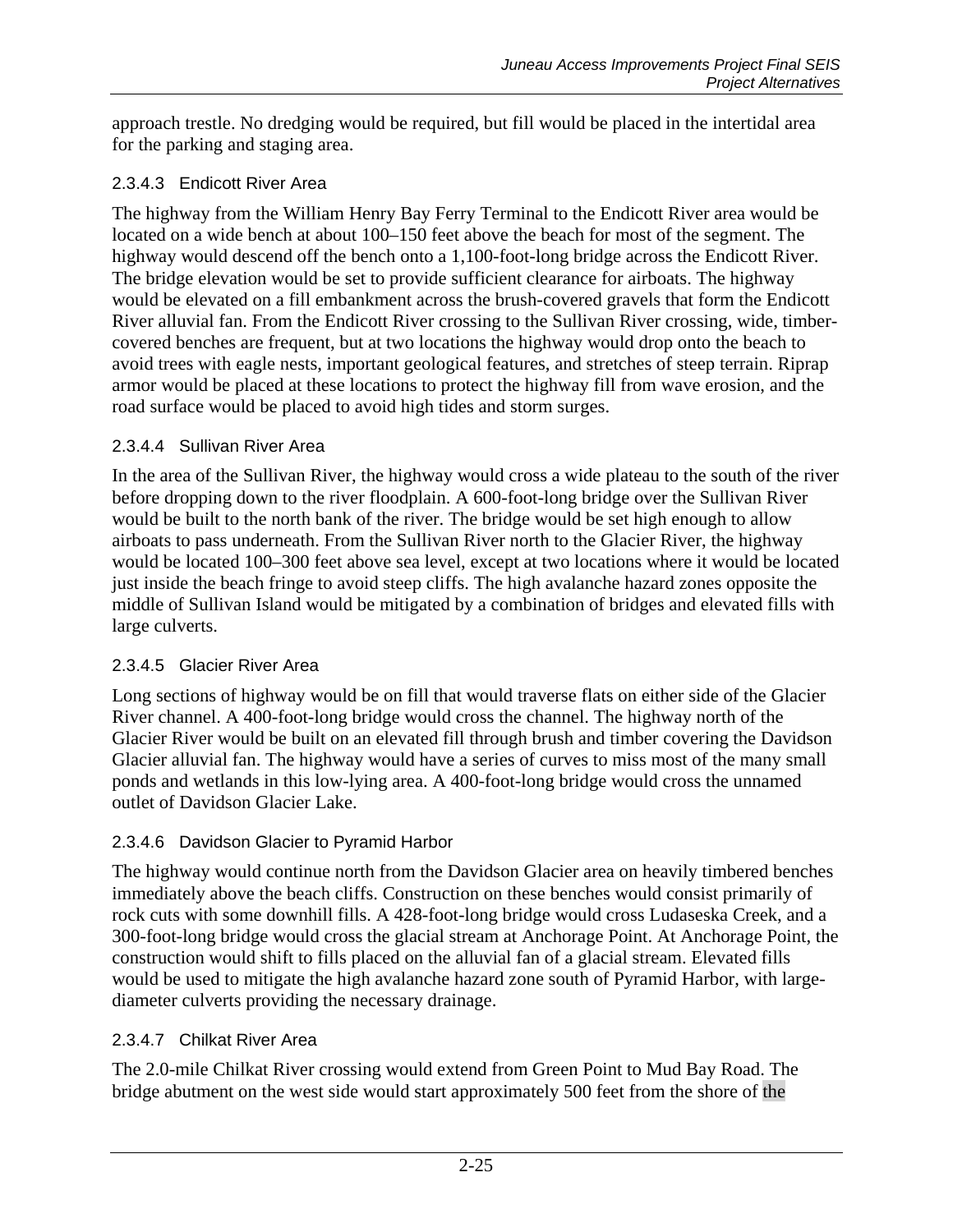Chilkat River to avoid placing fill on the Dalton Trail, which starts at Pyramid Harbor and heads north along the Chilkat River. The highway in this area would consist of 6,350- and 2,850-footlong bridges separated by a 2,000-foot-long causeway in the middle of the inlet. The causeway would be placed to the northwest of Pyramid Island to avoid trees with eagle nests on the island. The causeway would be in the intertidal zone in an area of glacial silt deposition. Both bridges would be set at an elevation that would allow airboats and other small open boats, the only vessels currently navigating past Pyramid Island, to pass underneath.

The eastern abutment of the Chilkat River/Inlet crossing would be located above the high-tide line on the Chilkat Peninsula. From the bridge abutment the highway would continue on a short fill section to connect with Mud Bay Road in a standard T-shaped intersection.

A more detailed description of the alignment, the ferry terminal layouts, and the design criteria for this alternative can be found in the *2017 Update to Appendix D – Technical Alignment Report* (in Appendix Z).

# <span id="page-25-0"></span>**2.3.5 Alternatives 4A through 4D**

 $\overline{a}$ 

Alternatives 4A through 4D would include continued mainline ferry service in Lynn Canal, and the AMHS would continue to be the NHS route between Juneau and Haines/Skagway.<sup>[27](#page-25-1)</sup> These alternatives are based on a minimum of two mainline ferry trips per week in the summer and one per week in the winter. In Alternatives 4A and 4B, the Haines-Skagway ferry service would be provided by a new conventional monohull ferry because the Day Boat ACFs programmed under Alternative 1 – No Action are too large for the demand on this route. In Alternatives 4C and 4D, the Haines-Skagway ferry service would be provided by a new conventional monohull ferry because the Day Boat ACFs programmed under Alternative 1 – No Action are needed for service between Auke Bay and Haines/Skagway. All of these alternatives would require construction of a new double end berth at Auke Bay.

Alternatives 4A through 4D would provide faster and/or more frequent service with greater capacity than Alternative 1 – No Action while minimizing operating costs. Various combinations of the following are proposed to reduce travel times: faster boats, shorter summer routes, and port-to-port operations (travel to one port, then return to origin). Crew shifts with minimal overtime would reduce operating costs.

These four alternatives partially met three or more of the five Purpose and Need elements as defined for screening and therefore were included in the range of reasonable alternatives in the 2006 Final EIS and have been carried forward in this Final SEIS.

Note: Alternative 4 was originally identified as the AMHS Alternative in the 1994 *Reconnaissance Engineering Report*. It was designated as the All Marine Alternative in the 1997 Draft EIS even though it included two options with a 5-mile road extension. As described in Section 2.2.8, the original marine alternative options have been modified to reflect recent AMHS experience and planning.

<span id="page-25-1"></span><sup>&</sup>lt;sup>27</sup> AMHS experimented with turning some mainliners around in Auke Bay and moving Lynn Canal corridor throughtraffic on another vessel, with poor results. For this reason and scheduling concerns, it is likely that as long as there are mainliner ferries, there will be mainline service in Lynn Canal absent a highway connection.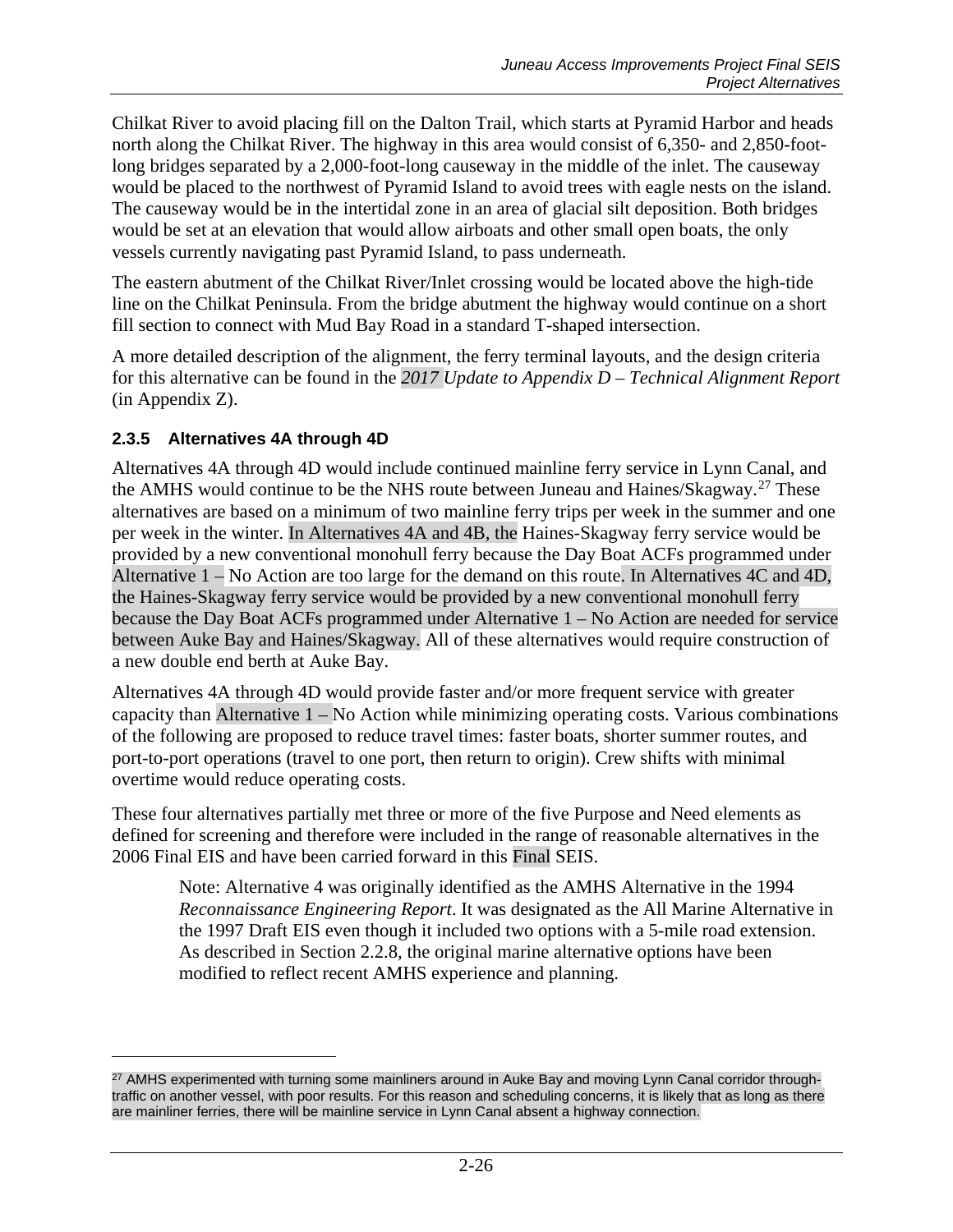# **2.3.6 Alternative 4A – Fast Vehicle Ferry Service from Auke Bay**

Alternative 4A would construct two new FVFs to provide daily summer service between Auke Bay and Haines and between Auke Bay and Skagway. Figure 2-9 illustrates this alternative. No new roads would be built for this alternative. The Auke Bay Ferry Terminal would be expanded to include a double end berth. A new conventional monohull ferry would be constructed for use between Haines and Skagway (the Day Boat ACFs programmed under Alternative 1 – No Action would not be used on this route because they are considered much too large for the demand on this route). Mainline ferry service between Auke Bay and Haines/Skagway would continue, with a minimum of two weekly trips estimated in the summer and one in the winter. The Day Boat ACFs would no longer operate in Lynn Canal.

**Capacity** – Under Alternative 4A, traffic capacity would be determined by the combination of FVF and mainline ferry sailings<sup>28</sup>. Alternative  $4A$  would have two high-speed ferries, each with a 31-vehicle capacity, providing service to Haines and Skagway. Mainline vessel capacity ranges from 80 to 134 vehicles one way. In the summer, it is assumed that there would be one *Matanuska/Malaspina* class ferry (88-vehicle capacity) and one *M/V Columbia* (134-vehicle capacity) trip per week. Winter mainline ferry service is assumed to be provided by a *Matanuska/Malaspina* class ferry*.* For the purposes of determining available capacity, mainline capacity has been apportioned 60 percent to Haines and 40 percent to Skagway, based on historical usage. The daily traffic volumes that would be accommodated by Alternative 4A are provided in [Table 2-18.](#page-26-0)

<span id="page-26-0"></span>

| Route                   | <b>Number of Vehicles</b> |  |  |
|-------------------------|---------------------------|--|--|
| <b>Auke Bay-Haines</b>  |                           |  |  |
| Summer                  | 162                       |  |  |
| Winter                  | 77                        |  |  |
| <b>Auke Bay-Skagway</b> |                           |  |  |
| Summer                  | 149                       |  |  |
| Winter                  | 72                        |  |  |

**Table 2-18: Daily Traffic Capacity for Alternative 4A**

**Travel Time** – The one-way trip times for Alternative 4A are provided in [Table 2-19.](#page-27-0) Times shown in the table include ferry time and driving time (if appropriate). Ferry time consists of waiting time, check-in and loading time, transit time, and unloading time. Check-in time covers the time the AMHS requires for vehicles to be present at the dock prior to loading. The check-in time for the mainline ferry is 2 hours and is 1 hour for an FVF.

 $\overline{a}$ 

<span id="page-26-1"></span><sup>&</sup>lt;sup>28</sup> To compare alternatives that have both road and ferry segments, this analysis focuses on automobile capacity of the ferries. Ferries also transport walk-on passengers.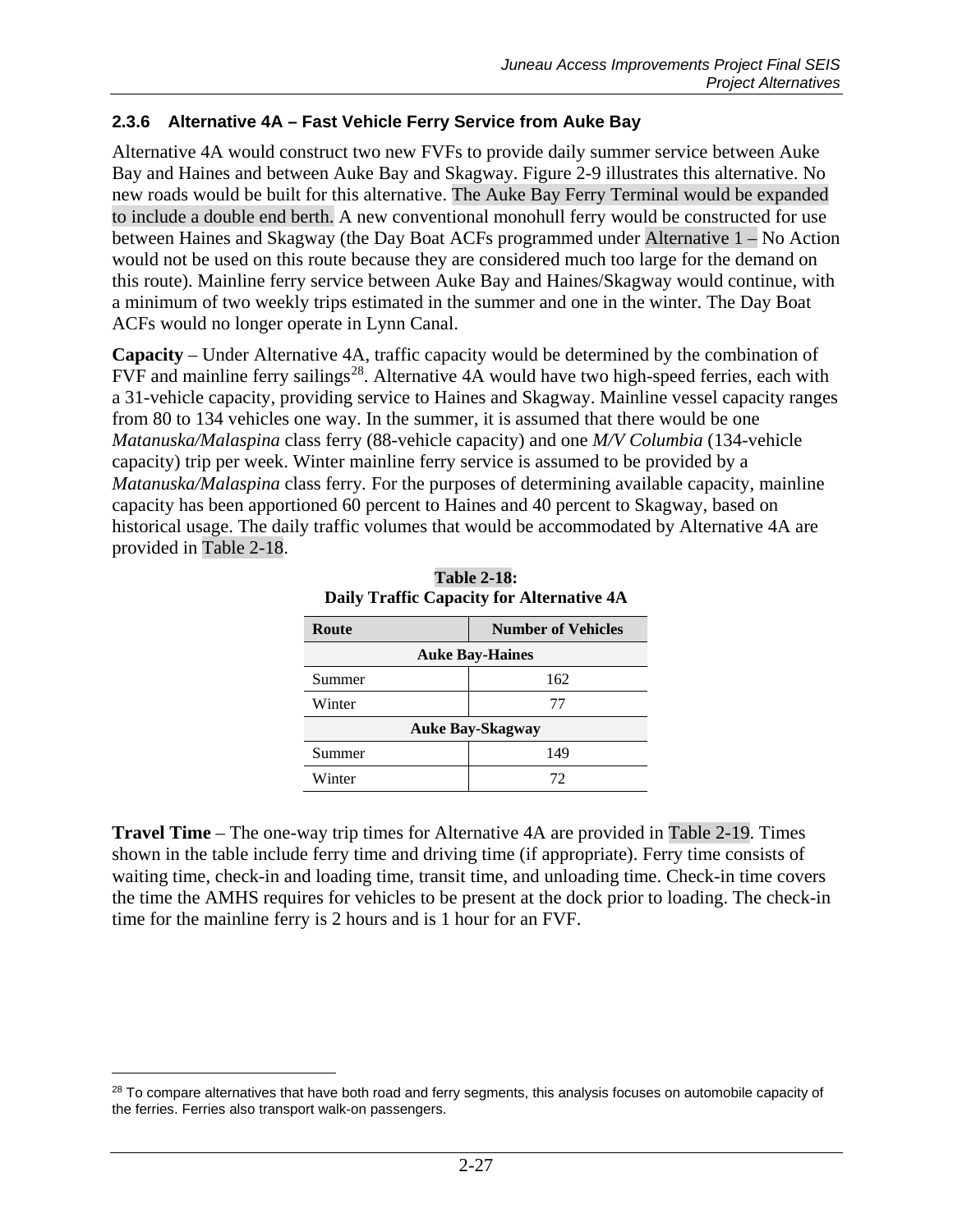<span id="page-27-0"></span>

|                                      |                                                            | <b>Travel Time (hours)</b>   |                  |
|--------------------------------------|------------------------------------------------------------|------------------------------|------------------|
| Route                                |                                                            | <b>Via Mainline</b><br>Ferry | Via FVF          |
|                                      | Drive Time                                                 | $0.1\,$                      | 0.1              |
| Auke Bay-<br>Haines                  | Ferry Time (including check-in, transit, and<br>unloading) | 7.1                          | 3.8              |
|                                      | Total                                                      | 7.2                          | 3.9              |
|                                      | Drive Time                                                 |                              |                  |
| Auke Bay-<br>Skagway (via<br>Haines) | Ferry Time (including check-in, transit, and<br>unloading) | 9.1                          | 4.1              |
|                                      | Total                                                      | 9.1                          | $\overline{4}.1$ |

**Table 2-19: Travel Times for Alternative 4A**

Note: For consistency and to allow direct comparisons between alternatives, the travel time measures for each alternative start at Auke Bay, and the end point is either the Skagway Ferry Terminal or downtown Haines (Third Avenue and Main Street).

<span id="page-27-1"></span>**Travel Frequency** – Under Alternative 4A, flexibility and opportunity for travel would be a function of the frequency of mainline ferry and FVF service. The trip frequency is provided in [Table 2-20.](#page-27-1)

| Route                   | <b>Round Trips per Day</b> | <b>Round Trips per Week</b> |  |  |  |
|-------------------------|----------------------------|-----------------------------|--|--|--|
|                         | <b>Auke Bay-Haines</b>     |                             |  |  |  |
| Summer                  | 2.3                        | 16                          |  |  |  |
| Winter                  | 1.1                        | 8                           |  |  |  |
| <b>Auke Bay-Skagway</b> |                            |                             |  |  |  |
| Summer                  | 2.3                        | 16                          |  |  |  |
| Winter                  |                            |                             |  |  |  |

**Table 2-20: Travel Frequency for Alternative 4A**

**Cost** – Total final design and construction costs for Alternative 4A would be approximately \$250.2 million, including approximately \$206.1 million for vessel acquisition and approximately \$44.1 million for ferry terminal construction at Auke Bay. Annual M&O costs are estimated to be approximately \$33.7<sup>[29](#page-27-2)</sup> million: \$7.3 million for mainline ferry service, \$24.1 million for Lynn Canal shuttle service, and \$2.3 million for the Haines-Skagway shuttle. The estimated total project life cost less residual value is \$1.6 billion. The ferry fares for Alternative 4A are shown in [Table 2-21.](#page-28-0)

 $\overline{a}$ 

<span id="page-27-2"></span> $29$  Revised total is due to 1) updating costs to 2015 dollars and 2) a discrepancy in the data relied on to generate the 2014 Draft SEIS mainliner operating costs.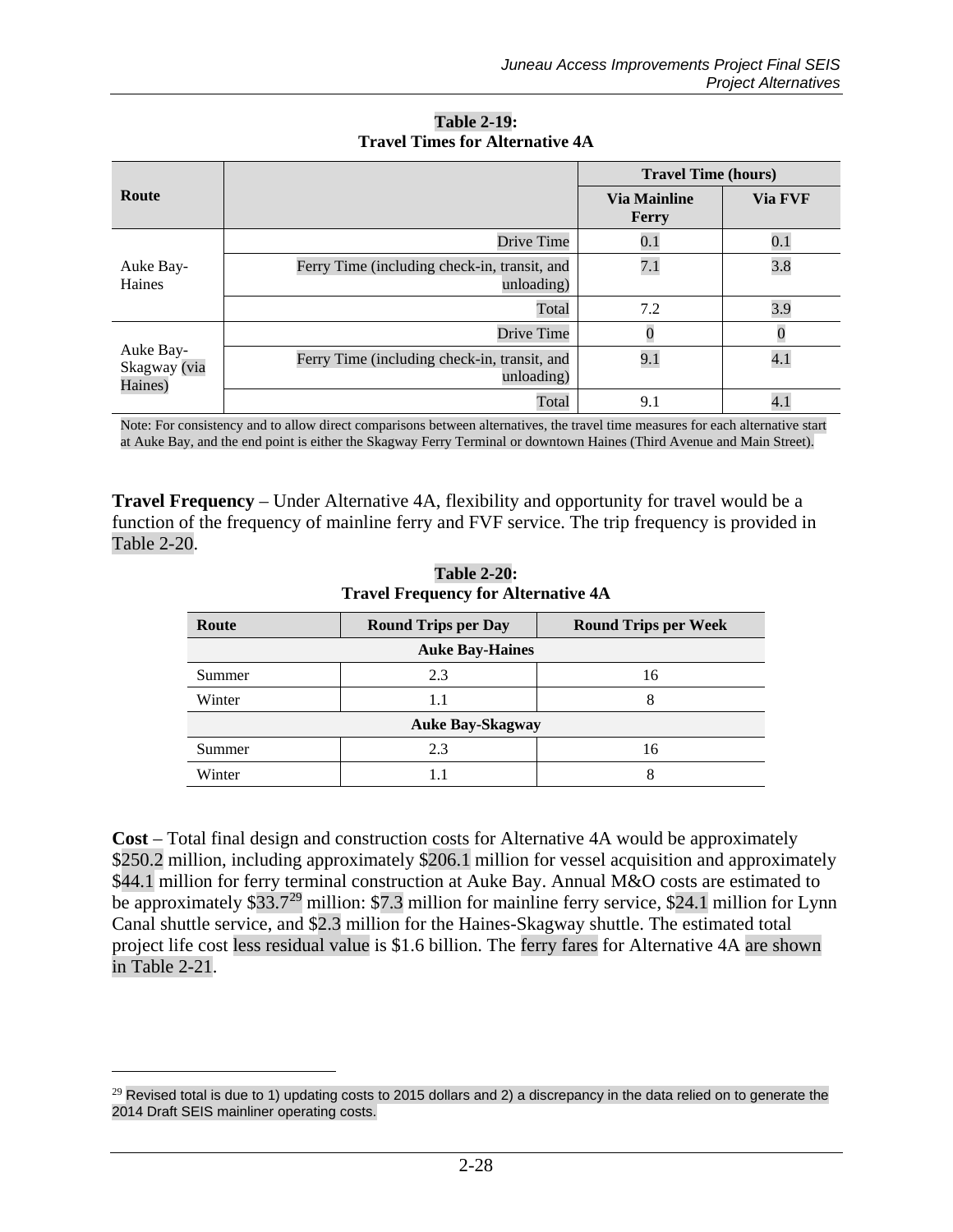<span id="page-28-0"></span>

| Route                        | <b>Auke Bay - Haines</b> | <b>Auke Bay - Skagway</b> |
|------------------------------|--------------------------|---------------------------|
| <b>Adult Ferry Passenger</b> | \$39.00                  | \$53.00                   |
| 19-foot Vehicle              | \$90.00                  | \$116.00                  |

#### **Table 2-21: Ferry Fares for Alternative 4A**

The net State cost per vehicle would be \$335.

 $\overline{a}$ 

**Design Details** – The only construction for this alternative, other than for new vessels, would be the reconstruction of the west end of the Auke Bay Ferry Terminal to create two new end berths. Terminal layout details for the Auke Bay modifications can be found in the *2017 Update to Appendix D – Technical Alignment Report* (in Appendix Z).

### **2.3.7 Alternative 4B – Fast Vehicle Ferry Service from Berners Bay**

Alternative 4B would widen and extend Glacier Highway from Echo Cove to Sawmill Cove in Berners Bay (5.2 miles total) using the same design standards described in Alternative 2B (Figures 2-10 and 2-11). A new ferry terminal would be constructed at Sawmill Cove in Berners Bay with two end berths to accommodate both FVFs at the same time. The Auke Bay Ferry Terminal would be expanded to include a double end berth. This alternative would construct two new FVFs to provide service between Sawmill Cove and Haines/Skagway in the summer<sup>[30](#page-28-1)</sup> and between Auke Bay and Haines/Skagway in the winter<sup>[31](#page-28-2)</sup>. Mainline ferry service between Auke Bay and Haines/Skagway would continue, with two weekly trips estimated in the summer and one in the winter. The Day Boat ACFs would no longer operate in Lynn Canal. A new conventional monohull ferry would be constructed for use between Haines and Skagway.

**Capacity** – Under Alternative 4B, traffic capacity would be determined by the combination of FVF and mainline ferry sailings<sup>32</sup>. Alternative 4B would have two FVFs, each with a 53-vehicle capacity providing service between Sawmill Cove and Haines and Skagway. In the winter, the ferry would make two round trips a day from Auke Bay: one to Haines and one to Skagway. Mainline vessel capacity ranges from 80 to 134 vehicles one way. In the summer, it is assumed that there would be one *Matanuska/Malaspina* class ferry (88-vehicle capacity) and one *M/V Columbia* (134-vehicle capacity) trip per week. Winter mainline ferry service is assumed to be provided by a *Matanuska/Malaspina* class ferry*.* For the purposes of determining available capacity, mainline capacity has been apportioned 60 percent to Haines and 40 percent to Skagway, based on historical usage. This combination of vessels would be able to accommodate the daily traffic volumes listed in [Table 2-22.](#page-29-0)

<span id="page-28-1"></span><sup>&</sup>lt;sup>30</sup> Due to environmental concerns in Berners Bay during the spring (herring and eulachon spawning, as well as humpback whale and Steller sea lion concentrations), the summer schedule under Alternatives 4B (and 4D) would run from May 15 to September 30.

<span id="page-28-2"></span> $31$  Due to environmental concerns in Berners Bay during the spring (herring and eulachon spawning as well as humpback whale and Steller sea lion concentrations), winter operation logistics, and lower winter travel demand, the winter schedule would operate from Auke Bay.

<span id="page-28-3"></span><sup>&</sup>lt;sup>32</sup> To compare alternatives that have both road and ferry segments, this analysis focuses on automobile capacity of the ferries. Ferries also transport walk-on passengers.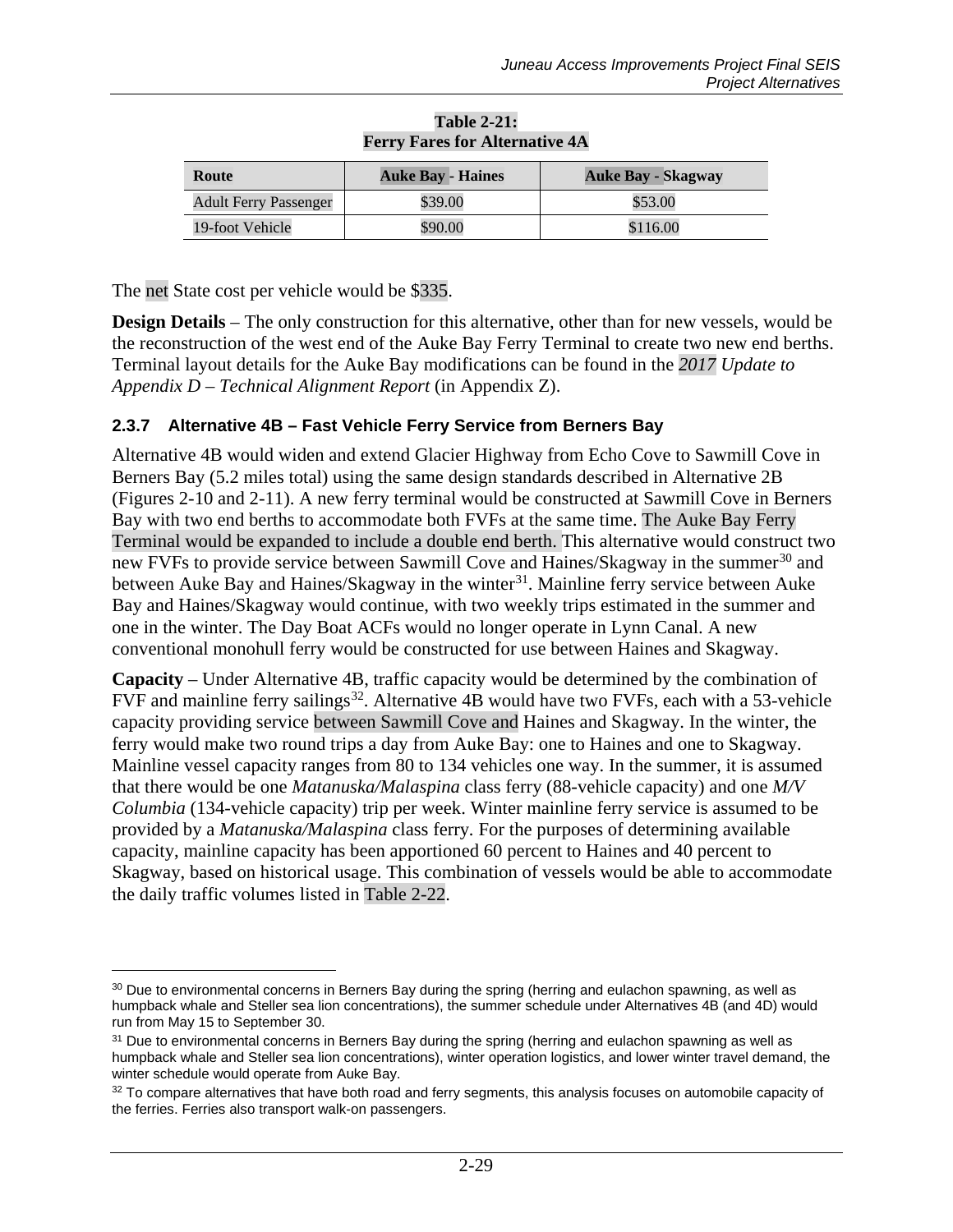<span id="page-29-0"></span>

| Route                     | <b>Number of Vehicles</b> |  |
|---------------------------|---------------------------|--|
| <b>Auke Bay-Haines</b>    |                           |  |
| Summer (via Sawmill Cove) | 250                       |  |
| Winter (via) Auke Bay)    | 121                       |  |
| <b>Auke Bay-Skagway</b>   |                           |  |
| Summer (via Sawmill Cove) | 237                       |  |
| Winter (via Auke Bay)     |                           |  |

**Table 2-22: Daily Traffic Capacity for Alternative 4B**

**Travel Time** – The one-way trip times for Alternative 4B are shown in [Table 2-23.](#page-29-1) Times shown in the table include ferry time and driving time (if appropriate). Ferry time consists of waiting time, check-in and loading time, transit time, and unloading time. Check-in time covers the time the AMHS requires for vehicles to be present at the dock prior to loading. The check-in time for the mainline ferry is 2 hours and is 1 hour for a FVF. Mainline ferry travel time and the winter FVF travel times from Auke Bay would be the same as in Alternative 4A.

**Table 2-23: Travel Times for Alternative 4B**

<span id="page-29-1"></span>

| Route                              |                                                            | <b>Travel Time (hours)</b>  |                             |                      |
|------------------------------------|------------------------------------------------------------|-----------------------------|-----------------------------|----------------------|
|                                    |                                                            | Via FVF summer <sup>1</sup> | Via FVF winter <sup>1</sup> | <b>Via Mainliner</b> |
|                                    | Drive Time                                                 | $0.8\,$                     | $0.1\,$                     | $0.1\,$              |
| Auke Bay -<br>Haines <sup>1</sup>  | Ferry Time (including check-in,<br>transit, and unloading) | 2.9                         | 3.9                         | 7.1                  |
|                                    | Total                                                      | 3.7                         | 4.0                         | 7.2                  |
|                                    | Drive Time                                                 | 0.7                         |                             |                      |
| Auke Bay -<br>Skagway <sup>1</sup> | Ferry Time (including check-in,<br>transit, and unloading) | 3.2                         | 4.2                         | 9.1                  |
|                                    | Total                                                      | 3.9                         | 4.2                         | 9.1                  |

Note: For consistency and to allow direct comparisons between alternatives, the travel time measures for each alternative start at Auke Bay, and the end point is either the Skagway Ferry Terminal or downtown Haines (Third Avenue and Main Street). <sup>1</sup> Alternative 4B would include FVF service from Sawmill Cove Ferry Terminal in summer and from Auke Bay Ferry Terminal in winter, with differing travel times.

**Travel Frequency** – Under Alternative 4B, flexibility and opportunity for travel between Auke Bay and Haines or Skagway would be determined by the combined frequency of mainline ferry and FVF service. Two FVFs would operate in summer from Sawmill Cove Ferry Terminal; the shorter distance between ferry terminals allows for two round trips per day. In winter, a single FVF would make two round trips a day from Auke Bay: one to Haines and one to Skagway. This schedule would result in the travel frequency provided in [Table 2-24.](#page-30-0)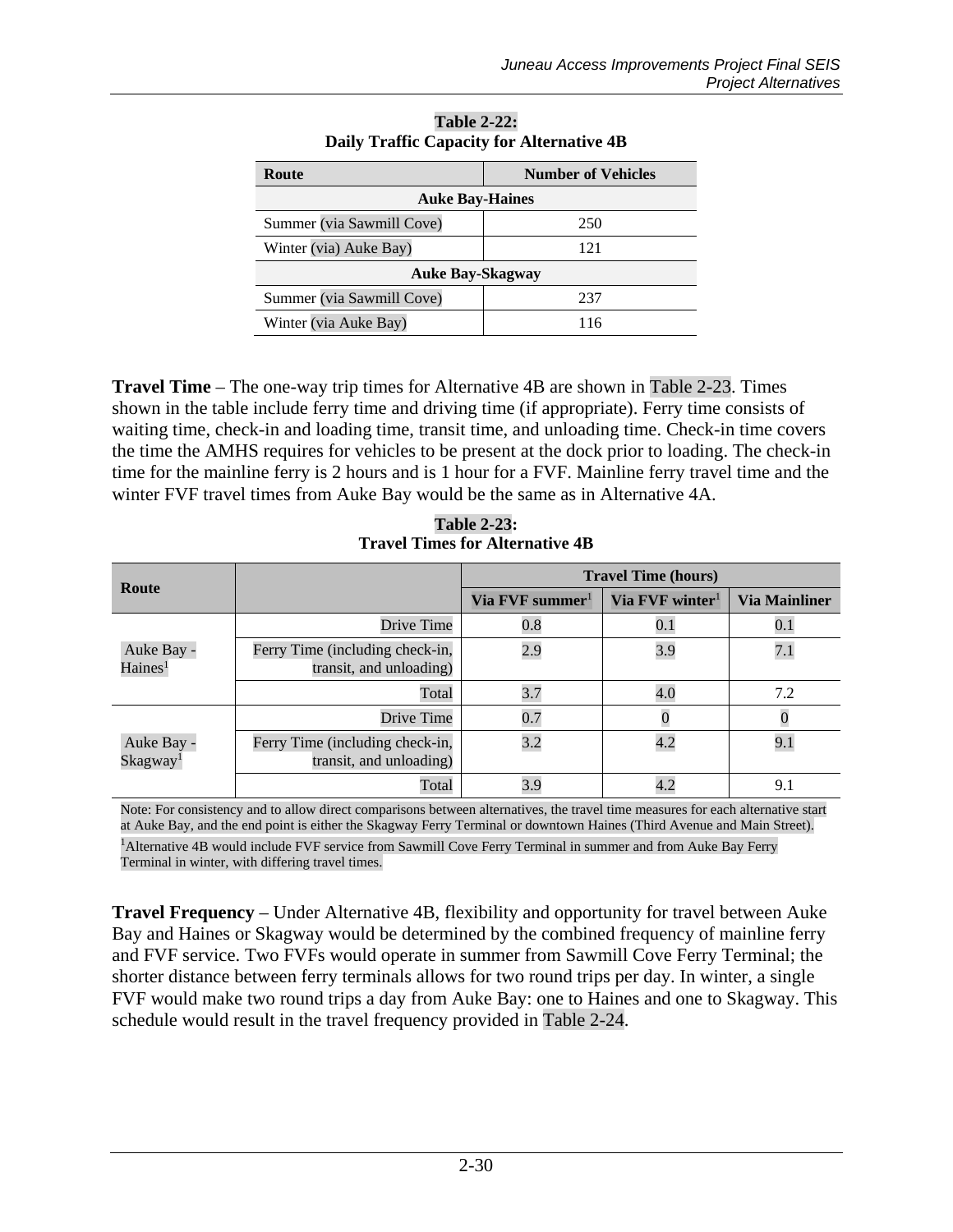<span id="page-30-0"></span>

| Route                     | <b>Round Trips per Day</b> | <b>Round Trips per Week</b> |  |  |  |
|---------------------------|----------------------------|-----------------------------|--|--|--|
|                           | <b>Auke Bay-Haines</b>     |                             |  |  |  |
| Summer (via Sawmill Cove) | 2.3                        | 16                          |  |  |  |
| Winter (via Auke Bay)     |                            |                             |  |  |  |
| <b>Auke Bay-Skagway</b>   |                            |                             |  |  |  |
| Summer (via Sawmill Cove) | 2.3                        | 16                          |  |  |  |
| Winter (via Auke Bay)     |                            |                             |  |  |  |

**Table 2-24: Travel Frequency for Alternative 4B**

**Cost** – Total final design and construction costs for Alternative 4B would be approximately \$317.6 million, including \$10.2 million for highway design and construction, approximately \$241.6 million for vessel acquisition, and approximately \$65.8 million for ferry terminal design and construction at Auke Bay and Sawmill Cove. Annual M&O costs would be \$33.3 million<sup>33</sup>: \$7.3 million for mainline service, \$23.5 million for Lynn Canal shuttle service, \$2.4 million for the Haines-Skagway shuttle, and \$18,000 for highway maintenance. The estimated total project life cost less residual value is \$1.7 billion. The ferry fares for Alternative 4B are shown in [Table](#page-30-1)  [2-25.](#page-30-1)

**Table 2-25: Ferry Fares for Alternative 4B**

<span id="page-30-1"></span>

|                              | <b>Summer</b>                                                                     |         | Winter                   |                                    |
|------------------------------|-----------------------------------------------------------------------------------|---------|--------------------------|------------------------------------|
| Route                        | <b>Sawmill Cove -</b><br><b>Sawmill Cove -</b><br><b>Haines</b><br><b>Skagway</b> |         | <b>Auke Bay - Haines</b> | <b>Auke Bay-</b><br><b>Skagway</b> |
| <b>Adult Ferry Passenger</b> | \$25.00                                                                           | \$35.50 | \$39.00                  | \$53.00                            |
| 19-foot Vehicle              | \$57.00                                                                           | \$77.00 | \$90.00                  | \$116.00                           |

The net State cost per vehicle would be \$179.

 $\overline{a}$ 

**Alignment** – Alternative 4B would begin just north of the Echo Cove boat launch. It would follow the same alignment as described for Alternative 3 from Echo Cove north to a new ferry terminal at Sawmill Cove. This would involve construction of 2.3 miles of new highway and widening of 2.9 miles of existing road. (5.2 miles total). The Sawmill Cove Ferry Terminal would have two end berths with two support floats and two steel transfer bridges. Dredging at the terminal site would be required to provide adequate depth. A detailed description of the alignment, the ferry terminal layout, and the design criteria for this alternative can be found in the *2017 Update to Appendix D – Technical Alignment Report* (in Appendix Z).

<span id="page-30-2"></span> $33$  Revised total is due to (1) updating costs to 2015 dollars and (2) a discrepancy in the data relied on to generate the 2014 Draft SEIS mainliner operating costs.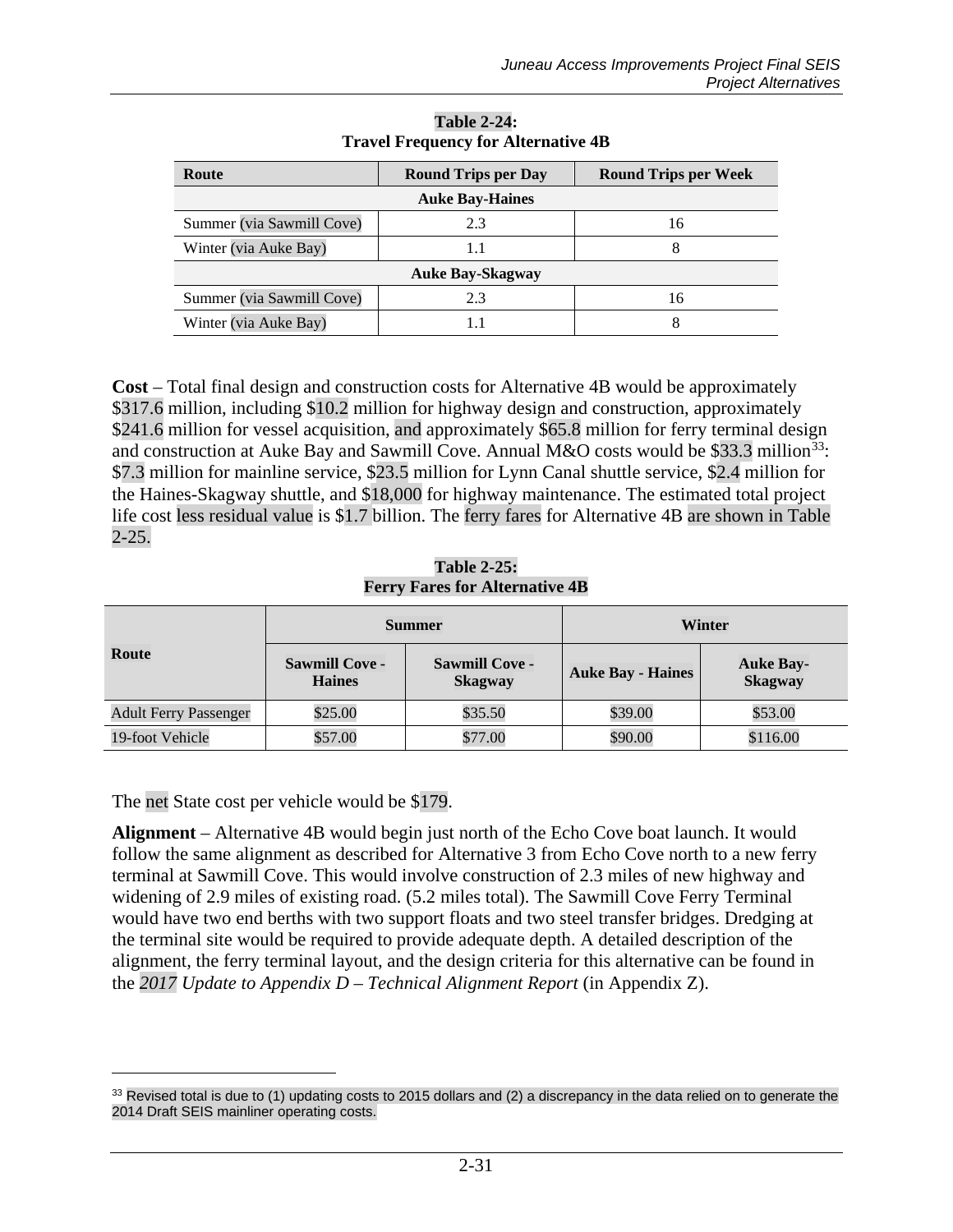### **2.3.8 Alternative 4C – Conventional Monohull Service from Auke Bay**

This alternative would use the two Day Boat ACFs to operate between Auke Bay and Haines/Skagway (Figure 2-9). The Auke Bay Ferry Terminal would be expanded to include a new double end berth, to accommodate both Day Boat ACFs at once. A new conventional monohull ferry would be constructed for shuttling between Haines and Skagway. The Skagway Ferry Terminal would be modified to include a new end berth to accommodate the Day Boat ACF. Mainline ferry service between Auke Bay and Haines/Skagway would continue, with two weekly trips estimated in the summer and one in the winter. No new road construction would occur.

**Capacity** – Under Alternative 4C, traffic capacity would be determined by the combination of Day Boat ACF and mainline ferry sailings.<sup>[34](#page-31-1)</sup> Each of the two Day Boat ACFs would have a capacity of 53 vehicles. In the summer, each Day Boat ACF would make one trip per day, with one vessel making a round trip to Haines and the other making a round trip to Skagway. In winter, a single vessel would operate, alternating between a round trip to Haines one day and to Skagway the next. Mainline vessel capacity ranges from 80 to 134 vehicles one way. In the summer, it is assumed that there would be one *Matanuska/Malaspina* class ferry (88-vehicle capacity) and one *M/V Columbia* (134-vehicle capacity) trip per week. Winter service is assumed to be provided by a *Matanuska/Malaspina* class ferry*.* For the purposes of determining available capacity, mainline capacity has been apportioned 60 percent to Haines and 40 percent to Skagway, based on historical usage. Alternative 4C would accommodate the traffic volumes provided in [Table 2-26.](#page-31-0)

<span id="page-31-0"></span>

| Route                   | <b>Number of Vehicles</b> |  |
|-------------------------|---------------------------|--|
| <b>Auke Bay-Haines</b>  |                           |  |
| Summer                  | 144                       |  |
| Winter                  | 68                        |  |
| <b>Auke Bay-Skagway</b> |                           |  |
| Summer                  | 131                       |  |
| Winter                  | 63                        |  |

|                                           | <b>Table 2-26:</b> |  |
|-------------------------------------------|--------------------|--|
| Daily Traffic Capacity for Alternative 4C |                    |  |

**Travel Time** – The one-way trip times for Alternative 4C are provided in [Table 2-27.](#page-32-0) Times shown in the table include ferry time and driving time (if appropriate). Ferry time consists of check-in and loading time, transit time, and unloading time. Check-in time covers the time the AMHS requires for vehicles to be present at the dock prior to loading. The check-in time for the mainline ferry is 2 hours and is 1 hour for a Day Boat ACF.

 $\overline{a}$ 

<span id="page-31-1"></span><sup>&</sup>lt;sup>34</sup> To compare alternatives that have both road and ferry segments, this analysis focuses on automobile capacity of the ferries. Ferries also transport walk-on passengers.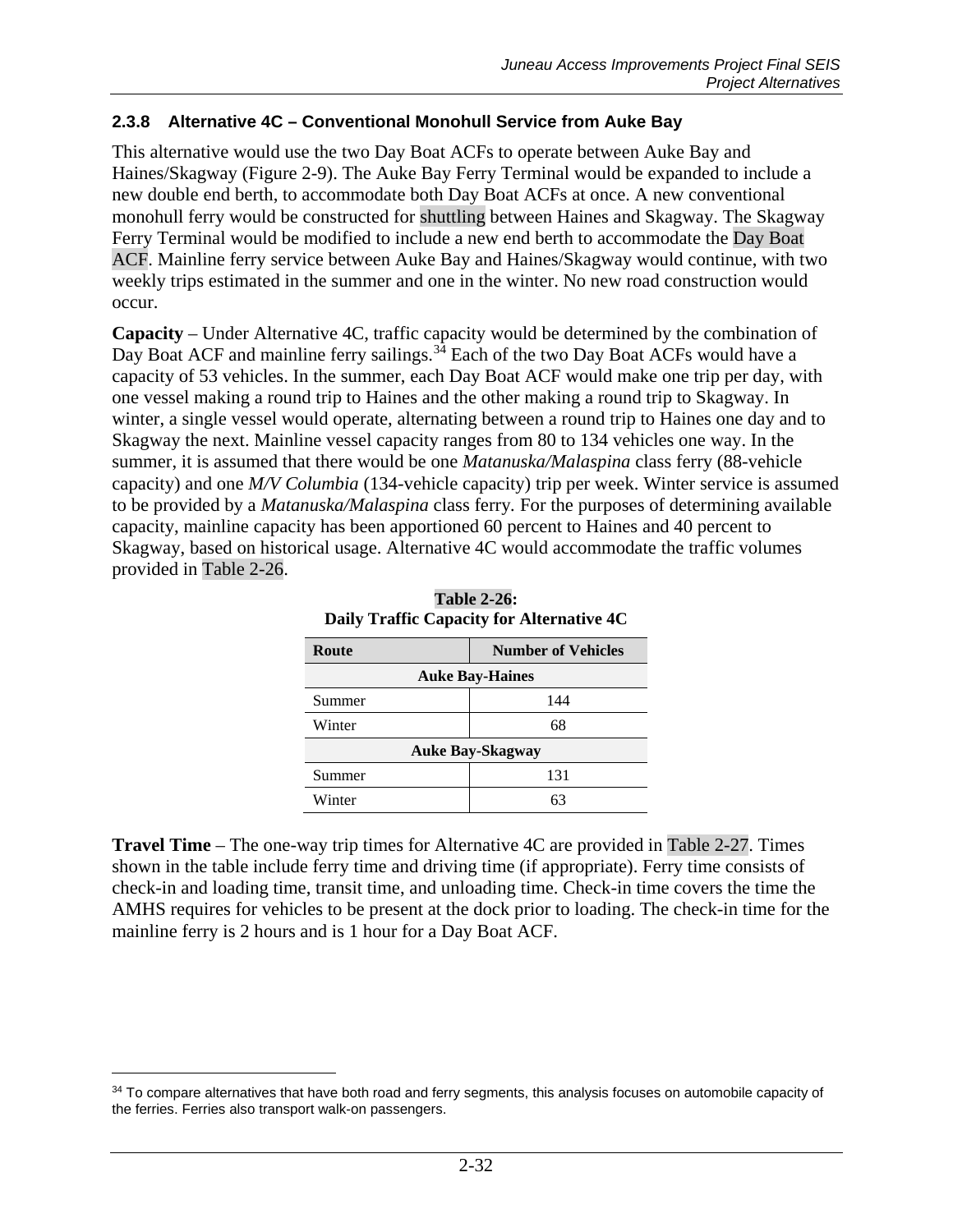<span id="page-32-0"></span>

|                      |                                                         | <b>Travel Time (hours)</b>   |                            |
|----------------------|---------------------------------------------------------|------------------------------|----------------------------|
| Route                |                                                         | <b>Via Mainline</b><br>Ferry | <b>Via Day Boat</b><br>ACF |
|                      | Drive Time                                              | 0.1                          | 0.1                        |
| Auke Bay-<br>Haines  | Ferry Time (including check-in, transit, and unloading) |                              | 6.1                        |
|                      | Total                                                   | 7.2                          | 6.2                        |
|                      | Drive Time                                              |                              |                            |
| Auke Bay-<br>Skagway | Ferry Time (including check-in, transit, and unloading) | 9.1                          | 6.6                        |
|                      | Total                                                   | 9.1                          | 6.6                        |

**Table 2-27: Travel Times for Alternative 4C**

Note: For consistency and to allow direct comparisons between alternatives, the travel time measures for each alternative start at Auke Bay, and the end point is either the Skagway Ferry Terminal or downtown Haines (Third Avenue and Main Street).

**Travel Frequency** – Under Alternative 4C, flexibility and opportunity for travel would be a function of the frequency of mainline ferry and Day Boat ACF service. The two Day Boat ACFs would each make one trip per day during the summer (one between Auke Bay and Haines and the other between Auke Bay and Skagway). In winter, a single Day Boat ACF would alternate daily trips to Haines and Skagway; mainline ferry service would continue at one trip per week. Trip frequency for Alternative 4C is provided in [Table 2-28.](#page-32-1)

<span id="page-32-1"></span>

| Route                   | <b>Round Trips per Day</b> | <b>Round Trips per Week</b> |  |  |
|-------------------------|----------------------------|-----------------------------|--|--|
| <b>Auke Bay-Haines</b>  |                            |                             |  |  |
| Summer                  | 1.3                        |                             |  |  |
| Winter                  | 0.6                        | 4.5                         |  |  |
| <b>Auke Bay-Skagway</b> |                            |                             |  |  |
| Summer                  | 1.3                        |                             |  |  |
| Winter                  | 0.6                        | 4.5                         |  |  |

**Table 2-28: Travel Frequency for Alternative 4C**

**Cost** – Total final design and construction costs for Alternative 4C would be approximately \$78.4 million, including approximately \$24.7 million for vessel acquisition and approximately \$53.7 million for ferry terminal construction at Auke Bay and Skagway. Annual M&O costs are estimated to be approximately  $$22.7^{35}$  $$22.7^{35}$  $$22.7^{35}$  million: \$7.3 million for mainline ferry service, \$13.1 million for Lynn Canal shuttle service, and \$2.3 million for the Haines-Skagway shuttle. The estimated total project life cost less residual value is \$981 million. The ferry fares for Alternative 4C are shown in [Table 2-29.](#page-33-1)

 $\overline{a}$ 

<span id="page-32-2"></span> $35$  Revised total is due to (1) updating costs to 2015 dollars and (2) a discrepancy in the data relied on to generate the 2014 Draft SEIS mainliner operating costs.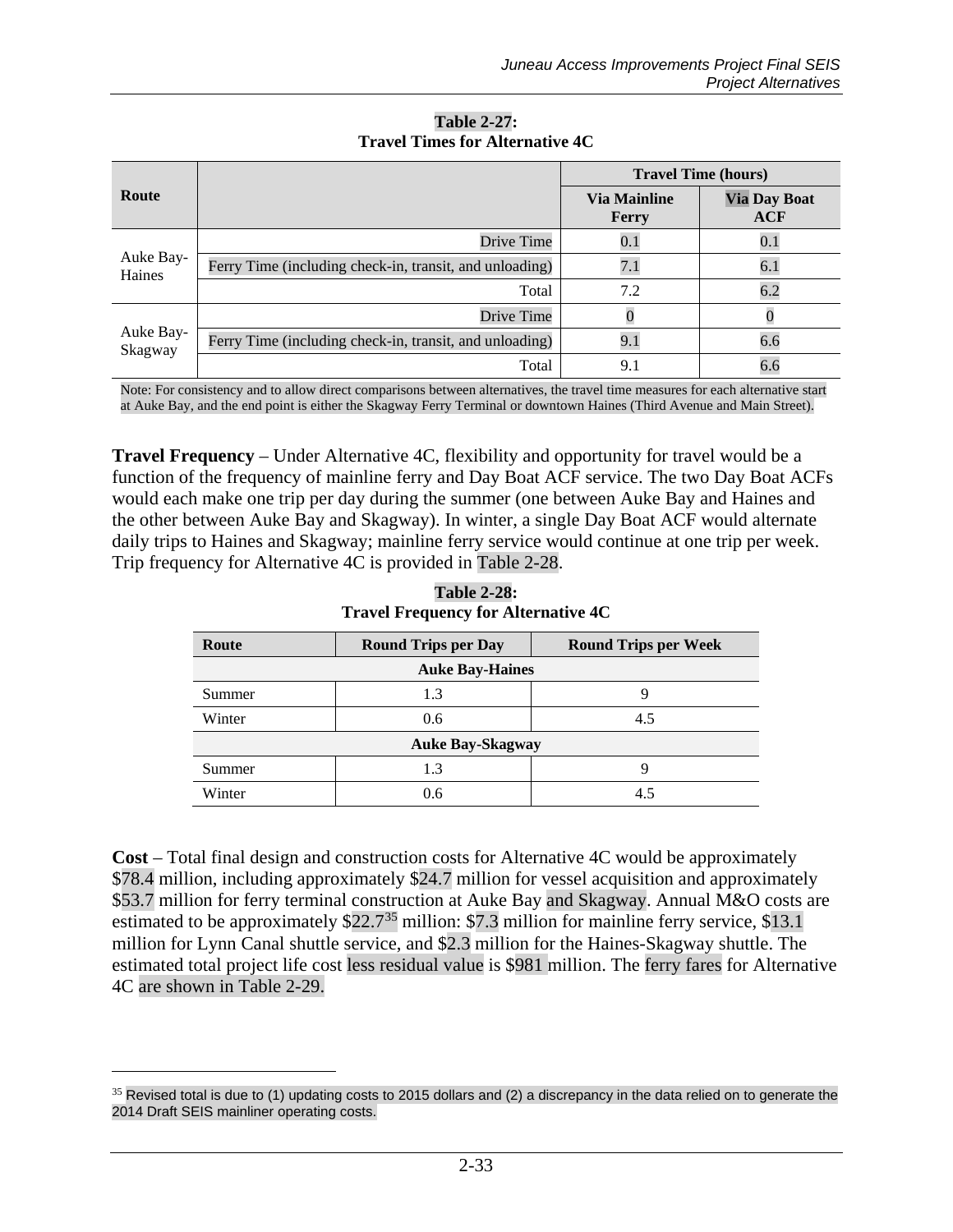<span id="page-33-1"></span>

| Route                        | <b>Auke Bay-Haines</b> | <b>Auke Bay-Skagway</b> |
|------------------------------|------------------------|-------------------------|
| <b>Adult Ferry Passenger</b> | \$39.00                | \$53.00                 |
| 19-foot Vehicle              | \$90.00                | \$116.00                |

#### **Table 2-29: Ferry Fares for Alternative 4C**

The net State cost per vehicle would be \$313.

 $\overline{a}$ 

**Design Details** – The only construction required for this alternative, other than new Haines-Skagway ferry and modification of the Skagway Ferry Terminal, would be the reconstruction of the west end of the Auke Bay Ferry Terminal to create two new end berths. The terminal layout details for the Auke Bay modifications can be found in the *2017 Update to Appendix D – Technical Alignment Report* (in Appendix Z).

# <span id="page-33-0"></span>**2.3.9 Alternative 4D – Conventional Monohull Service from Berners Bay**

Alternative 4D would widen the existing Glacier Highway from Echo Cove to Cascade Point and extend it from Cascade Point to Sawmill Cove in Berners Bay (5.2 miles total) using the same design standards described in Alternative 2B (Figures 2-10 and 2-11). A new ferry terminal would be constructed at Sawmill Cove in Berners Bay with a double end berth, to accommodate both Day Boat ACFs at once. The Day Boat ACFs would provide service between Sawmill Cove and Haines/Skagway in summer<sup>[36](#page-33-2)</sup> and between Auke Bay and Haines/Skagway in winter. The Auke Bay Ferry Terminal also would be expanded to include a new double end berth. A new conventional monohull ferry would be constructed for use between Haines and Skagway. The Skagway Ferry Terminal would be modified to include a new end berth to accommodate the Day Boat ACF. Mainline service from Auke Bay to Haines-Skagway would continue, with two weekly trips estimated in the summer and one in the winter.

**Capacity** – Under Alternative 4D, traffic capacity would be determined by the combination of Day Boat ACF and mainline ferry sailings.<sup>[37](#page-33-3)</sup> Each of the Day Boat ACFs in Alternative 4D would have a capacity of 53 vehicles. In the summer, the Day Boat ACFs would be used to make two trips per day between Sawmill Cove and Haines and two trips per day between Sawmill Cove and Skagway. In winter, a single Day Boat ACF would operate from Auke Bay, alternating between a round trip to Haines one day and a round trip to Skagway the next day. Mainline vessel capacity ranges from 80 to 134 vehicles one way. In the summer, it is assumed that there would be one *Matanuska/Malaspina* class ferry (88-vehicle capacity) and one *M/V Columbia* (134-vehicle capacity) trip per week. Winter service is assumed to be provided by a *Matanuska/Malaspina* class ferry*.* For the purposes of determining available capacity, mainline capacity has been apportioned 60 percent to Haines and 40 percent to Skagway, based on historical usage. The daily traffic volumes that would be accommodated by Alternative 4D are provided in [Table 2-30.](#page-34-0)

<span id="page-33-2"></span><sup>&</sup>lt;sup>36</sup> Due to environmental concerns in Berners Bay during the spring (herring and eulachon spawning, as well as humpback whale and Steller sea lion concentrations), the summer schedule under Alternatives 4B (and 4D) would run from May 15 to September 30.

<span id="page-33-3"></span><sup>37</sup> To compare alternatives that have both road and ferry segments, this analysis focuses on automobile capacity of the ferries. Ferries also transport walk-on passengers.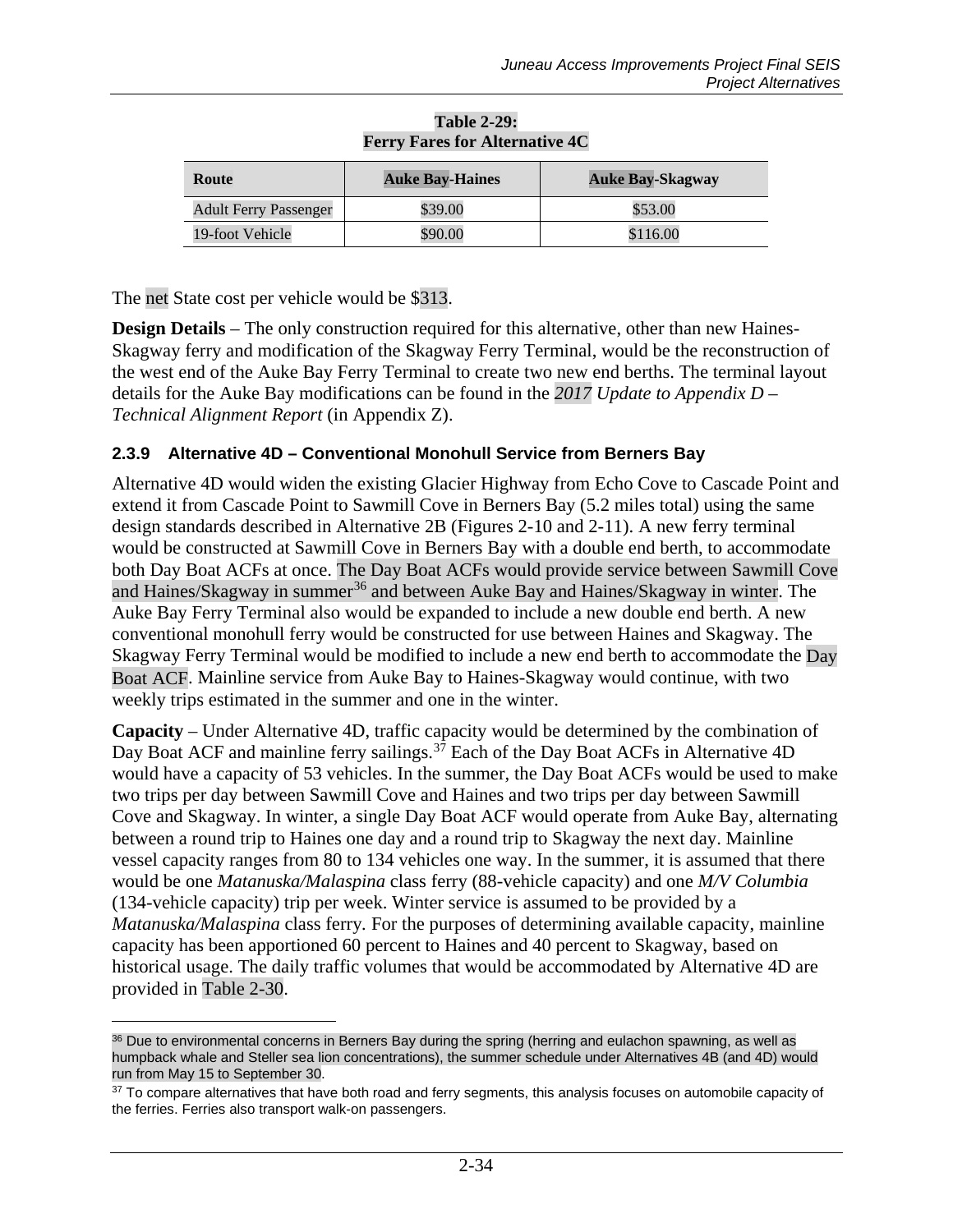<span id="page-34-0"></span>

| Route                     | <b>Number of Vehicles</b> |  |
|---------------------------|---------------------------|--|
| <b>Auke Bay-Haines</b>    |                           |  |
| Summer (via Sawmill Cove) | 250                       |  |
| Winter (via Auke Bay)     | 68                        |  |
| <b>Auke Bay-Skagway</b>   |                           |  |
| Summer (via Sawmill Cove) | 237                       |  |
| Winter (via Sawmill Cove) |                           |  |

| <b>Table 2-30:</b> |                                           |
|--------------------|-------------------------------------------|
|                    | Daily Traffic Capacity for Alternative 4D |

**Travel Time** – The one-way travel times are provided in [Table 2-31.](#page-34-1) Times shown in the table include ferry time and driving time (if appropriate). Ferry time consists of check-in and loading time, transit time, and unloading time. Check-in time covers the time the AMHS requires for vehicles to be present at the dock prior to loading. The check-in time for the mainline ferry is 2 hours and is 1 hour for a Day Boat ACF. Mainline ferry travel time and the winter Day Boat ACF travel times from Auke Bay would be the same as in Alternative 4C.

**Table 2-31: Travel Times for Alternative 4D**

<span id="page-34-1"></span>

|                                    |                                                            | <b>Travel Time (hours)</b>  |                                |                      |
|------------------------------------|------------------------------------------------------------|-----------------------------|--------------------------------|----------------------|
| Route                              |                                                            | Via ACF summer <sup>1</sup> | Via ACF<br>winter <sup>1</sup> | <b>Via Mainliner</b> |
|                                    | Drive Time                                                 | 0.8                         | $0.1\,$                        | 0.1                  |
| Auke Bay -<br>Haines <sup>1</sup>  | Ferry Time (including check-in,<br>transit, and unloading) | 4.2                         | 6.1                            | 7.1                  |
|                                    | Total                                                      | 5.0                         | 6.2                            | 7.2                  |
| Auke Bay -<br>Skagway <sup>1</sup> | <b>Drive Time</b>                                          | 0.7                         |                                |                      |
|                                    | Ferry Time (including check-in,<br>transit, and unloading) | 4.7                         | 6.6                            | 9.1                  |
|                                    | Total                                                      | 5.4                         | 6.6                            | 9.1                  |

Note: For consistency and to allow direct comparisons between alternatives, the travel time measures for each alternative start at Auke Bay, and the end point is either the Skagway Ferry Terminal or downtown Haines (Third Avenue and Main Street).

<sup>1</sup>Alternative 4D would include Day Boat ACF service from Sawmill Cove Ferry Terminal in summer and from Auke Bay Ferry Terminal in winter, with differing travel times.

**Travel Frequency** – Under Alternative 4D, flexibility and opportunity for travel would be a function of the frequency of mainline ferry and Day Boat ACF service. In the summer, the two Day Boat ACFs would make two trips per day between Sawmill Cove and Haines and two trips per day between Sawmill Cove and Skagway. In winter, a single Day Boat ACF would operate from Auke Bay, alternating between a round trip to Haines one day and to Skagway the next day. Trip frequency is provided in [Table 2-32.](#page-35-0)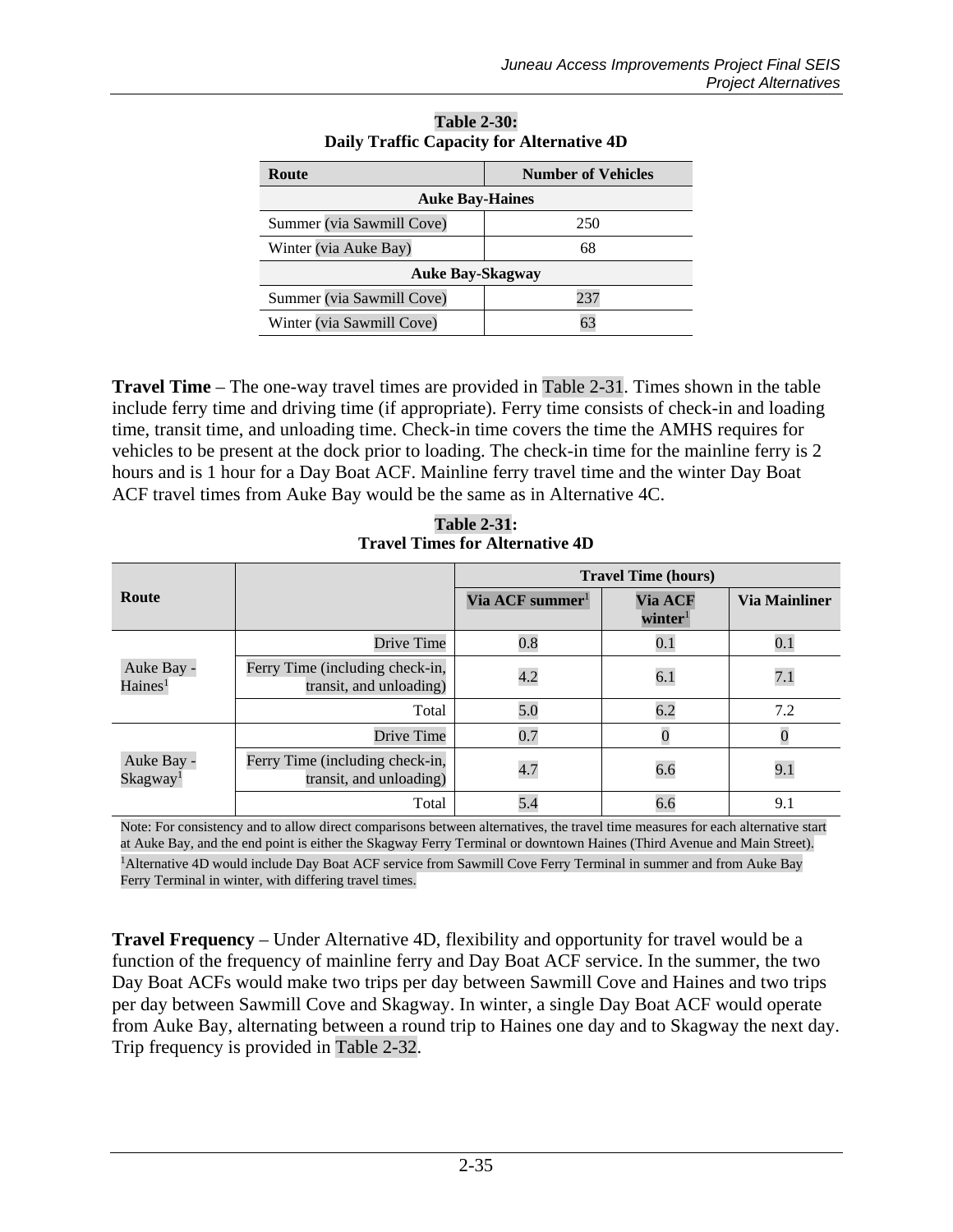<span id="page-35-0"></span>

| Route                     | <b>Round Trips per Day</b> | <b>Round Trips per Week</b> |  |  |  |  |
|---------------------------|----------------------------|-----------------------------|--|--|--|--|
| <b>Auke Bay-Haines</b>    |                            |                             |  |  |  |  |
| Summer (via Sawmill Cove) | 2.3                        | 16                          |  |  |  |  |
| Winter (via Auke Bay)     | 0.6                        | 4.5                         |  |  |  |  |
| <b>Auke Bay-Skagway</b>   |                            |                             |  |  |  |  |
| Summer (via Sawmill Cove) | 2.3                        | 16                          |  |  |  |  |
| Winter (via Auke Bay)     | 0.6                        | 4.5                         |  |  |  |  |

**Table 2-32: Travel Frequency for Alternative 4D**

**Cost** – Total final design and construction costs for Alternative 4D would be approximately \$110.3 million, including \$10.2 million for highway design and construction, approximately \$24.7 million for vessel acquisition, and approximately \$75.4 million for ferry terminal design and construction at Auke Bay, Skagway, and Sawmill Cove. Annual M&O costs would be \$24.2<sup>[38](#page-35-2)</sup> million: \$7.3 million for mainline service, \$14.5 million for Lynn Canal shuttle service, \$2.4 million for the Haines-Skagway shuttle, and \$18,000 for highway maintenance. The estimated total project life cost less residual value is \$1.0 billion. The ferry fares for Alternative 4D are shown in [Table 2-33.](#page-35-1)

**Table 2-33: Ferry Fares for Alternative 4D**

<span id="page-35-1"></span>

| Route                        | <b>Summer</b>                          |                                         | Winter                             |                                     |
|------------------------------|----------------------------------------|-----------------------------------------|------------------------------------|-------------------------------------|
|                              | <b>Sawmill Cove -</b><br><b>Haines</b> | <b>Sawmill Cove -</b><br><b>Skagway</b> | <b>Auke Bay -</b><br><b>Haines</b> | <b>Auke Bay -</b><br><b>Skagway</b> |
| <b>Adult Ferry Passenger</b> | \$25.00                                | \$35.50                                 | \$39.00                            | \$53.00                             |
| 19-foot Vehicle              | \$57.00                                | \$77.00                                 | \$90.00                            | \$116.00                            |

The net State cost per vehicle would be \$105.

 $\overline{a}$ 

**Alignment** – The roadway alignment and terminal details for Alternative 4D are identical to those of Alternative 4B. Road construction would begin at the end of Glacier Highway just north of the Echo Cove boat launch. The alignment would follow the same alignment as Alternative 3 from Echo Cove north to a new ferry terminal at Sawmill Cove in Berners Bay. This would involve construction of 2.3 miles of new highway and widening of 2.9 miles of existing road (5.2 miles total). The Sawmill Cove Ferry Terminal would have two end berths with two support floats and two steel transfer bridges. Dredging would be required to provide adequate depth.

A detailed description of the roadway alignment, the ferry terminal layout, and the design criteria for this alternative can be found in the *2017 Update to Appendix D – Technical Alignment Report* (in Appendix Z).

<span id="page-35-2"></span> $38$  Revised total is due to (1) updating costs to 2015 dollars and (2) a discrepancy in the data relied on to generate the 2014 Draft SEIS mainliner operating costs.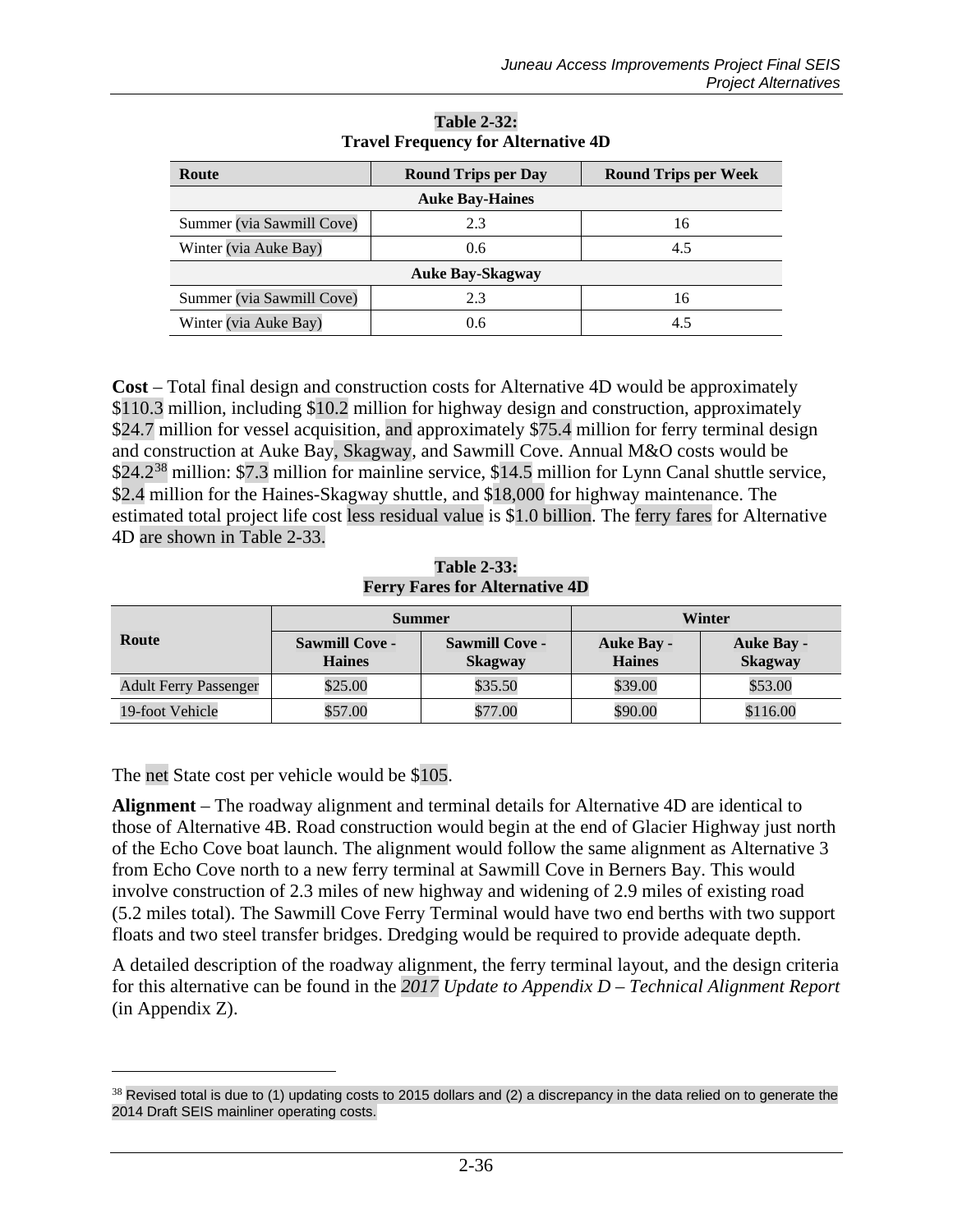# **2.4 Alternatives Suggested in Comments Received on the 2014 Draft SEIS**

Comments on the 2014 Draft SEIS included multiple suggestions related to alternatives, including suggestions to evaluate new alternatives, variations on reasonable alternatives, and variations on alternatives previously considered not reasonable. Sections 2.4.1 and 2.4.2 discuss two proposed alternatives labeled by their proponent as "Alternative 1B Optimized" and "Alternative 5" (DOT&PF has retained this labeling solely for convenience). DOT&PF and FHWA gave these alternatives a hard look by forecasting the travel demand and developing capital and operating costs for each (see Appendix II, *Alternative 1B Optimized and Alternative 5 Evaluation*). Section 2.4.3 discusses other alternatives and variations on alternatives suggested in comments that were clearly not reasonable, were duplicative of alternatives already in the JAI Project SEIS, or were determined not reasonable in previous alternative development and screening efforts.

#### **2.4.1 Enhanced Service with Existing AMHS Assets**

 $\overline{a}$ 

An alternative developed by the Skagway Marine Access Commission (SMAC) and labeled "Alternative 1B Optimized" was submitted in association with their comments on the 2014 Draft SEIS. This is a ferry alternative that would use only existing AMHS ferries and terminals, with suggested modifications to vessels used and routes run to "optimize" (in SMAC's opinion) Alternative 1B as presented in the 2014 Draft SEIS.

In summer, SMAC's alternative would consist of one Day Boat<sup>[39](#page-36-0)</sup> Alaska Class Ferry (ACF) sailing between Auke Bay and Haines daily. The second Day Boat ACF would sail between Skagway and Auke Bay daily. The *M/V Malaspina* would sail daily on the following route: Haines-Skagway-Haines-Auke Bay-Haines. In winter, one Day Boat ACF would sail between Auke Bay and Haines 5 days per week. The second Day Boat ACF would sail between Haines and Skagway 5 days per week, making two trips each day it sails. The *M/V Malaspina* would not sail in Lynn Canal in winter. Under this scenario, mainline ferry service would not continue in Lynn Canal.

DOT&PF and FHWA have examined this proposal and have determined that it is not a reasonable alternative for the following reasons. First, the Day Boat ACF could not make a daily Auke Bay-Skagway run and meet United States Coast Guard (USCG) work/rest requirements. Without modification of the vessel or the loading and unloading facility at the Skagway Ferry Terminal to decrease the Day Boat ACF operating day, it would not be compliant with the USCG requirements.

Second, discontinuing mainline ferry service within Lynn Canal would create capacity problems at Auke Bay. During summer, on the 2 days per week that the mainliner sails, the amount of transferring traffic plus local traffic demand to/from Skagway would be greater than the capacity of Auke Bay-Skagway Day Boat ACF proposed in SMAC's alternative.

Third, there would be insufficient berth space and vehicle staging areas in Auke Bay to have the mainline vessel in port while accommodating all the transferring vehicles without vessel and vehicle congestion and delays. To fully clear northbound and southbound connecting travelers onto the mainline vessel, the mainliner would need to remain docked in Auke Bay long enough

<span id="page-36-0"></span> $39$  A day boat shuttle ferry is home ported in one community and normally returns to that community each night for overnight moorage. A day boat shuttle ferry does not include crew or passenger staterooms (DOT&PF, 2012d).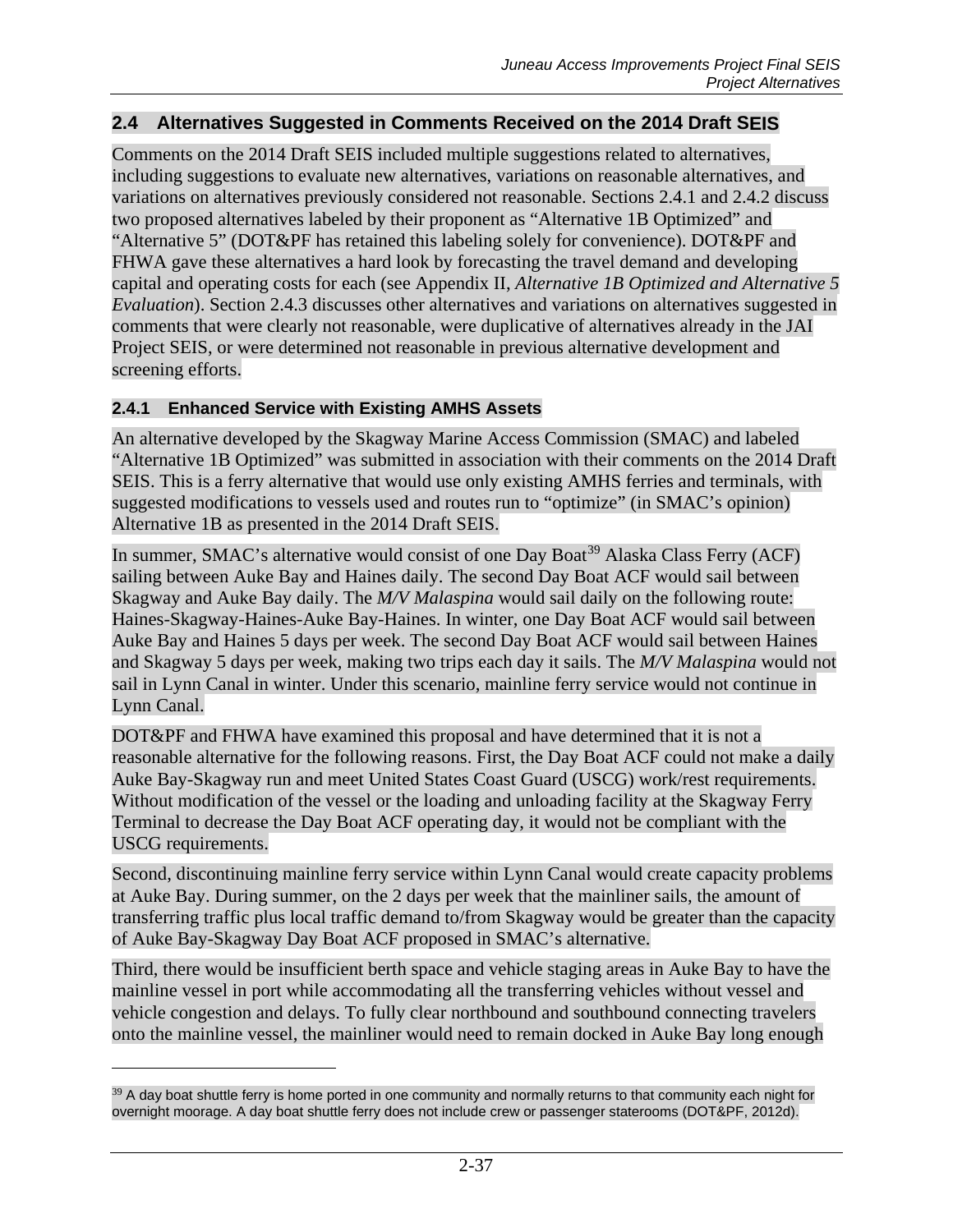for the two Day Boat ACFs and the *M/V Malaspina* to come and go. Moreover, the staging area at Auke Bay would be insufficient to accommodate all the disembarking and embarking vehicles. The existing space is limited and was not designed or sized to handle the transfers of the volumes expected. A detailed analysis of SMAC's Alternative 1B Optimized is found in Appendix II, *Alternative 1B Optimized and Alternative 5 Evaluation*.

# **2.4.2 All Day Boat ACF Alternative**

An alternative developed by SMAC and labeled as "Alternative 5" was submitted in association with their comments on the 2014 Draft SEIS. Alternative 5 is a ferry alternative that builds upon Alternative 4C from the 2014 Draft SEIS. It relies on using three Day Boat ACF vessels in Lynn Canal (the two programmed vessels currently under construction and a new vessel that would be built under this scenario), plus the terminal improvements identified in Alternative 4C. This proposal would eliminate mainline ferry service in Lynn Canal.

In summer, SMAC's Alternative 5 would consist of (1) a Day Boat ACF sailing between Haines and Auke Bay daily, (2) a second Day Boat ACF sailing between Skagway and Auke Bay daily, and (3) a third Day Boat ACF sailing between Auke Bay and Haines 4 days per week and between Auke Bay and Skagway 3 days per week. The Haines-Skagway shuttle from the *Southeast Alaska Transportation Plan* (SATP) would make two round trips per day. In winter, one Day Boat ACF would sail between Haines and Auke Bay 5 days per week, and a second Day Boat ACF would make two round trips between Haines and Skagway on the days the first Day Boat ACF sails. The third Day Boat ACF and the Haines-Skagway shuttle would not sail in Lynn Canal in winter.

DOT&PF and FHWA have examined this alternative and have determined that it is a variation of existing alternatives and therefore would be an unnecessary addition to the range of reasonable alternatives. It would attract fewer trips than Alternative 1B, provides similar capacity to Haines (and less to Skagway), and would have similar travel time as other alternatives studied (Alternatives 1 – No Action, 1B, and 4C). It fits within the range of capital and operational costs (not the cheapest and not the most expensive of the ferry options). In short, it is not unique enough to constitute something outside the range of alternatives already studied. Further, sufficient information has been generated to confirm it is inferior to other alternatives already in the JAI Project SEIS.

Additionally, during summer, discontinuing mainline ferry service within Lynn Canal could create capacity issues that may prevent some travelers from reaching their final destination via a direct ferry connection. Vehicles traveling through Juneau in either direction on mainline vessels would be required to transfer from the Lynn Canal vessels to the mainline vessel at Auke Bay. Mainline vessels hold between 88 and 134 vehicles. Depending on how many vehicles were passing through Juneau, there could be insufficient capacity on the days the mainliner arrives when local traffic would be added to the demand generated by these mainline vessels. Some Lynn Canal travelers would likely have to use the Haines-Skagway shuttle and travel via Haines or Skagway to reach their final destination, which increases their travel time and potentially their costs (if they need to stay overnight).

A detailed analysis of SMAC's Alternative 5 is found in Appendix II, *Alternative 1B Optimized and Alternative 5 Evaluation*.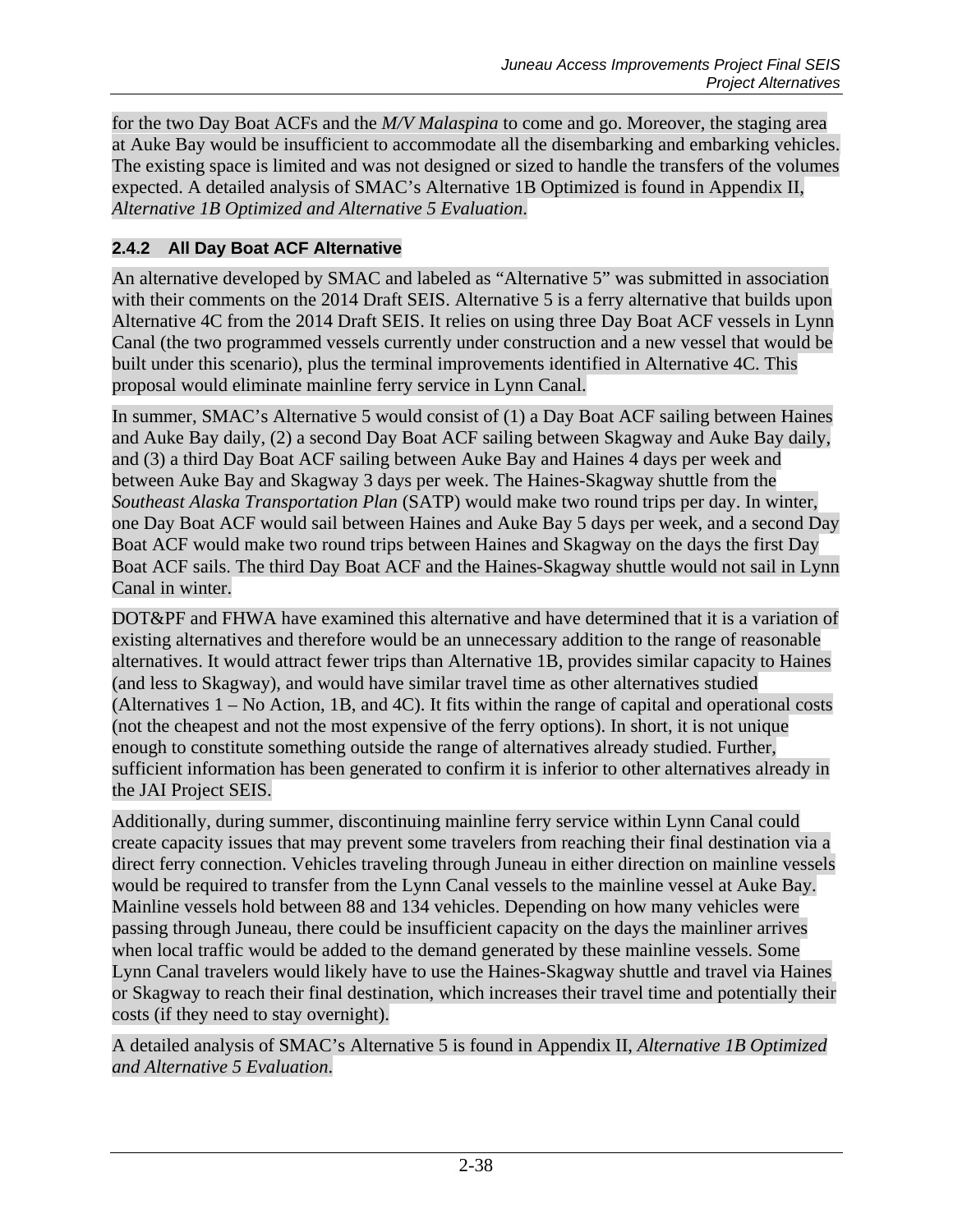# **2.4.3 Other Suggestions Regarding Alternatives**

Some comments on the 2014 Draft SEIS included suggestions for apparently new alternatives, as well as alignment or operational variations for alternatives that were evaluated in the 2014 Draft SEIS. In some cases, the suggestions proposed changes to alternatives already determined not reasonable. It is important to note that an EIS is required to evaluate a full range of alternatives, but is not required to examine every possible variation in a theoretically infinite set of variations. The suggested variations did not improve upon the alternatives already evaluated in a meaningful way or provide a better solution to addressing the purpose and need for the project. The following paragraphs describe examples of those suggestions and DOT&PF's and FHWA's consideration of those suggestions. All comments received on the 2014 Draft SEIS and responses appear in Appendix JJ, *Responses to Draft Supplemental Environmental Impact Statement Comments*.

### 2.4.3.1 New Alternatives Suggested

Some commenters suggested ways to make Alternative 2B into an all-road alternative that could avoid the Skagway and White Pass District National Historic Landmark, or suggested various means that would avoid avalanche-prone or difficult terrain.

Suggestions to analyze a long tunnel through the mountains (e.g., Juneau or Berners Bay to Skagway) or a floating road (see also Section [2.2.4\)](#page-2-0) were dismissed based on their failure to meet screening criterion I, which was cost/technical feasibility and common sense (for more information on the screening criterion, see Section [2.1\)](#page-0-1). The cost of dozens of miles of tunnel or floating road would be prohibitively high, and the extensive structural elements required would not be feasible.

A road route up the Katzehin River valley and a northern tributary to intersect the Klondike Highway was suggested, without routing detail. The valleys in question are narrow and steepsided, terminating in high peaks and icefields. A surface route would not be feasible over the highest terrain (6,000+ feet) due to grade, snowpack, and unavoidable glaciers. The route would likely require a tunnel beginning at approximately 2,500 feet in elevation under the peaks and icefields and extending more than 5 miles long. This suggestion did not meet screening criterion I (Cost/Technical Feasibility and Common Sense) as professional judgment regarding technical feasibility and cost as well as a common sense approach to this route indicate this would not be a reasonable alternative. Because the route would not specifically improve travel in Lynn Canal (completely bypassing the communities of Haines and Skagway), it would not meet the purpose and need.

# 2.4.3.2 Suggested Variations on Reasonable Alternatives

Commenters suggested variations to alternatives already determined reasonable. DOT&PF and FHWA considered these suggestions to determine if they were reasonable. Examples of the kinds of suggestions received are described below.

Some commenters suggested that, for safety and to avoid difficult terrain, the road options (Alternatives 2B and 3) be summer-only roads, with ferry service between Juneau and Haines/Skagway in winter. This suggestion is basically a combination of Alternative 2B or 3 and Alternative 1 - No Action. Such an alternative would minimize the need for (and cost of) snow sheds and avalanche control measures on the East or West Lynn Canal's highway components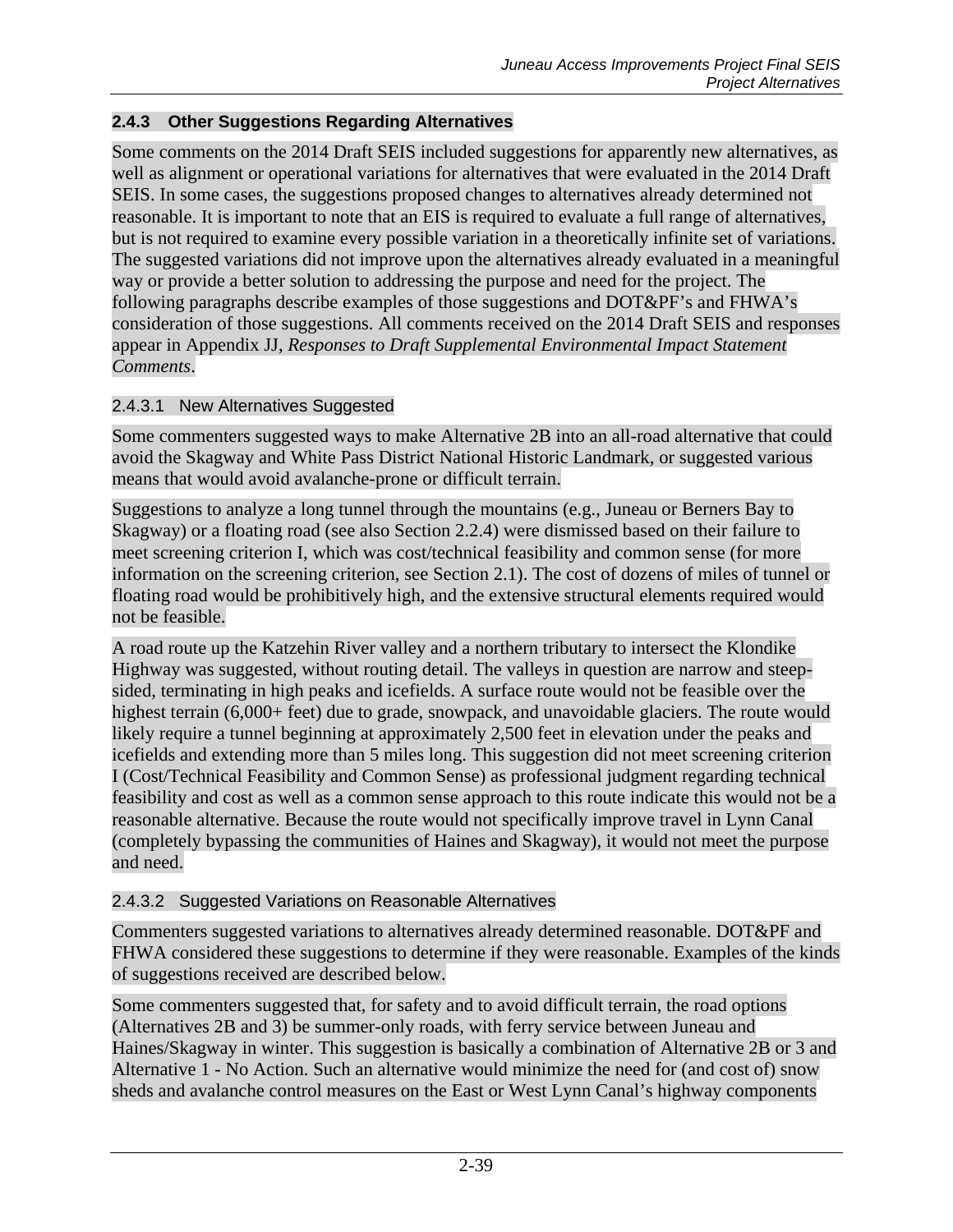because they would not be operated in winter. However, DOT&PF has examined the maintenance issues and risk associated with avalanches, and has included avalanche risk mitigation in its highway design and operating plans for Alternatives 2B and 3. With mitigation, including the ability to employ ferries if the East or West Lynn Canal Highways were to be closed for avalanche mitigation or other weather-related concerns, DOT&PF has designed the roads proposed under Alternatives 2B and 3 (and is committed to implementing avalanche control measures) so that those roads would be well within safety standards for roads in mountainous avalanche terrain, similar to other highways in Alaska. Having invested in a highway, were Alternative 2B or 3 to be built, it would not make sense for DOT&PF to close the road and revert to the existing ferry service in winter<sup>[40](#page-39-0)</sup> (not meeting the purpose and need for half the year). The year-round road would serve the traveling public better (more frequent service and less time and cost of travel). For these reasons, this option was did not pass screening criterion II (Appropriateness and Unnecessary Variations) because it was determined to be an unnecessary variation and not appropriate. This option does not satisfy the JAI Project's purpose and need, and therefore is not reasonable.

In a variation on Alternative 2B, some commenters suggested that it might be possible to avoid construction of a large bridge over the Katzehin River by placing the Katzehin Ferry Terminal south of the river. As part of the alternatives development process, FHWA and DOT&PF had previously investigated locations for a ferry terminal at the north end of the East Lynn Canal Highway and determined that the area south of the Katzehin River was not suitable because of upland terrain, exposure to storm wind and waves, and the likely need for continual dredging of material carried by the river to keep the terminal area safe for ferry operations. For these reasons, changing the location of the ferry terminal did not meet screening criterion II (Appropriateness and Unnecessary Variations) because it is not considered appropriate and is an unnecessary variation. As a result, these suggestions are not reasonable. These variations also did not meet screening criterion I (Cost/Technical Feasibility and Common Sense) because of the costs associated with initial construction and the likely need for continual maintenance dredging.

Variations on Alternative 3 included suggestions for different ferry terminal locations on the east and west sides of Lynn Canal. For example, the existing Auke Bay Ferry Terminal could be used instead of the proposed Sawmill Cove Ferry Terminal on the east side, and St. James Bay/Boat Harbor could be used instead of William Henry Bay on the west side.

Potential ferry terminal sites on the east side of Lynn Canal were evaluated during the original alternatives screening based on basin characteristics and exposure to weather. The distance from Auke Bay to a terminal in William Henry Bay or St. James Bay/Boat Harbor on the west side of Lynn Canal would be much greater than the route proposed under Alternative 3. The longer route would increase the duration of the ferry run, resulting in reduced frequency of service; longer overall travel time; reduction in traffic volume, resulting in an inferior alternative to alternatives evaluated in the EIS. Therefore these suggestions did not meet screening criterion II (Appropriateness and Unnecessary Variations) as they are considered an unnecessary variation on the terminal site evaluated under Alternative 3.

 $\overline{a}$ 

<span id="page-39-0"></span><sup>40</sup> DOT&PF anticipates some winter closures for avalanche control and snow removal. For example, DOT&PF estimates the road associated with Alternative 2B would be closed for an average of 12 days per year (see *2017 Update to Appendix J – Snow Avalanche Report*) compared to the suggestion of closing the road for the entire winter.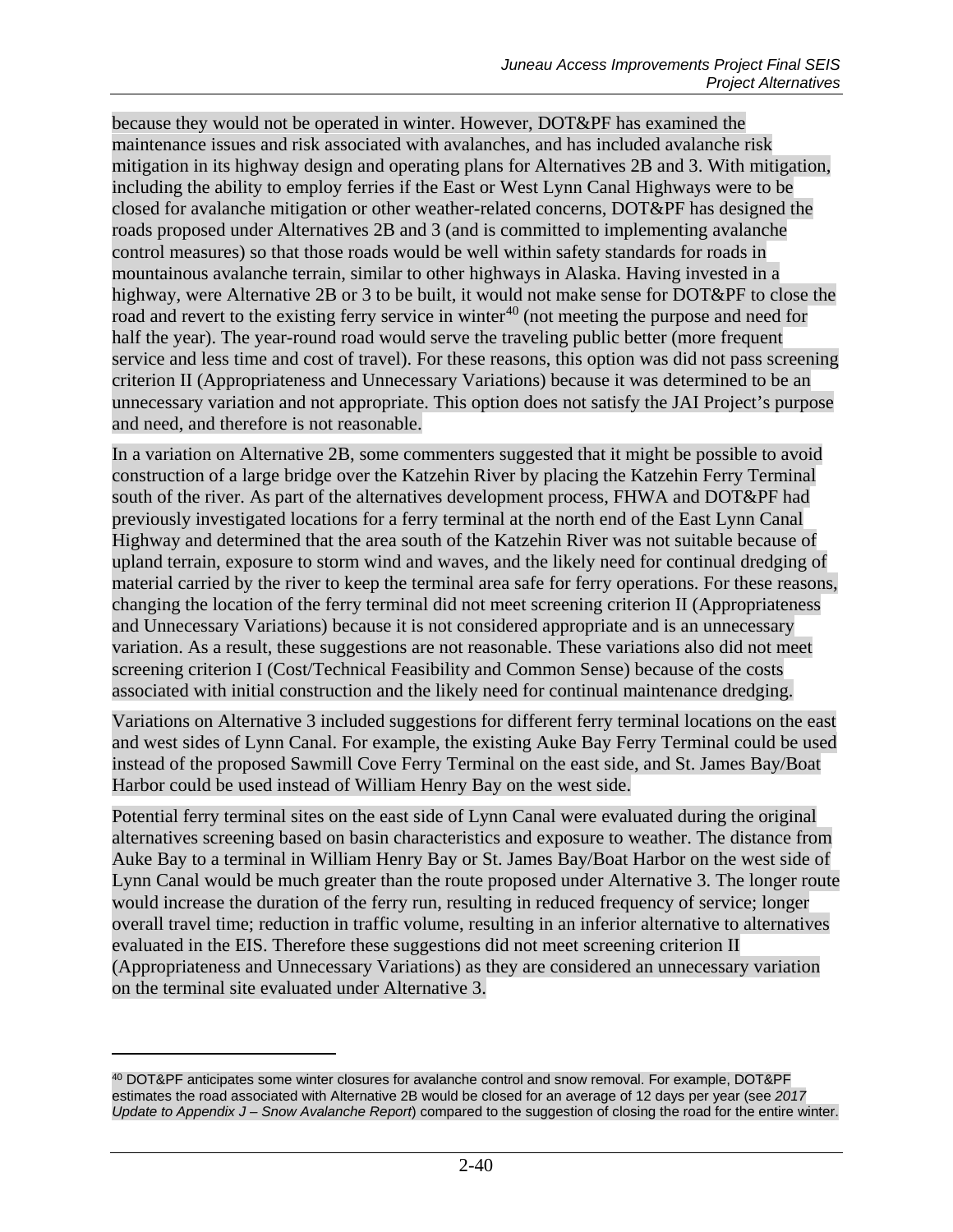Cascade Point was another suggested east side ferry terminal site instead of Sawmill Cove. DOT&PF had previously considered this suggestion during the original alternatives development process and disclosed that if Alternative 3, 4B, or 4D were selected, Cascade Point would be further investigated regarding its suitability and availability for the terminal in this Final SEIS (see Appendix A, *Alternative Screening Report,* of the 2005 Supplemental Draft EIS).

Several commenters suggested eliminating mainliner ferries in Lynn Canal. This concept was carefully reviewed and determined not reasonable because the capacity provided by the mainliner would be required to meet the projected traffic demand for the primary ferry alternatives. Eliminating mainliner ferries in Lynn Canal would also inconvenience passengers by requiring them to change ferries, which would increase their travel time. Appendix II, *Alternative 1B Optimized and Alternative 5 Evaluation*, provides information on the logistical and capacity problems related to discontinuing mainliner service in Lynn Canal in conjunction with ferry alternatives. Another suggestion was to run one Day Boat ACF shuttle ferry on a Juneau-Haines-Skagway-Haines-Juneau run and the other on an opposite schedule, starting in Skagway. This would not be possible, given the time each round trip would take. The Day Boat ACF vessels will not include crew's quarters; AMHS assumes crew members would return home at the end of their shifts. Therefore, these alternatives are not reasonable because they are not technically feasible based on criterion I (Cost/Technical Feasibility and Common Sense).

Commenters suggested different ferry operation scenarios, including a hub-and-spoke system of ferries in Lynn Canal. This suggestion was not well defined, but was compared to the Inter-Island Ferry Authority operation at Prince of Wales Island. The ferry alternatives proposed for the JAI Project, Alternatives 1B and 4A through 4D, are essentially a hub and spoke system, with Juneau being the hub and Haines and Skagway being the spokes. Under Alternatives 1B and 4A through 4D, AMHS would provide daily ferry service to and from the hub connecting to the spokes. Because alternatives already evaluated in the JAI Project SEIS employed a hub and spoke system, these suggestions were determined not reasonable because they were unnecessary variations of alternatives already examined (i.e., did not meet screening criterion II: Appropriateness and Unnecessary Variations).

# 2.4.3.3 Suggested Alternatives Previously Determined Not Reasonable

Commenters suggested several alternatives that FHWA and DOT&PF had previously considered and determined not reasonable. DOT&PF and FHWA reviewed the suggestions from the commenters and considered whether any new information was provided that would make these alternatives reasonable. The suggestions include:

- A road to Atlin, B.C., via the Taku River valley south of Juneau. This route would not address the purpose and need and was not favored by the government of Canada. See Section [2.2.1.](#page-1-0)
- A road from Juneau to Skagway. Originally proposed in Alternatives 2, 2A, and 2C, FHWA determined these to be not reasonable because of impacts to property at Skagway protected under Section 4(f) of the U.S. Department of Transportation Act. Section 4(f) requires avoidance of Section 4(f) property if a feasible and prudent alternative is available. See Section [2.2.9](#page-4-0) and Chapter 6.
- Alternative modes to roads and ferries, such as railroad service to Juneau. Rail access was considered previously and rejected. See Section [2.2.5.](#page-2-1)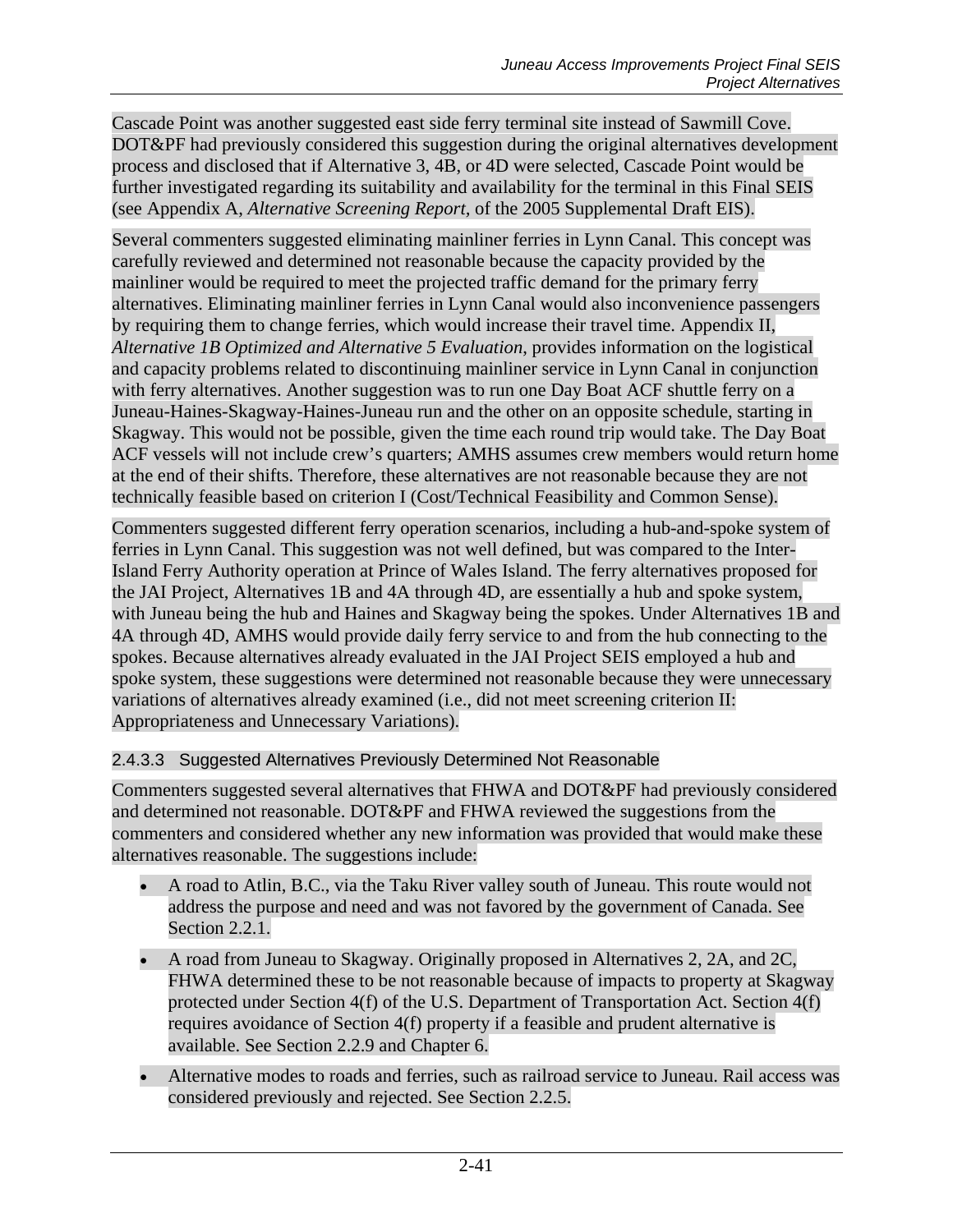- A bridge across Lynn Canal from the Katzehin River Delta to Haines. The structure was previously determined to be cost prohibitive. See Section [2.2.4.](#page-2-0)
- An alternative that would include a road between Haines and Skagway as a stand-alone road or as part of a system from Juneau through Haines to Skagway. The Haines-Skagway road would not fully support the purpose and need for the project, as is more fully described in Section [2.2.3.](#page-2-2)

### 2.4.3.4 Suggestions That Would Not Meet Purpose and Need

Commenters provided multiple suggestions that were not stand-alone alternatives or were not related directly to the purpose and need for this project. Examples include:

- Commenters suggested road alternatives leading farther south on the west side of Lynn Canal to other communities. These suggested road connections might have value as part of a regional transportation plan that would improve access to the suggested communities; however, they would not improve surface transportation to and from Juneau. These proposed connections would solve different problems and, therefore, are not addressed in detail in this Final SEIS.
- Commenters suggested better, cheaper air travel to and from Juneau. This suggestion did not specify how cheaper air travel might be accomplished, but it is not a reasonable alternative because it would not meet the purpose and need for the project, which is focused on the need for improved surface transportation.
- Commenters suggested changes to AMHS operations, some of which were related only tangentially to the JAI Project. For example, some commenters suggested discontinuing service to Washington state for cost savings and using the money saved to improve the rest of the ferry system. In another example, a commenter suggested building a parking garage for paid parking at the Auke Bay Ferry Terminal and using the revenues generated to support the AMHS.

The JAI Project identifies transportation problems in a specific corridor, and the needs are specific to surface transportation within that corridor, as indicated by the statement of purpose and need in Chapter 1. Suggested options like the ones in this section, which include roads to other places, different modes of travel, and far-reaching or overarching operational suggestions, do not address the purpose and need for this project and are outside the purview of the JAI Project SEIS.

# **2.5 Identification of the Preferred Alternative**

Governor Walker announced on December 15, 2017, that the "No Build Alternative" is the State's Preferred Alternative due to Alaska's current fiscal challenges (State of Alaska, 2016b). FHWA agreed that this was a prudent course of action. This section describes the background circumstances leading to the identification of the preferred alternative. The primary reason for the change in preferred alternatives was the plight of Alaska's economy and its effect on the State government's overall budgetary health (see additional discussion in Section [2.5.2\)](#page-44-0). This fiscal environment, in turn, has affected DOT&PF's budget and its ability to advance a build transportation solution in Lynn Canal.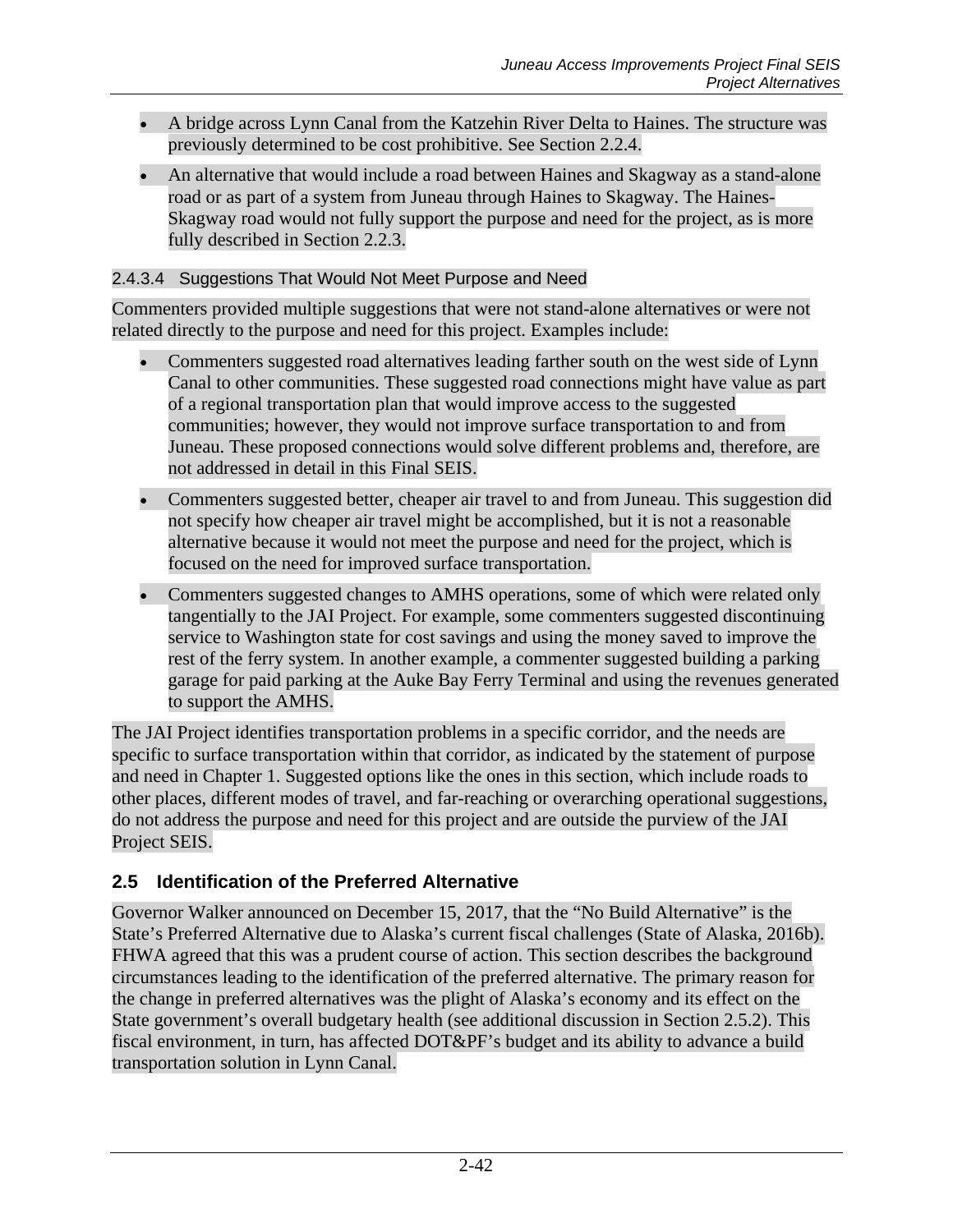Controversy regarding the JAI Project was also a contributing factor. Much of the controversy surrounding this project, which has persisted for many years, is related to the potential impacts to the natural and social environment associated with alternatives with substantial road components. Some of the controversy has been related to the basic modal choice reflected in the build alternatives (i.e., ferries versus roads). This has been expressed in numerous resolutions from the local governments of Haines, Skagway, and Juneau and is reflected in their adopted comprehensive plans. In general, Haines and Skagway local governments have been in favor of improved ferry options due to concerns with economic and social changes in their communities. Conversely, Juneau's government has supported the alternatives with large road components.

The level of controversy is further reflected in the intense interest from the public as expressed in the comments generated for and against the various alternatives through past scoping processes and public hearings, submitted on draft versions of the EIS, and reflected in surveys. Many residents and environmental advocacy groups (local and national) have expressed environmental concerns (captured in the impacts disclosed in this Final SEIS and in the comments summarized in Appendix JJ, *Responses to Draft Supplemental Environmental Impact Statement Comments*), and some groups have filed lawsuits based on those concerns. The history of the lack of consensus and controversy is summarized in Section [2.5.3.](#page-48-0) It should be noted that the FHWA has not identified any environmental impacts at this time that would preclude selection of a build alternative. In addition, there is nothing about the type or level of controversy on its own that would prevent FHWA from selecting a build alternative.

DOT&PF and FHWA have identified Alternative  $1 - No$  Action as the preferred alternative. Both agencies recognize that this alternative will not solve the existing and future transportation problems in Lynn Canal. DOT&PF and FHWA continue to stand by the transportation purpose and need identified and refined over many years with input from the public and agencies, as defined in detail in Chapter 1.

All build alternatives would address the identified transportation problems in Lynn Canal. Alternative 1 – No Action provides only incremental improvement to Lynn Canal transportation challenges. However, travel costs for users will continue to be high; there will be limited opportunities for improvement in flexibility or frequency of when travel can occur; travel times will remain long; limited capacity improvement will be made toward satisfying corridor demand; and costs to the State will remain high considering the low number of vehicles served.

# **2.5.1 Alaska's Economic Conditions**

Historically, Alaska's State budget has been heavily reliant on oil taxes/royalties to fund State government. According to the Institute of Social and Economic Research (ISER), between 2005 and 2014, oil revenues averaged 90 percent of Alaska's unrestricted general fund revenues (Knapp, 2015). The following graph [\(Graph 2-1\)](#page-43-0) depicts the steep decline in oil prices, which has had a detrimental effect on the Alaska economy. While the JAI Project SEIS was in development, oil prices dropped precipitously, going from a high of more than \$116 per barrel in February 2013 to a low of just over \$26 per barrel in January 2016. While prices stabilized in the \$40 to \$50 per barrel range in 2016, this represents a price drop of more than 50 percent from the price levels that were experienced earlier in the decade.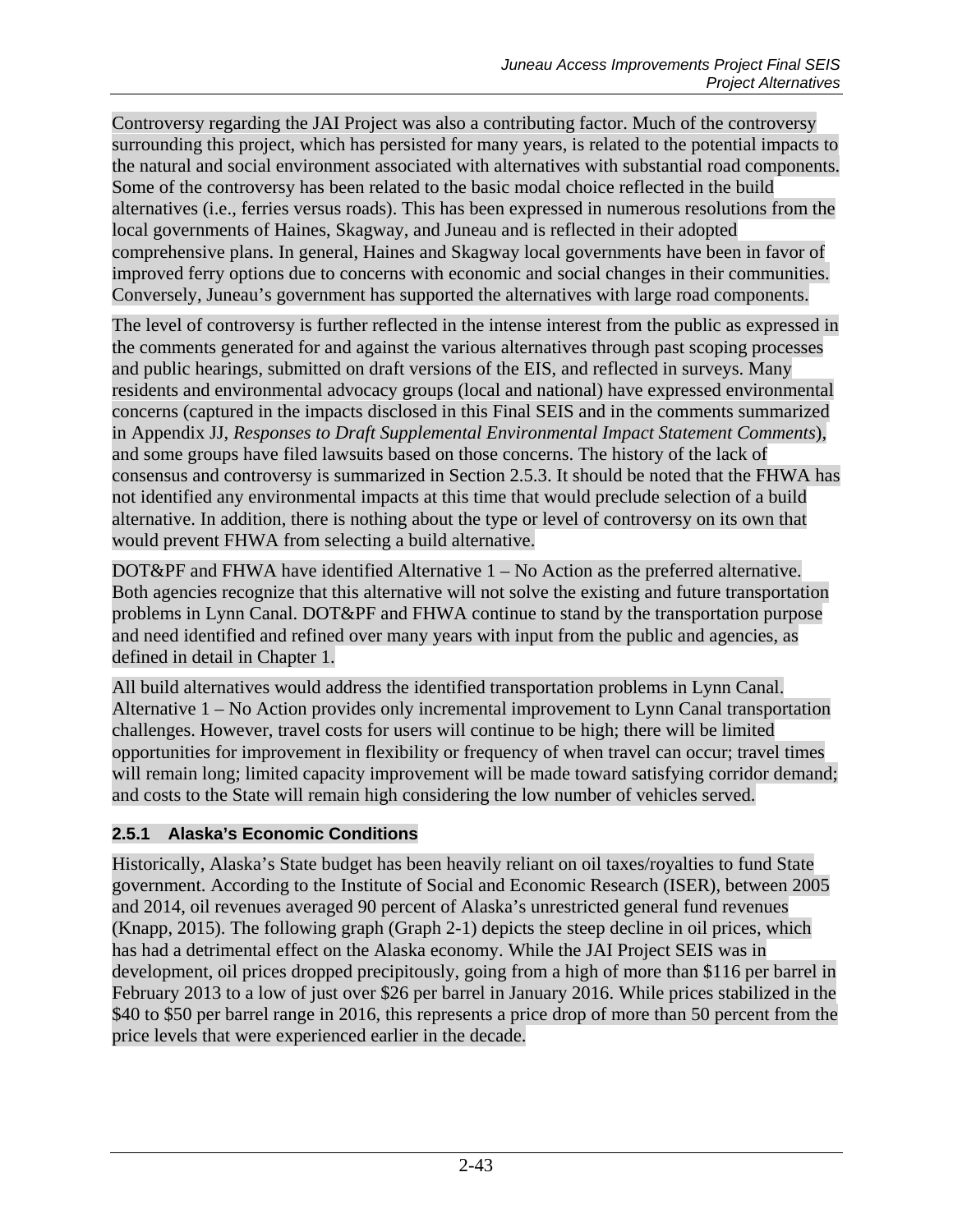<span id="page-43-0"></span>

**Graph 2-1: Daily West Coast Oil Price, 2012-2016**

Compounding matters, during that same timeframe, North Slope Oil production also declined. When the Draft SEIS was started in 2012, more than 212.7 million barrels per year were shipped through the Trans-Alaska Pipeline. By 2015 that number had declined to 185.5 million barrels a 13 percent reduction (Alyeska Pipeline, 2017).

The drop in oil prices and declining production had a substantial impact on the State budget since the publication of the 2014 Draft SEIS. The impact is reflected in the following graph [\(Graph](#page-44-1)  [2-2\)](#page-44-1). [Graph 2-2](#page-44-1) shows that as the price of oil fell, Alaska's unrestricted general fund revenue fell commensurately. ISER reports that between 2012 and 2015 there was a \$7.2 billion drop in oil revenues per year (an 81 percent decline; Knapp, 2015). [Graph 2-2](#page-44-1) also depicts the reliance on oil revenues for funding State government, which historically contributed approximately 90 percent until mid-2014. As a result of declining revenues, the Governor and Legislature have made major cuts to State capital and operating budgets.

Source: State of Alaska, 2017b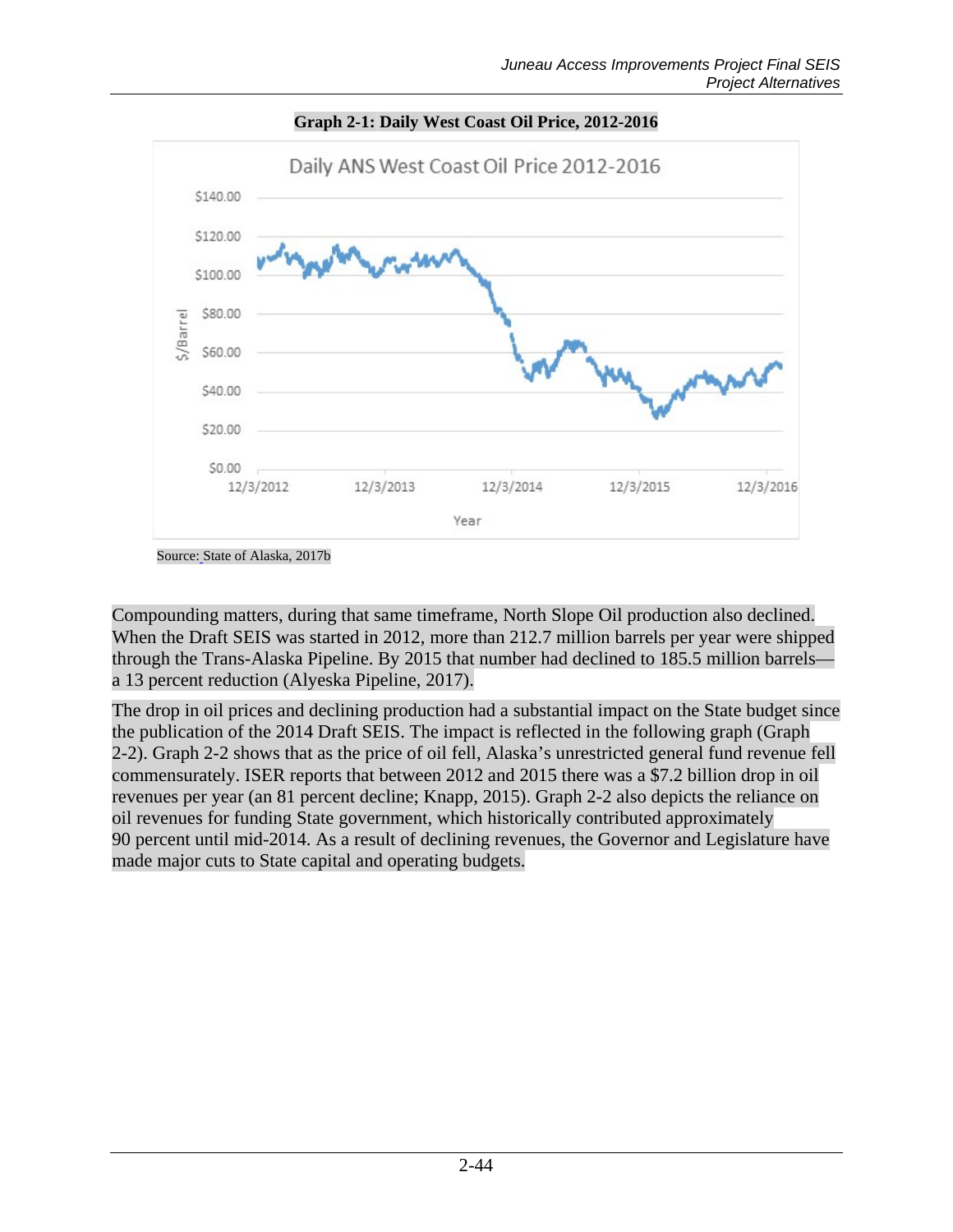

<span id="page-44-1"></span>**Graph 2-2: Alaska Unrestricted General Funds Revenues and Expenditures, Fiscal Years 2011- 2017**

Source: Alaska Division of Legislative Finance, 2017

The State of Alaska started deficit spending in 2013, and that trend accelerated in 2014 with the collapse of oil prices. [Graph 2-2](#page-44-1) also depicts the cuts to Alaska's capital and operating budgets. Capital budgets, in particular, have been reduced, going from more than \$2 billion in Fiscal Year (FY) 2013 to \$96 million in FY 2017.

Despite cuts of \$3.5 billion from the overall State budget between 2013 and 2017, the deficit still hovered around \$3 billion per year in 2016 and 2017. Of note, during the preparation of the Draft SEIS in 2011 through 2013, the Alaska economy and budget were strong, and capital and operating budgets were growing and fully funded. In other words, data available at that time did not hint at the serious budgetary problems the JAI Project would be facing.

# <span id="page-44-0"></span>**2.5.2 DOT&PF Surface Transportation Funding Sources**

Alaska's current fiscal situation has affected all State spending, which includes funding for both capital surface transportation projects and DOT&PF's operating budget. DOT&PF's surface transportation program (capital and operating) has three primary sources of funding: (1) State General Funds (allocated through the State Capital Budget process); (2) Federal-aid Highway funds (generally require a 9 percent State match, which in Alaska is funded through State General Funds); and (3) General Obligation Bonds (paid back through State general funds over time). Federal-aid Highway funds cannot be used for operations. Each of these funding sources relies on State General Fund Dollars. With declining State monies available, substantial cuts have been made to both DOT&PF's capital and operating budgets.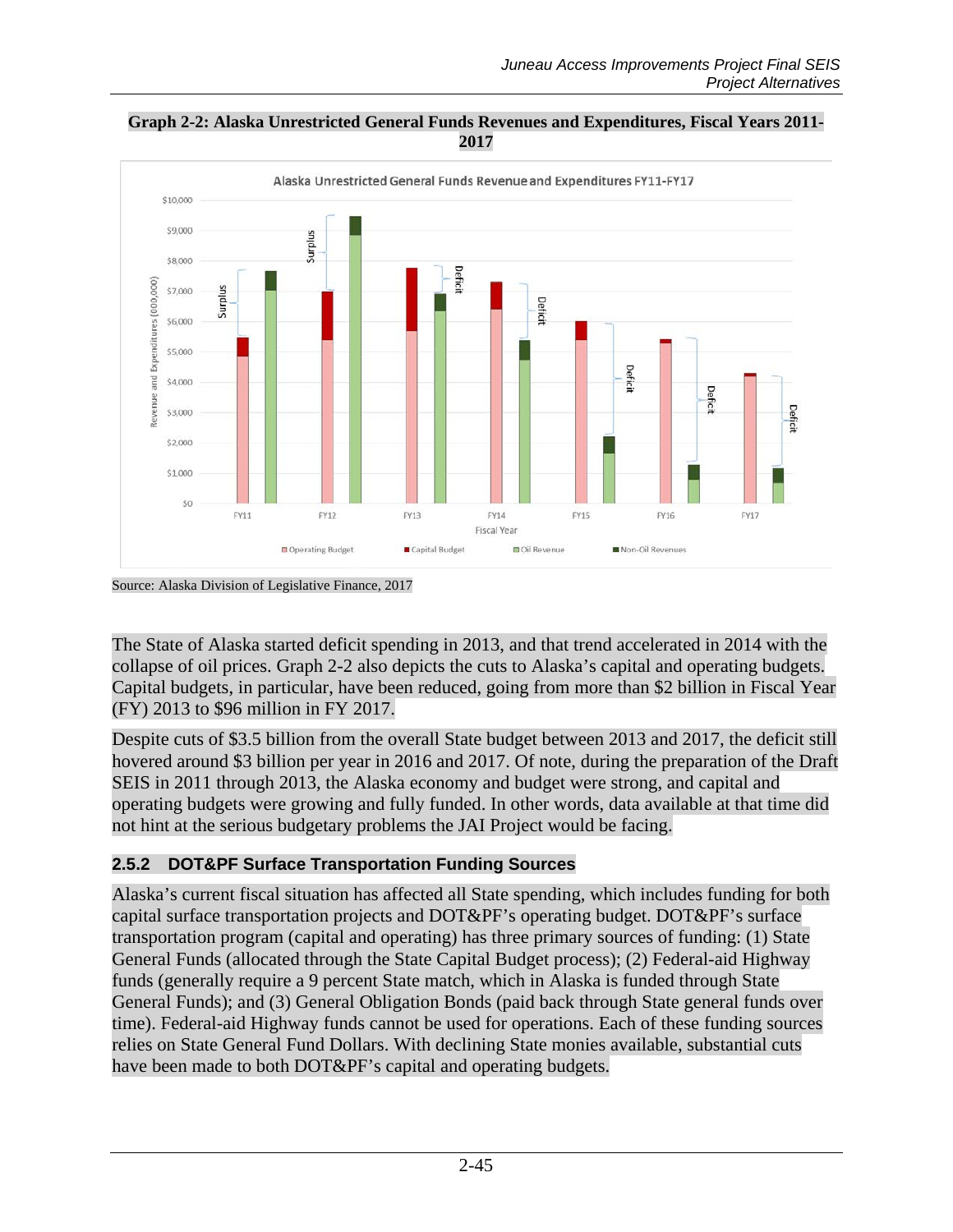*General Funds.* DOT&PF's General Funds are comprised of both capital funds and routine operating and maintenance funds.

Capital Budget. The following graph [\(Graph 2-3\)](#page-45-0) shows General Fund contributions to DOT&PF's surface transportation capital program, which do not include State match for Federal-aid Highway funds. While the Draft SEIS was being prepared in 2012 and 2013, the State's General Fund was contributing in excess of \$42 million to DOT&PF's surface transportation capital program each year. State General Fund contributions to the capital program are down to \$12 million in FY 2017. That is a reduction of \$30 million in DOT&PF's capital program as compared to FY 2012 (DOT&PF, 2017).

<span id="page-45-0"></span>

#### **Graph 2-3: DOT&PF Surface Transportation General Funds**

Note: Totals include named projects, Roads to Resources, and AMHS overhaul/maintenance. In FY 13, the Legislature funded a number of construction projects, including one ACF.

Alaska's Office of Management and Budget (OMB) reported in June 2016 that the State's main savings account would only last one more year without a balanced, sustainable fiscal plan, compelling Governor Walker to "conserve cash and avoid incurring additional debt" (State of Alaska, 2016a). The Governor suspended \$100 million in DOT&PF State-funded transportation projects that were relying on General Fund dollars from previous capital budgets.<sup>[41](#page-45-1)</sup> He also cut projects like Knik Arm Crossing—a major project that was proposed to be partially funded with State General Funds, State bonds, and U.S. Department of Transportation sources, including Federal-aid Highway funding and a direct loan through the Transportation Infrastructure Finance and Innovation Act. Even though that project had a large amount of federal dollars planned for its construction, due to its size, the contributing amount of State money was considered unaffordable, given the State's budget problems.

<span id="page-45-1"></span> $\overline{a}$ <sup>41</sup> Anchorage: U-Med District Northern Access; Matanuska-Susitna: Fairview Loop Road Reconstruction; Fairbanks: University Avenue Widening; Southeast: Kake-Petersburg Road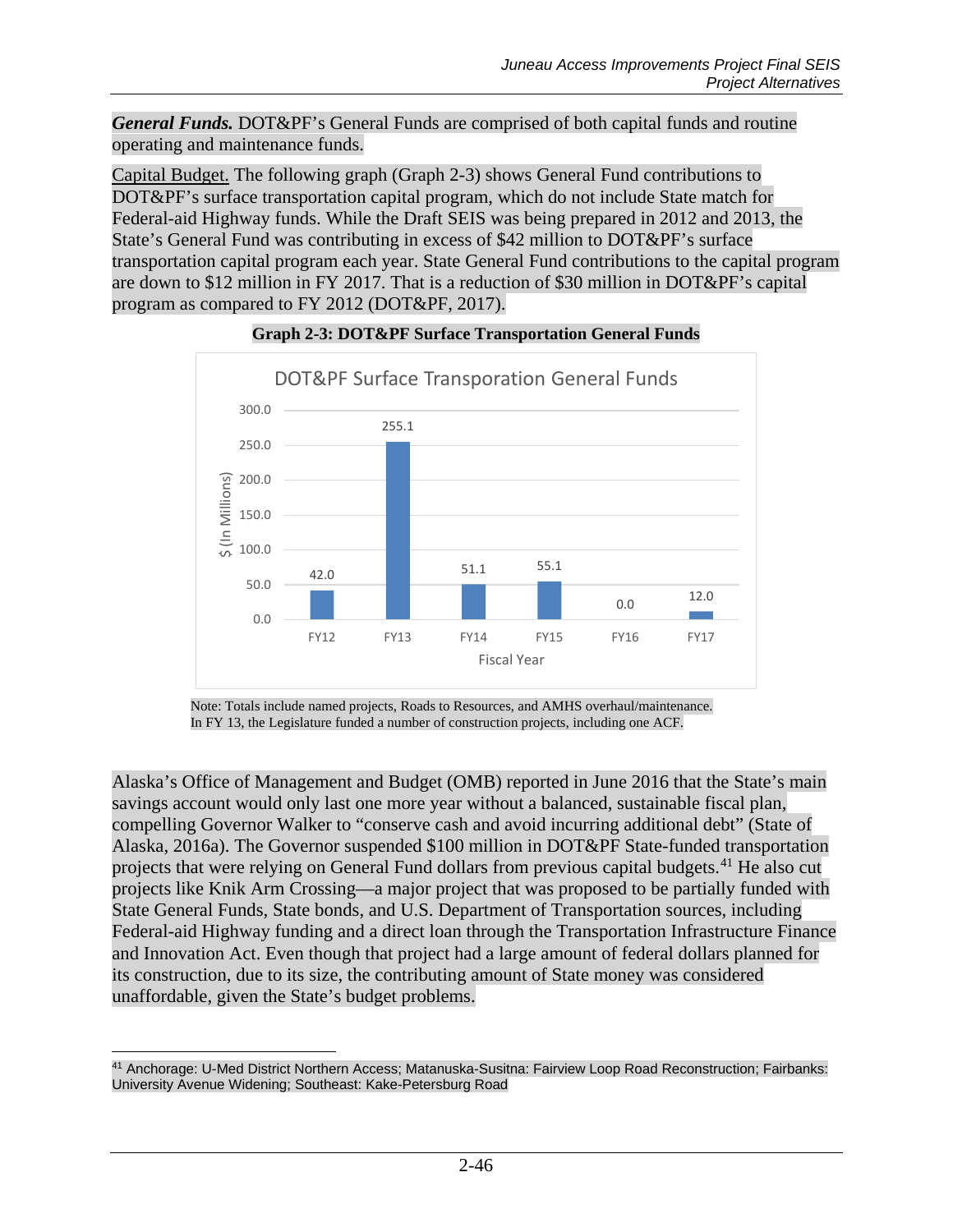<span id="page-46-0"></span>Operating Budget. DOT&PF's operating budget has seen similar cuts. The following graph [\(Graph 2-4\)](#page-46-0) shows General Fund cuts to DOT&PF's operating budget.



#### **Graph 2-4: Unrestricted General Fund Portion of DOT&PF's Operating Budget**

DOT&PF's operating budget was cut from levels that hovered around \$280 million in 2013 through 2015 to less than \$250 million in 2016. In December 2016, the Governor announced additional cuts, indicating that DOT&PF's Unrestricted General Fund budget for operations would be reduced from the \$278 million level funded in FY 2015 to \$218 million in FY 2017 (a 22 percent reduction). These cuts required reducing equipment operators statewide by 10 percent, reducing hours of operation at hub airports, and cutting AMHS service (State of Alaska, 2016c). This reality also contributed to the selection of Alternative 1 – No Action as the preferred alternative.

*Federal-aid Highway Funds.* The following graph (Graph 2-5) shows that Federal Highway funding in Alaska has remained relatively stable over the last several years.

Source: State of Alaska, 2016d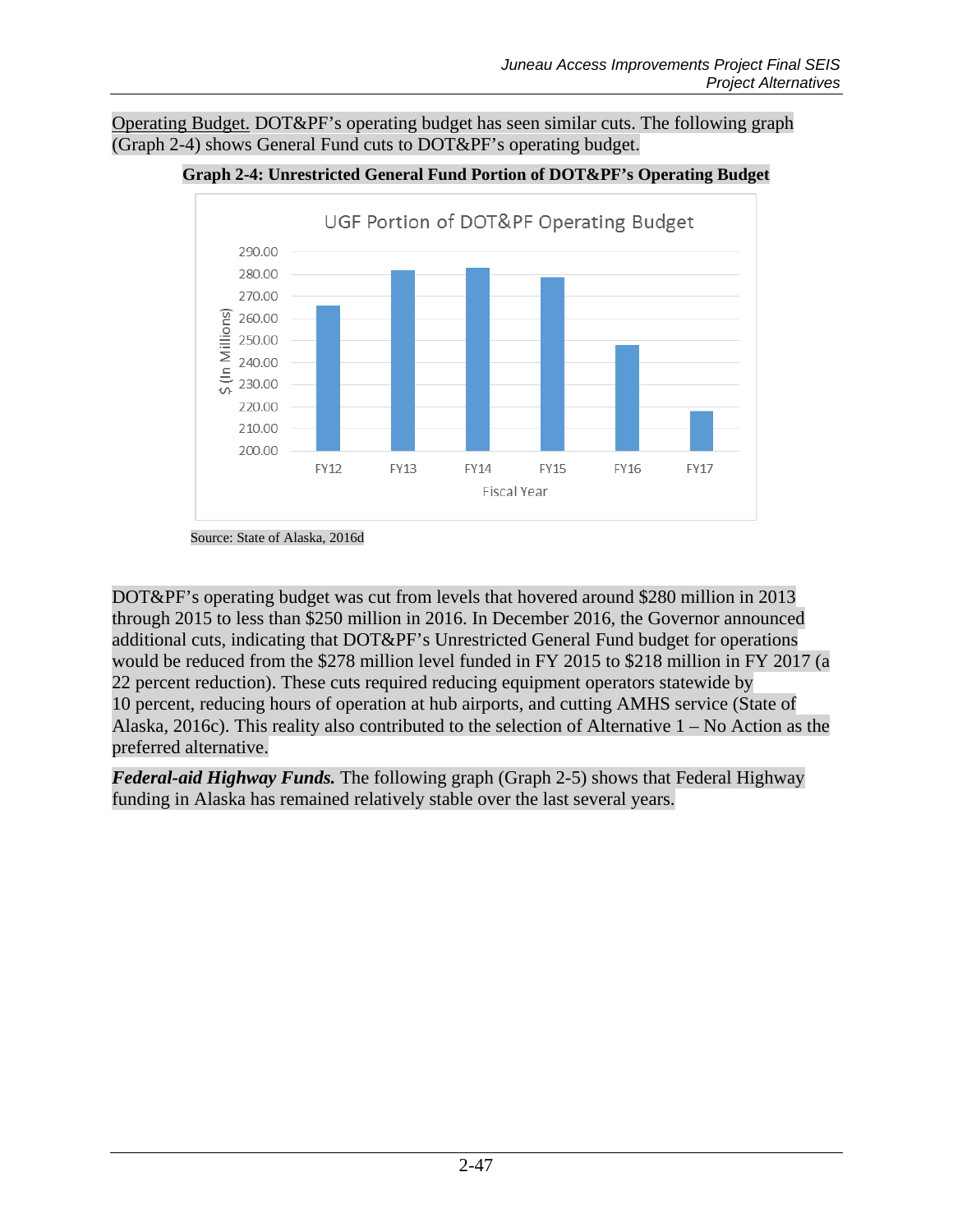

#### **Graph 2-5: Federal-aid Program Funding**

Note: Federal-aid Program funding includes the Core Highway Program and the Ferry Boat Program. The Core Highway Program consists of the National Highway Performance Program, Surface Transportation Block Grant Program, Transportation Alternatives Program, Congestion Mitigation and Air Quality, PM 2.5 Congestion Mitigation and Air Quality, Recreational Trails Program, Metropolitan Planning Funds, Highway Safety Improvement Program (Flexible, Rural, Rail and Penalty), Statewide Planning, Statewide Research, and National Highway Freight Program. The State match for the core highway program is approximately 9 percent and for the Ferry Boat program is approximately 20 percent. See [www.fhwa.dot.gov/resources/legsregs/ for funding](http://www.fhwa.dot.gov/resources/legsregs/%20for%20funding) levels and [www.fhwa.dot.gov/specialfunding/fbp/](http://www.fhwa.dot.gov/specialfunding/fbp/) for Ferry Boat Program funding information.

Between 2012 and 2015, Federal-aid Highway funding/State match ranged between \$452.5 million and \$545.1 million, and increased to \$571.6 million in 2016. The increase in FY 2016 is due to funding provided under the passage of the Fixing America's Surface Transportation Act. The increase of \$119.1 million between 2012 and 2016 represents a 26.3 percent increase over that 5-year period.

*General Obligation Funds*. The third primary source of surface transportation funding is General Obligation Bonds. The most recent bond package was passed by voters in 2013. That State-funded bond package totaled \$254 million. The Governor suspended the issuance of \$153 million in General Obligation Bonds from the 2013 voter-approved package, cancelling four highway projects<sup>[42](#page-47-0)</sup> (State of Alaska, 2016a).

The net result is that the current budget deficit has affected the State's ability to advance a build transportation solution in Lynn Canal at this time. Given the State's budgetary reality, Alternative 1 – No Action is a prudent State direction from a fiscal standpoint.

<span id="page-47-0"></span> $\overline{a}$ <sup>42</sup> These projects include Glenn Highway, Hiland Road to Artillery Road Reconstruction (Anchorage); Old Steese Highway to McGrath Road Reconstruction and Extension (Fairbanks); Wendell Street Bridge Replacement (Fairbanks); and Knik-Goose Bay Road Reconstruction (Matanuska-Susitna Borough).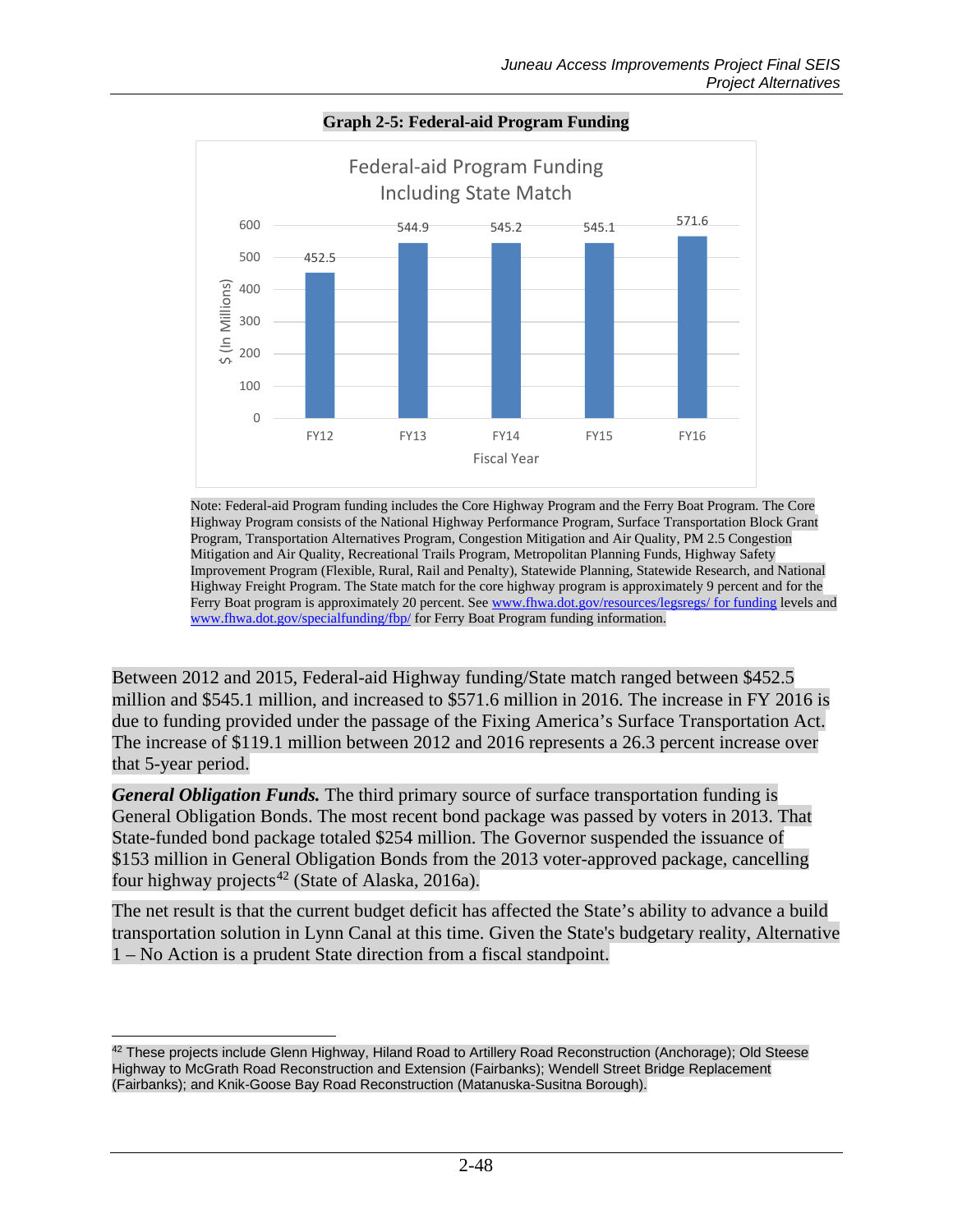# <span id="page-48-0"></span>**2.5.3 Controversy**

The continued controversy on the JAI Project contributed to the decision to identify Alternative 1 – No Action as the preferred alternative. This project has had a history of division, with elected officials and the public split on how to proceed. The one thing all parties have agreed on is that there is a need to improve transportation in Lynn Canal; the question has been how to accomplish that. Feelings are strong on both sides, and the sentiment has wavered back and forth over the years on whether to build a road or to improve ferry service to improve transportation in Lynn Canal. The following project history provides a flavor of the controversy associated with the JAI Project and documents the lack of consensus on a course forward.

- February 1994. The City and Borough of Juneau (CBJ) Assembly adopted a resolution indicating that "the City and Borough of Juneau strongly supports improvements to the transportation system in the Lynn Canal corridor" (CBJ, 1994).
- March 18, 1997. The Haines Borough adopted a resolution opposing the construction of the "East Lynn Canal Road," supporting the other alternatives that did not bypass Haines (Haines Borough, 1997).
- June 1997. DOT&PF and FHWA issued a Draft EIS for the JAI Project. The 1997 Draft EIS did not identify a preferred alternative. The public comment period ran from June 23 to December 15, 1997. As documentation of the interest and controversy, approximately 3,000 public comments were received on the 1997 Draft EIS for and against road and ferry alternatives (see Appendix V of the 2006 Final EIS).
- November 11, 1997. The Haines Chamber of Commerce passed a resolution opposing construction of the East Lynn Canal Road and other road options and supporting improved ferry service (Haines Chamber of Commerce, 1997).
- December 8, 1997. The CBJ passed a resolution supporting improved access to Juneau. The resolution supported improvements to the ferry system in Lynn Canal in the short term, and encourage consideration of road access from Juneau to Skagway in the long term (CBJ, 2007b).
- 1999. A survey conducted for the City of Skagway "indicated that 49 percent of Skagway" residents oppose a road while 46 percent were in favor of a road" (DOT&PF, 2006).
- January 2000. "Governor Knowles declared Alternative 2 the state's preferred alternative. At the same time, Governor Knowles stated that the alternative would not be actively pursued during his administration and that most work on the EIS would be discontinued. In February 2000, the DOT&PF Commissioner confirmed the state's selection of Alternative 2 as the preferred alternative to FHWA, along with a plan to continue obtaining specific data that would be crucial to restarting the EIS at a later date" (DOT&PF 2006).
- January 2000. Governor Knowles decided to advance construction of fast ferries. According to the *Juneau Empire*, "In January 2000, Knowles chose fast ferries as the solution to transportation problems in the upper Lynn Canal. He later vetoed \$1.5 million appropriated by the Legislature to complete the EIS on Juneau access, which already had cost \$5.1 million" (McAllister, 2001).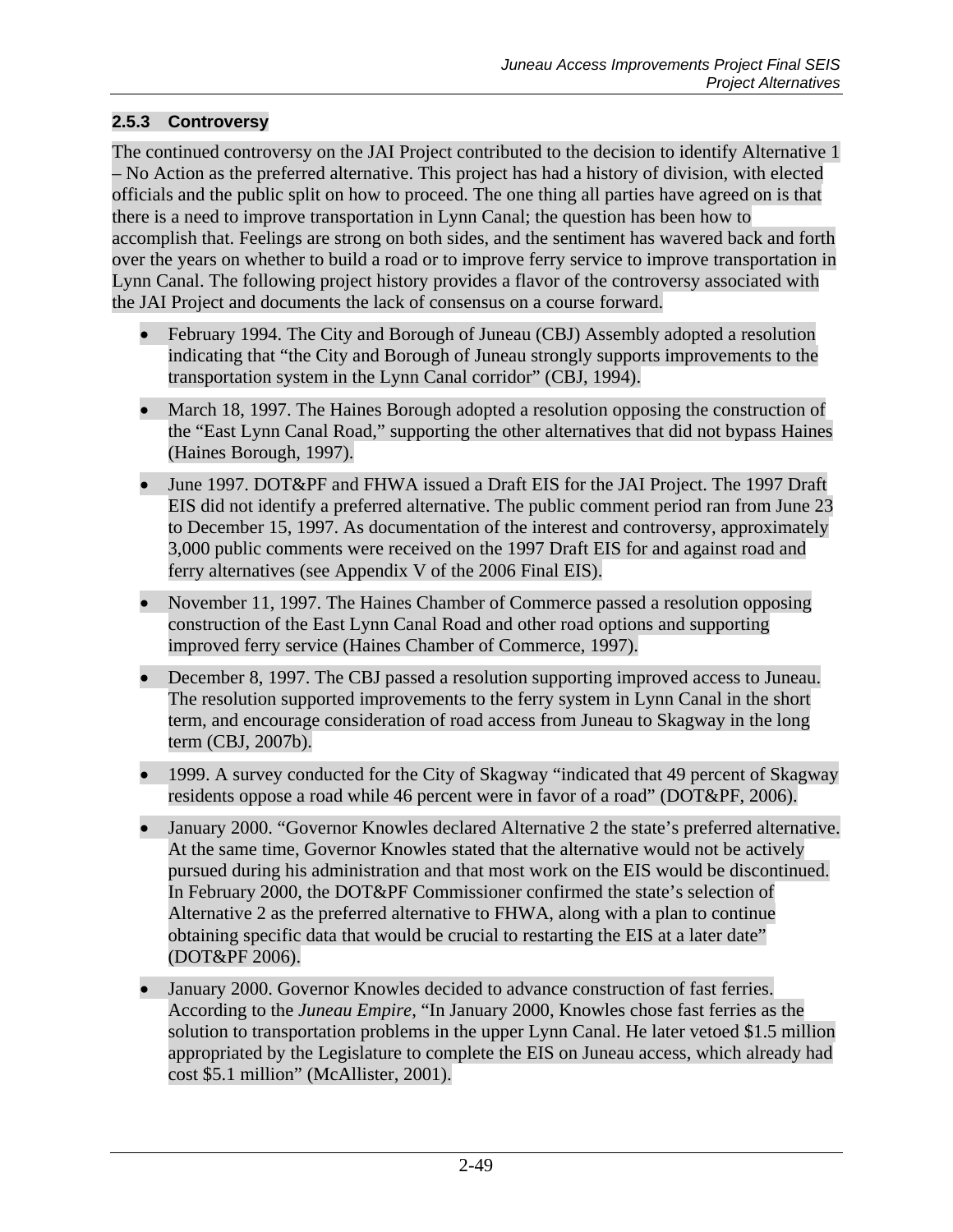- March 12, 2000. Regarding Knowles' decision to move forward with a fast ferry alternative, the *Peninsula Clarion* reported, that "environmentalists hailed the decision to keep cars out of the Berners Bay watershed, a haven for wildlife, kayakers and campers. Civic leaders in Skagway and Haines did too, because they see the road as a threat to local business." The article quoted State Senator Robin Taylor as stating, "Fast ferries are a cruel joke.'' The *Peninsula Clarion* also reported that Representative Bill Hudson was frustrated that the State spent millions exploring the road when it had no chance of being built, and he was particularly incensed that DOT&PF was not considering building parts of the road to shorten the water miles to Haines and Skagway (Joling, 2000).
- October 2000. The 2006 FEIS reported, "Juneau voters were split on an advisory ballot question regarding preference for a long-range plan for surface access north from Juneau, with 5,840 choosing enhanced ferry service and 5,761 choosing a road" (2006 Final EIS).
- September 2002. A CBJ Assembly passed a resolution in support of "completion of the EIS for the identified preferred alternative for the road into Juneau …;" it passed by a 5 to 4 vote (2006 Final EIS).
- December 2002. Governor Murkowski "directed DOT&PF to aggressively pursue completion of the Juneau Access Improvements Project EIS. In February 2003, the DOT&PF Commissioner, after reviewing the Draft EIS and the reevaluation that called for a Supplemental Draft EIS, stated that Alternative 2 continued to be the state's preferred alternative. After careful scrutiny of all the studies prepared for the Supplemental Draft EIS, DOT&PF continued to prefer Alternative 2 because of its ability to best meet the purpose of and need for the proposed project, and identified it as the preliminary preferred alternative in the Supplemental Draft EIS" (2006 Final EIS).
- January 2003. The Haines Borough Assembly voted unanimously to request that a road to Haines (as opposed to a road to just Skagway) be included in the EIS (2006 Final EIS).
- March 26, 2003. According to the *Juneau Empire*, "After spending more than three years in project purgatory, the environmental study that could result in the construction of a road linking Juneau and Skagway or enhanced ferry service in upper Lynn Canal has been resurrected by the state Department of Transportation." The article reported that "Plans to build a road have been divisive in Juneau, Haines and Skagway, and many opponents have argued that road construction near Berners Bay cannot be done in an environmentally sound way" (Inklebarger, 2003).
- April 2003. The City Council of Skagway passed a resolution supporting improved ferry service and opposing a road connection by a 4 to 1 vote (2006 Final EIS).
- July/August 2003. As part of the EIS process, surveys were conducted in Juneau, Haines, Skagway, and Whitehorse (McDowell, 2003).
	- o When asked about the importance of improving transportation in and out of Juneau, 78 percent of Juneau residents, 87 percent of Haines residents, and 83 percent of Skagway residents stated it was either important or very important.
	- o When asked to choose between improved ferry service, an East Lynn Canal road, and a West Lynn Canal road, residents of the three communities showed very different preferences. Among Juneau residents, the top two alternatives were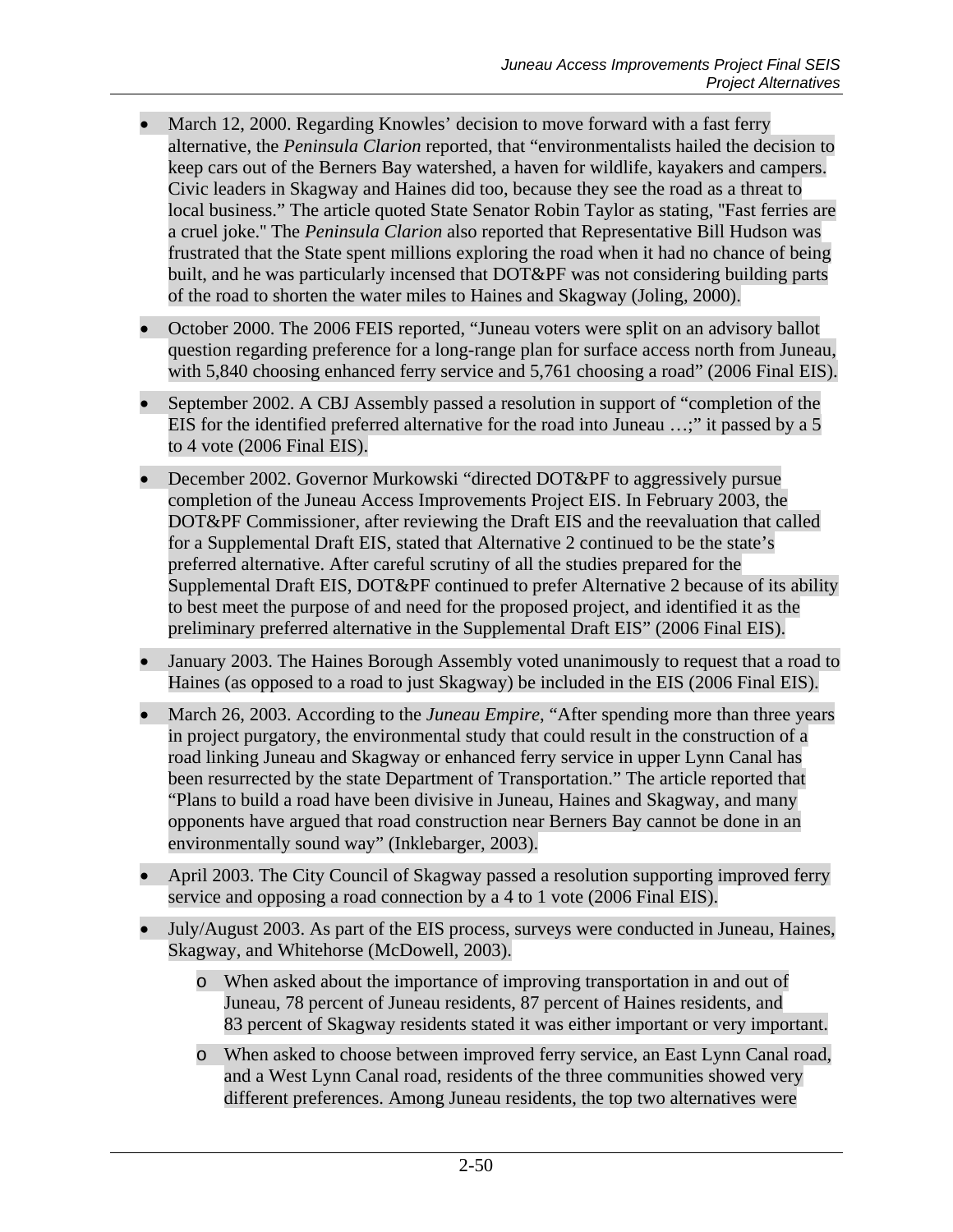improved ferry service and an East Lynn Canal road, each chosen by 36 percent of respondents; 53 percent of Haines residents preferred improved ferry service to either road alternative, while 33 percent chose the West Lynn Canal alternative; and 53 percent of Skagway residents preferred improved ferry service. The East Lynn Canal alternative was selected by 38 percent of residents.

- April 2004. The Haines Borough Assembly adopted a resolution requesting that the State and federal governments focus on enhancing marine transportation within the region (2006 Final EIS).
- October 2004. In an October 2004 advisory ballot, Skagway residents voted 62 to 38 percent in favor of improved ferry service over a road (2006 Final EIS; Inklebarger, 2004).
- January 15, 2004. The Skagway City Council passed a resolution "Supporting Ferry Service between Juneau and the Upper Lynn Canal and Opposing the Construction of any Road Linking Juneau to Skagway or Haines" (Municipality of Skagway, 2004b).
- January 2005. DOT&PF and FHWA released a Supplemental Draft EIS for public comment, accepting comments until March 2005. The Supplemental Draft EIS identified Alternative 2 as the preferred alternative for the JAI Project.
- March 2005. DOT&PF received a total of 1,373 written submissions during the public review period and oral testimony from a total of 227 individuals who attended the four public hearings held in Juneau, Haines, and Skagway. Approximately 11,000 comments were identified (2005 Supplemental Draft EIS). Comments submitted during the review period for the Supplemental Draft EIS that expressed a preference regarding alternatives were approximately 60 percent in support of a highway, with 40 percent preferring a marine alternative. During the Supplemental Draft EIS review period, both branches of the Alaska Legislature submitted resolutions in support of Alternative 2, the East Lynn Canal Highway with Katzehin Terminal (2006 Final EIS).
- January 2006. FHWA issued a Final EIS for the JAI Project. Alternative 2B (East Lynn Canal Highway to Katzehin, with shuttles to Haines and Skagway) was identified as the preferred alternative (2006 Final EIS).
- April 2006. FHWA signed the Record of Decision (ROD) for the JAI Project. Alternative 2B (East Lynn Canal Highway to Katzehin, with shuttles to Haines and Skagway) was the selected alternative (2006 ROD).
- August 16, 2006. A lawsuit was filed in District Court alleging, among other items, that FHWA violated NEPA by failing to consider reasonable alternatives for improving transportation in Lynn Canal that use existing infrastructure without new construction.
- October 29, 2007. Governor Sarah Palin's office issued a statement urging people to contact their legislators to support an East Lynn Canal Highway (included as a "whereas" statement in Haines Borough, 2007b).
- November 2007. The Haines Borough Assembly adopted a resolution reaffirming its support for their earlier resolution (04-04-042) expressing a "preference for improved ferry service rather than an East Lynn Canal Highway" (Haines Borough, 2007b).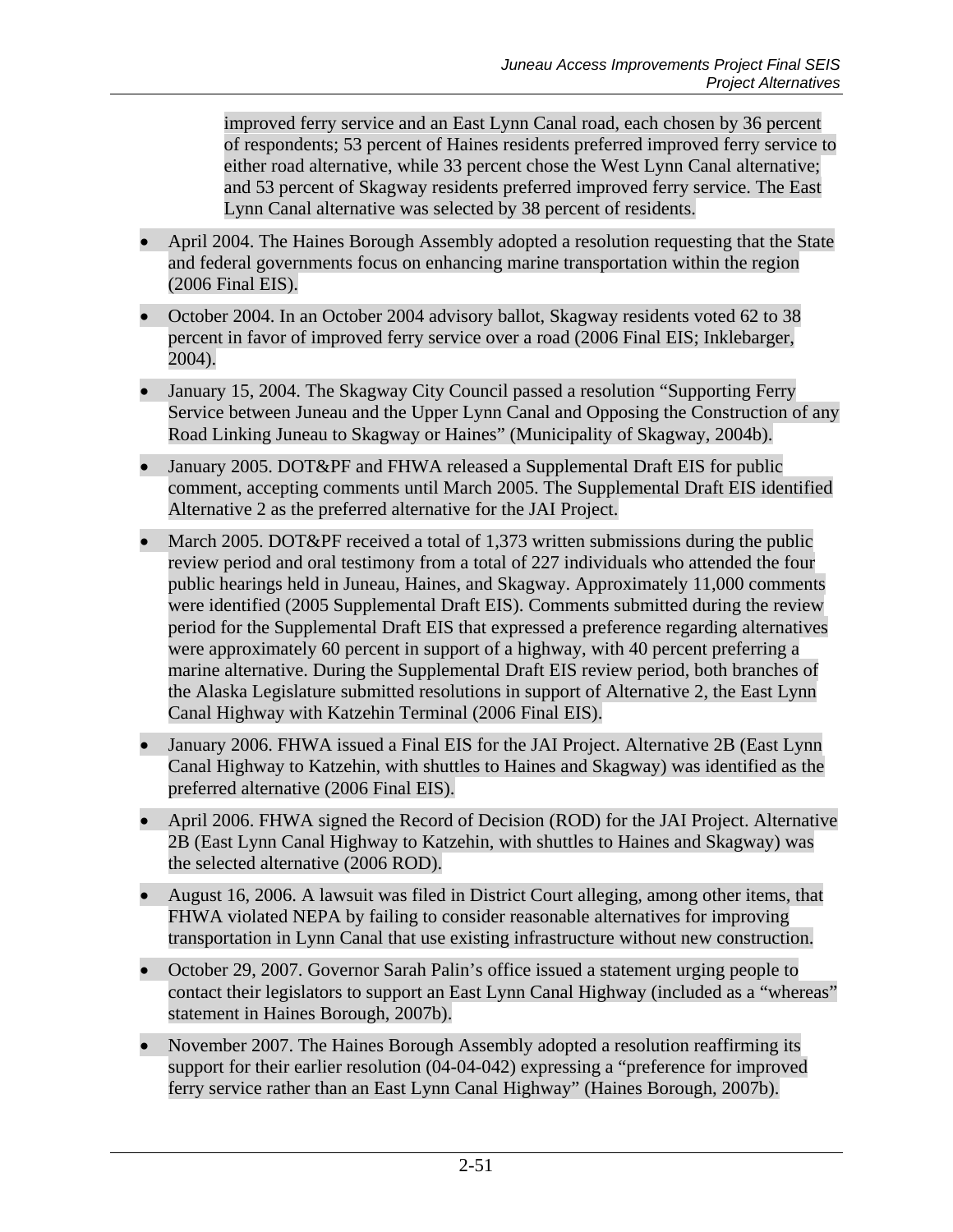- February 13, 2009. The District Court vacated FHWA's ROD, concluding that FHWA violated NEPA by failing to consider an alternative for improved ferry service using existing ferries and terminals (*Southeast Alaska Conservation Council, et al. v. Federal Highway Administration*, 2009 WL 10677763 [D. Alaska, 2009]).
- February 2009. The *Municipality of Skagway 2020 Comprehensive Plan* was adopted and included a policy that stated, "Support the AMHS and private ferry service (for public use) to and from Skagway. Support regular day boat ferry service in Lynn Canal and continue to improve AMHS ferry service and scheduling" (Municipality of Skagway, 2009:55).
- January 2011. The Haines Borough Assembly passed a resolution that reaffirmed two earlier resolutions and expressed "their continued preference for improved ferry service rather than an East Lynn Canal Highway" (Haines Borough, 2011).
- May 2011. The State of Alaska appealed the District Court ruling to the U.S. Court of Appeals for the Ninth Circuit and in May 2011, the three-judge panel ruled 2 to 1 to uphold the District Court decision that the 2006 Final EIS was not valid because it did not include an alternative that would improve transportation using existing assets (649 F.3d 1050 [9th Cir. 2011]).
- January 2012. In response to the Court ruling, FHWA determined that an SEIS should be prepared for the JAI Project. FHWA began this process by publishing a Notice of Intent (NOI) in the *Federal Register* on January 12, 2012, to formally announce the initiation of the JAI SEIS (*Federal Register*, Volume 77, Number 8, 2012; 2012 SEIS *Scoping Summary Report*).
- November 2013. CBJ adopted an update to the comprehensive plan that included the following policy: "Support development of a Lynn Canal Highway, as this facility is important to provide improved transportation to the Capital City for Alaska's citizens, Alaska's legislators, and for the economic well-being of Juneau and the Southeast Region" (CBJ, 2013:108).
- March 2014. Haines Mayor Stephanie Scott sent a letter to the Senate and House Transportation Committees expressing the Borough's preference for improved ferry service over a hard link. (Haines Borough, 2014).
- September 2014. DOT&PF and FHWA released a Draft SEIS. The comment period ended November 25, 2014. More than 42,200 communications were received. The project garnered attention from national environmental groups, which were able to generate more than 41,000 form letters from across the country. Comments were received, both for and against nearly every alternative, with the most attention paid to Alternative 2B (the DOT&PF's preferred alternative identified in the Draft SEIS).
- December 2016. Governor Bill Walker articulated the State's fiscal circumstances in a press release dated December 15, 2016, announcing that he preferred Alternative 1 – No Action and that the JAI Project was being cut from the budget. He stated, *"*I am a builder by background and understand the importance of construction projects, but I am very concerned with our current multi-billion dollar fiscal crisis and must prioritize the need for fiscal resolution" He added that he "made this difficult decision after reviewing all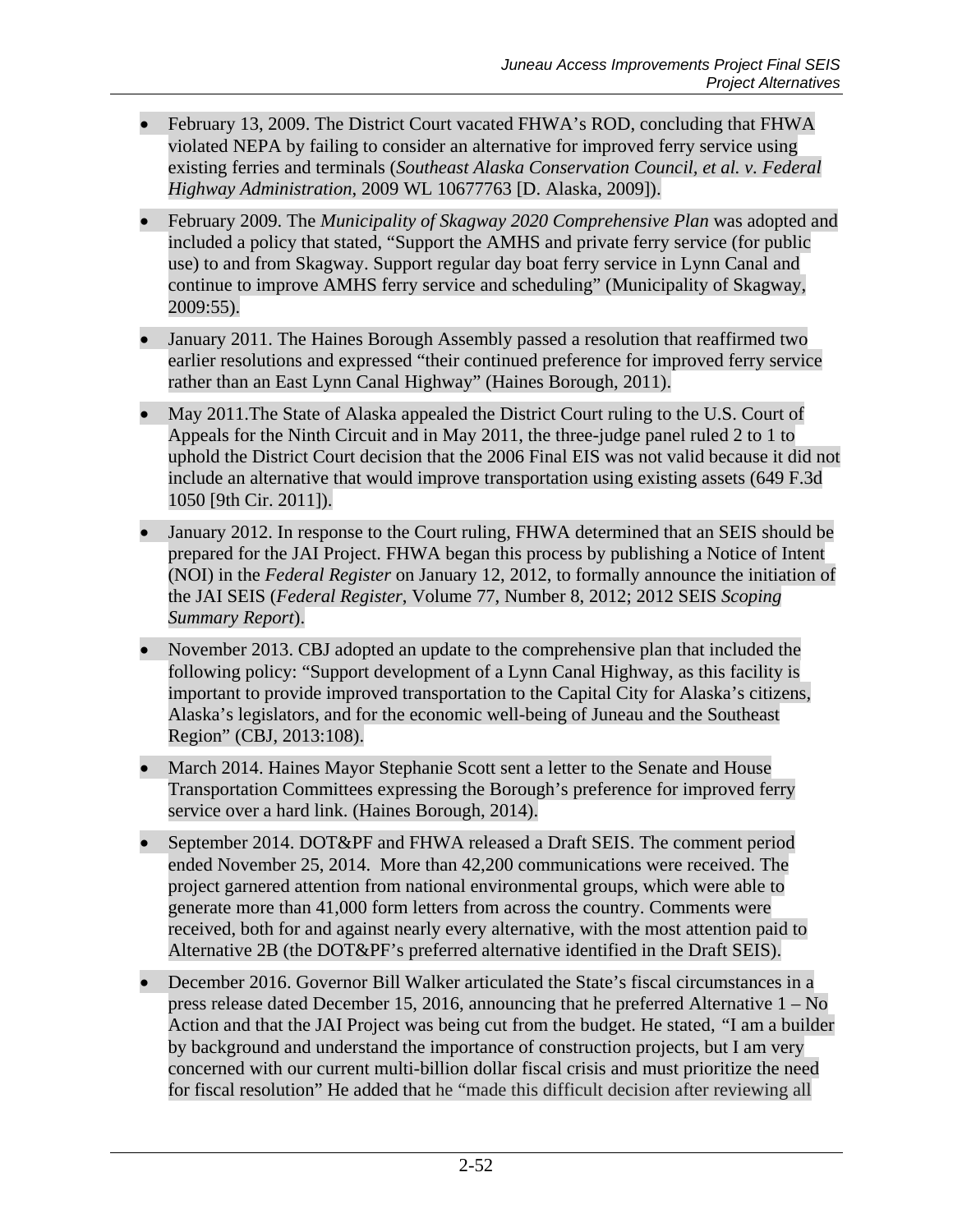litigation and all federal regulatory decisions on this project to date" (State of Alaska, 2016d).

- December 2016. Governor Walker's announcement generated its own controversy. Senator Dennis Egan stated, "I've supported this project since statehood. I'm very disappointed my three largest communities will lose the benefit from improved transportation, commerce and tourism" (Alaska Senate Democratic Caucus, 2016)
- January 23, 2017. The CBJ Assembly adopted Resolution 2784, "A Resolution Affirming the City and Borough of Juneau's Continuing Support of the Juneau Access Project." Adopted as amended. (CBJ, 2017)

As can be seen by the history of the JAI Project, controversy has remained high throughout its lifetime. There is no consensus among the communities of Juneau, Haines, and Skagway (in their plans or by their elected officials) as to which build alternative best meets the region's needs.

# **2.5.4 Summary**

In summary, DOT&PF and FHWA find the following:

- Declining oil prices have caused the need for cuts to State budgets;
- Declining revenues, particularly General Fund revenues, have resulted in substantive cuts to DOT&PF's capital and operating budgets;
- The net result of the current budget shortfalls is that the State cannot afford a high-cost, build transportation project in Lynn Canal at this time; and
- Controversy on the JAI Project is high.

Given the State's budgetary reality, coupled with a high level of controversy, DOT&PF and FHWA have identified Alternative 1 – No Action as the preferred alternative.

# **2.6 Funding Considerations**

Because DOT&PF and FHWA intend to select Alternative 1 – No Action in the ROD, no capital funding is necessary. Fares on marine links, along with State general funds, would continue to fund M&O for the ferry links on Alternative 1 – No Action.